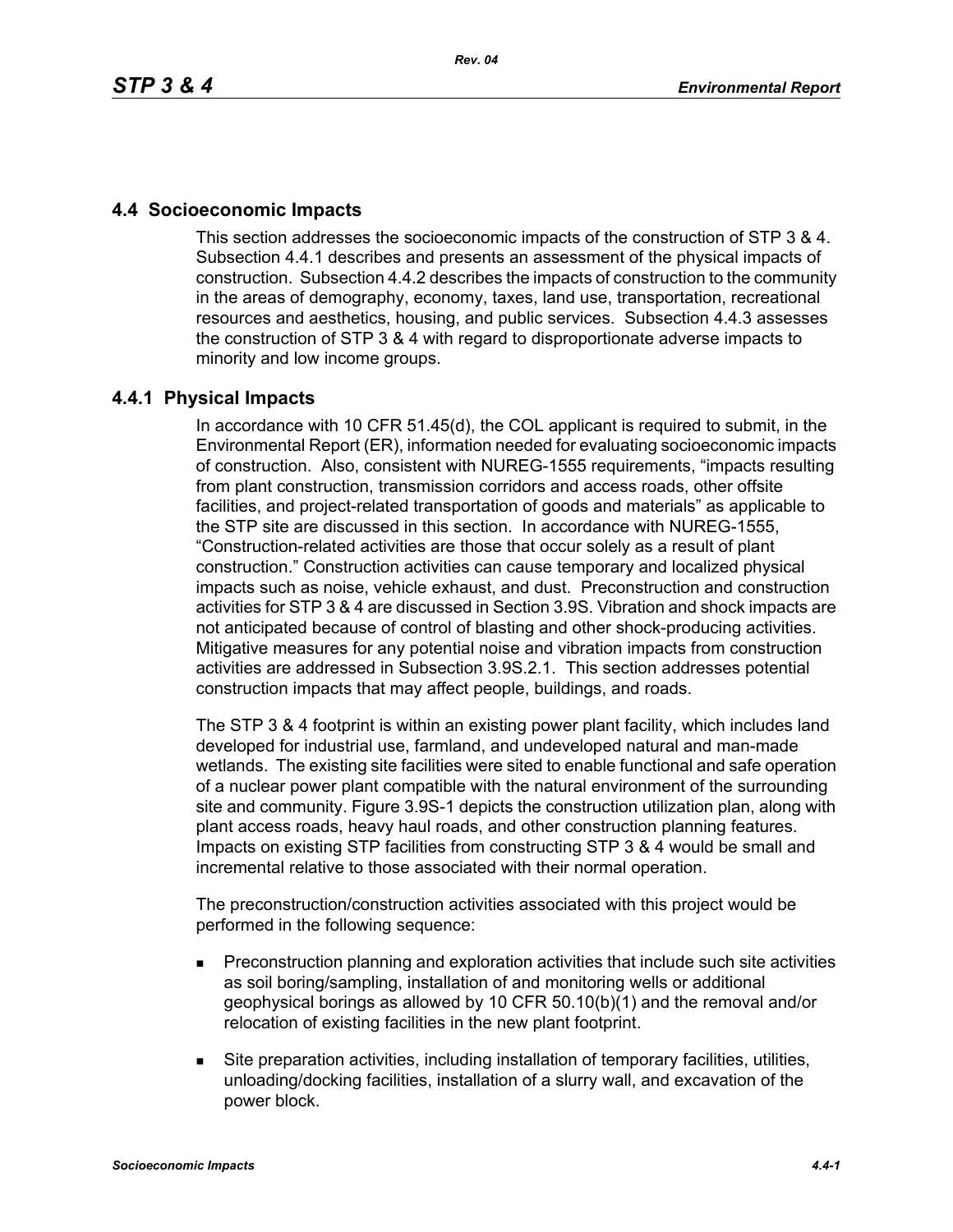**EXECONSTRUCTER CONSTRUCTED ACTIVITIES, including the major power plant construction activities** included in the COL (Section 3.9S).

# **4.4.1.1 Groups or Physical Features Vulnerable to Physical Impacts**

## **4.4.1.1.1 People**

According to 2005 census data, approximately 5170 people live within 10 miles of STP (Table 2.5-2). Population distribution details are given in Subsection 2.5.1. The nearest full-time residence is approximately 1.5 miles (west-southwest) from the Exclusion Area Boundary (EAB). There are 10 residences within a 5-mile radius of STP 1 & 2 (Reference 4.4-1). The Lower Colorado River Authority (LCRA) Park (FM 521 River Park) is approximately 6 miles east of the STP site. Road systems in the vicinity of the site are discussed in Subsection 2.2.1. The vicinity is predominantly rural and characterized by farmland with occasional wooded tracts. There are three offsite industrial facilities within the 10-mile radius.

People who could be vulnerable to noise, fugitive dust, and gaseous emissions resulting from construction activities are listed below in order of most vulnerable to least vulnerable:

- *(1)* Construction workers and personnel working on site
- *(2)* People working or living immediately adjacent to the site
- *(3)* Transient populations (i.e., temporary employees, recreational visitors, tourists)

Construction workers would have required training and would don personal protective equipment to minimize the risk of potentially harmful exposures. As presented in Subsection 3.9S.2.1, procedures related to mitigating noise and vibration impacts from construction activities may include measures such as restricting noise and vibration generating activities to daylight hours, prohibiting construction traffic from driving on specific roads and through specific neighborhoods, use of less vibration producing equipment and/or methods (e.g., dampeners, staggering activities), and verifying that noise control equipment on vehicles and equipment is in proper working order. Notifications to regulatory agencies (e.g., Texas Commission on Environmental Quality [TCEQ]) and nearby residents regarding atypical noise and vibration events (e.g., pile driving, steam/air blows) may also be performed.

Emergency first-aid care would be available at the construction site, and regular health and safety monitoring would be conducted during construction. Also, in an effort to minimize traffic congestion and any potential accidents resulting from STP 3 & 4 construction-related activities, the construction labor force would use the existing south extension from Farm-to-Market (FM) 521 to access STP 3 & 4 (see Figure 3.9S-1). The construction labor force would avoid the existing East Site Access Road to minimize disruption of traffic patterns to STP 1 & 2 (Subsection 3.9S.3.2).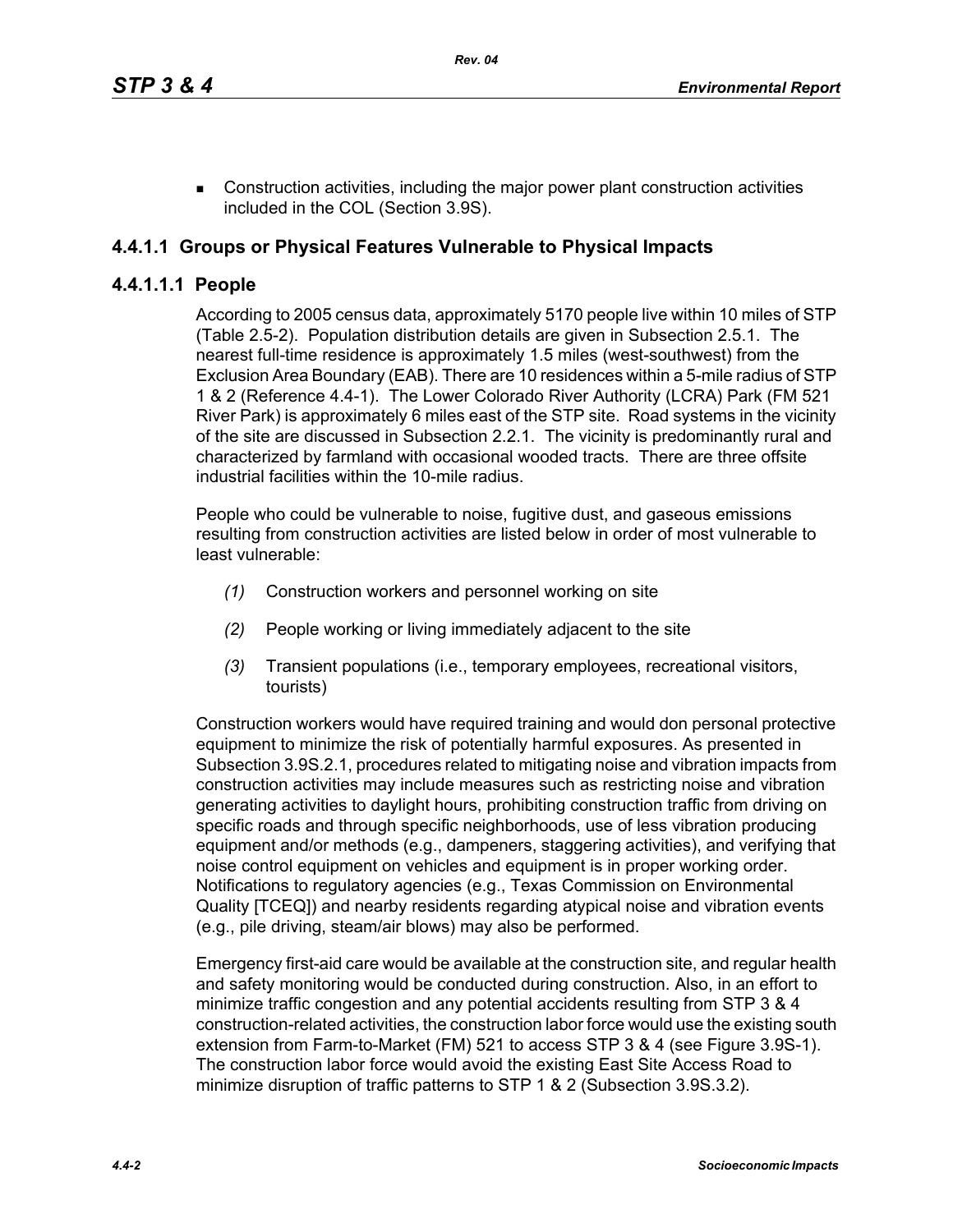People working on site or living near the STP site would not experience any physical impacts greater than those that would be considered an annoyance or nuisance. In the event that atypical or noisy construction activities would be necessary, public announcements or notifications may be provided. These construction activities would be performed in compliance with local, state, and federal regulations, and site-specific permit conditions.

Fugitive dust and odors could be generated as a result of normal construction activities. Odors could result from exhaust emissions and would dissipate on site.

Mitigation measures to minimize fugitive and vehicular emissions (including paving disturbed areas, water suppression, covering truck loads and debris stockpiles, reduced material handling, limiting vehicle speed, and visual inspection of emission control equipment) would be instituted. Additional mitigation control measures would address any nuisance issues case by case.

All equipment would be serviced regularly and operated in accordance with local, state, and federal emission requirements discussed in detail in Subsection 4.4.1.3. Given the fugitive/exhaust emission control measures discussed above, it is anticipated that no discernible impact on the local air quality would be realized.

As discussed in Subsections 2.2.2 and 4.1.2, no new transmission corridors would be constructed for STP 3 & 4; however, some upgrading of transmission line conductors and replacement of towers would be necessary in the STP to Hillje transmission line corridor. This kind of work normally involves a crew with several flatbed "conductor trucks" (carrying large cable spools) and large bucket trucks. There would be a small impact associated with noise/movement of construction equipment and workers involved in changing out conductors.

Any effects of physical impacts to people from construction activities would be SMALL and would not warrant mitigation other than that discussed above.

#### **4.4.1.1.2 Buildings**

Construction activities would not impact any offsite buildings because of distance to any such structures. The nearest full-time residence is approximately 1.5 miles from the EAB (Figure 2.1-1). In the event that pile-driving is necessary, the building(s) most vulnerable to shock and vibration would be those within the STP site boundary. Onsite buildings have been constructed to safely withstand possible impacts, including shock and vibration, from construction activities associated with the proposed activity.

Table 3.9S-2 presents data on attenuated noise levels expected from operation of construction equipment. Applying the Inverse-Square Law to the highest level listed in Table 3.9S-2 (84 dBA) at 400 feet), a decrease in noise levels of over 20 decibels would be expected at the EAB, with even greater decreases occurring at the site boundary.

Although there are cultural resources located within the 10-mile radius of the site (see Subsection 2.5.3), none are located adjacent to the STP site. The closest historical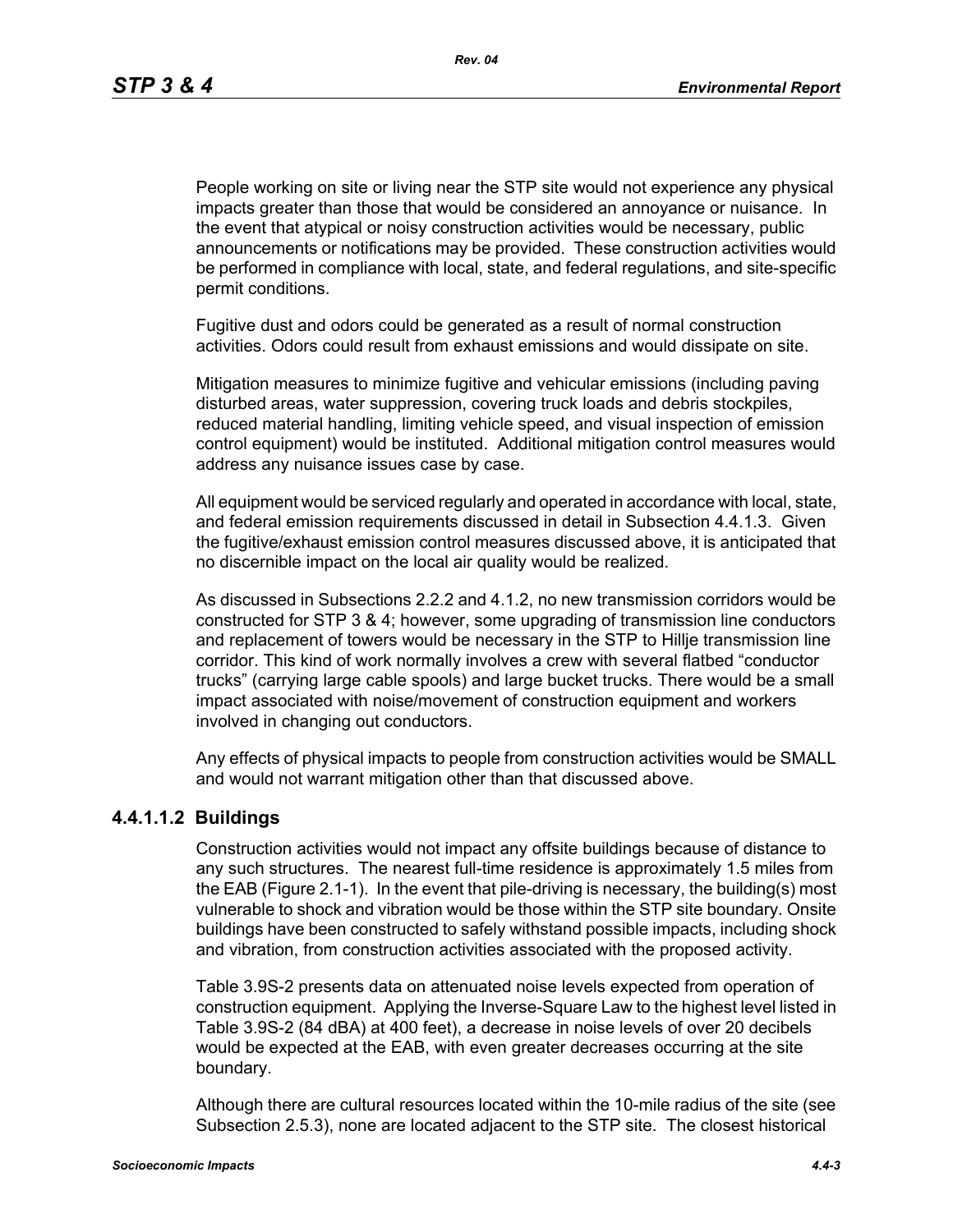landmark is the St. Francis Catholic Church, which is located 6 miles to the east of the site. No impacts due to vibration or shocks from construction activities would be expected.

Any effects of physical impacts to buildings from construction activities would be SMALL and would not warrant mitigation.

# **4.4.1.1.3 Transportation Routes**

The transportation network in Matagorda and Brazoria counties is rural, fed by traffic from urban roadways. Material transportation routes (haul routes) would be selected based on equipment accessibility, existing traffic patterns, and noise restrictions, logistics, distance, and costs. Methods to mitigate potential impacts include: (1) avoiding routes that could adversely affect sensitive areas (e.g., housing, hospitals, schools, retirement communities, businesses) to the extent possible, and (2) restricting activities and delivery times to daylight hours.

As discussed in Subsection 4.4.2.2.4, it has been determined that construction workers would have a MODERATE to LARGE impact on the two-lane roadways in Matagorda County, particularly FM 521 and its feeder roads. Mitigation may be necessary to accommodate the additional vehicles on Matagorda County roads, particularly FM 521.

Mitigation measures would be included in a construction management traffic plan developed before the start of construction. Potential mitigation measures could include installing turn lanes at the construction entrance, establishing a centralized parking area away from the site and shuttling construction workers to the site in buses or vans, encouraging carpools, and staggering construction shifts so they do not coincide with operational shifts. STPNOC could also establish a shuttle service from the Bay City area, where many of the construction labor force is likely to reside. The operations work force would continue to enter the plant at the current entrance on FM 521 (Subsection 3.9S.3.2).

No new public roads would be required as a result of construction activities. Public roads may be altered (e.g., widened, turn lanes installed) as a result of construction activities. Minor road repairs and improvements in the vicinity of STP (e.g., patching cracks and potholes, adding turn lanes, reinforcing soft shoulders) may be necessary to enable equipment accessibility and reduce safety risks. Any damage to public roads, markings, or signs caused by construction activities would be repaired to preexisting conditions or better. The construction site exit onto FM 521 would be marked clearly with signs maintained such that they are clear of debris and markings are visible.

A heavy haul route from the barge facility on the Colorado River would support construction activities (Figure 3.9S-1). This road would be private and fully contained within the existing site boundary. If barge shipments of Nuclear Steam Supply System heavy components are consistent with STP 1 & 2 levels (approximately 10 shipments), impacts on river traffic would be minimal (Reference 4.4-2). Refurbishment of the rail spur would result in minimal impacts.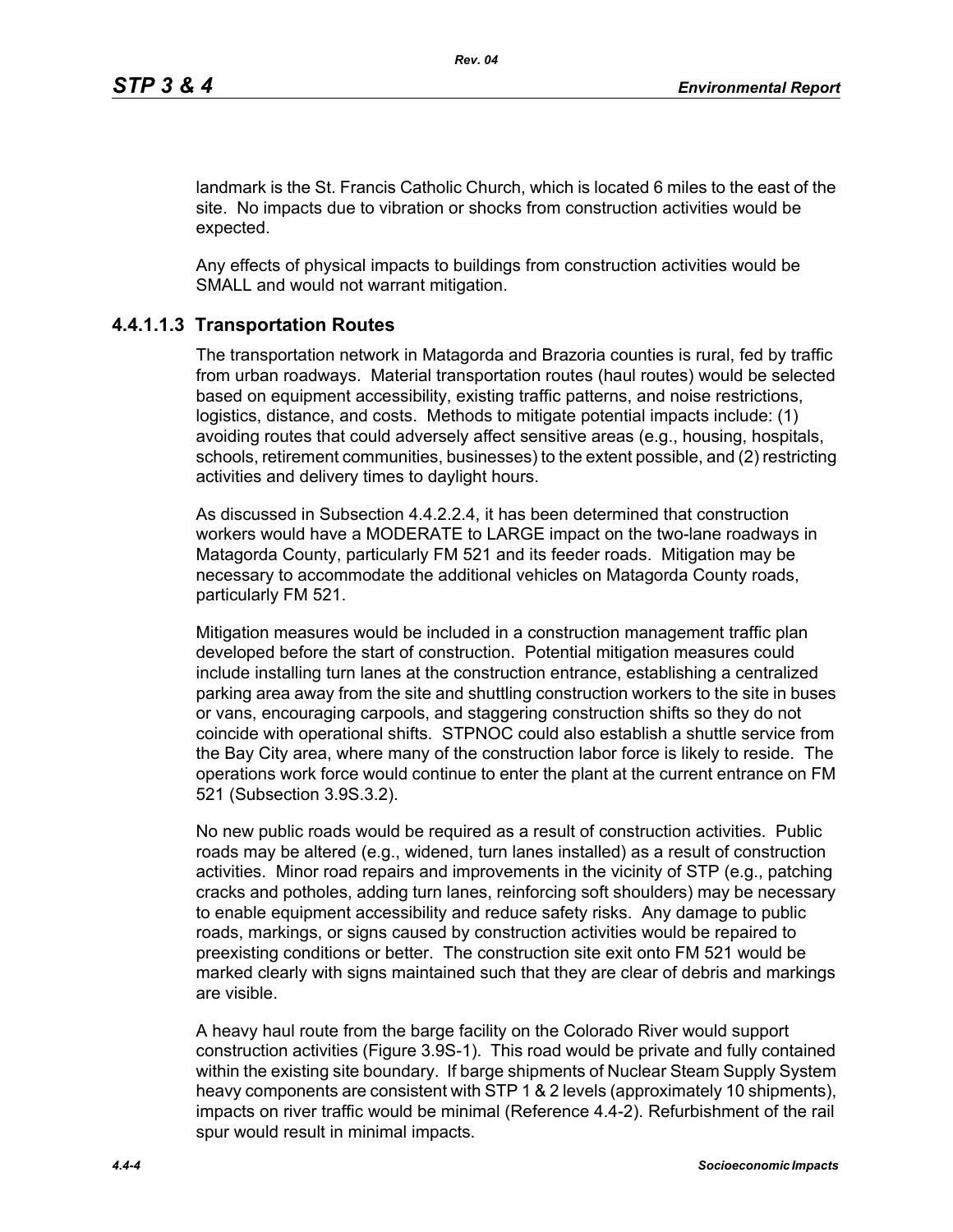As stated above, the impact construction workers would have on the two-lane roadways in Matagorda County, particularly FM 521 and feeder roads, would be a MODERATE to LARGE impact and mitigation would be required. The effects of physical impacts from other transportation routes would be SMALL and would not warrant mitigation.

# **4.4.1.2 Predicted Noise Levels**

As presented in Section 2.2, Matagorda and Brazoria counties are predominantly rural and characterized by farmland with occasional wooded tracts. Areas that are subject to farming are prone to seasonal noise-related events such as planting and harvesting. Wooded areas provide natural noise control to reduce noise propagation. Table 4.4.1 identifies expected noise levels in the immediate vicinity (less than 10 feet) of a variety of construction tools that might be used (Reference 4.4-3).

Noise level attenuates with distance. A 3-decibel (dBA) decrease is perceived as roughly halving loudness; a 3 dBA increase doubles the loudness. The noise from an earthmover can be as high as 94 dBA from 10 feet away, and 82 dBA from 70 feet away. A crane lifting a load can make 96 dBA of noise; when idling, it may make less than 80 dBA. Moderate auto traffic at a distance of 100 feet (30 m) rates about 50 dBA. To a driver with a car window open or a pedestrian on the sidewalk, the same traffic rates about 70 dBA (Reference 4.4-3); that is, it sounds four times louder. The level of normal conversation is about 50 to 60 dBA.

Section 3.9S discusses noise levels during construction, which could be as high as 113 dBA in the immediate area of the equipment listed. Construction workers would use hearing protection in accordance with good construction practices. Noise attenuates quickly with distance (see Table 3.9S-2) so that the loudest construction noise would register 55–85 dBA 400 feet from the source, and would continue to attenuate with distance.

The EAB is greater than 1,000 feet in all directions from the STP 3 & 4 footprint. No major roads, public buildings, or residences are located within the exclusion area. Attenuation of noise, through distance, associated with STP 3 & 4 construction activities is expected to result in noise levels less than 65 dBA to the EAB. As reported in NUREG-1437 (Reference 4.4-4), and referenced in NUREG-1555 (Reference 4.4- 5), noise levels below 65 dBA are considered of small significance.

The following controls or similar ones could be incorporated into activity planning to further minimize noise and associated impacts:

- **Requiarly inspecting and maintaining equipment to include noise aspects (e.g.,** mufflers)
- Restricting noise-related activities (e.g., pile-driving) to daylight hours
- **Restricting delivery times to daylight hours**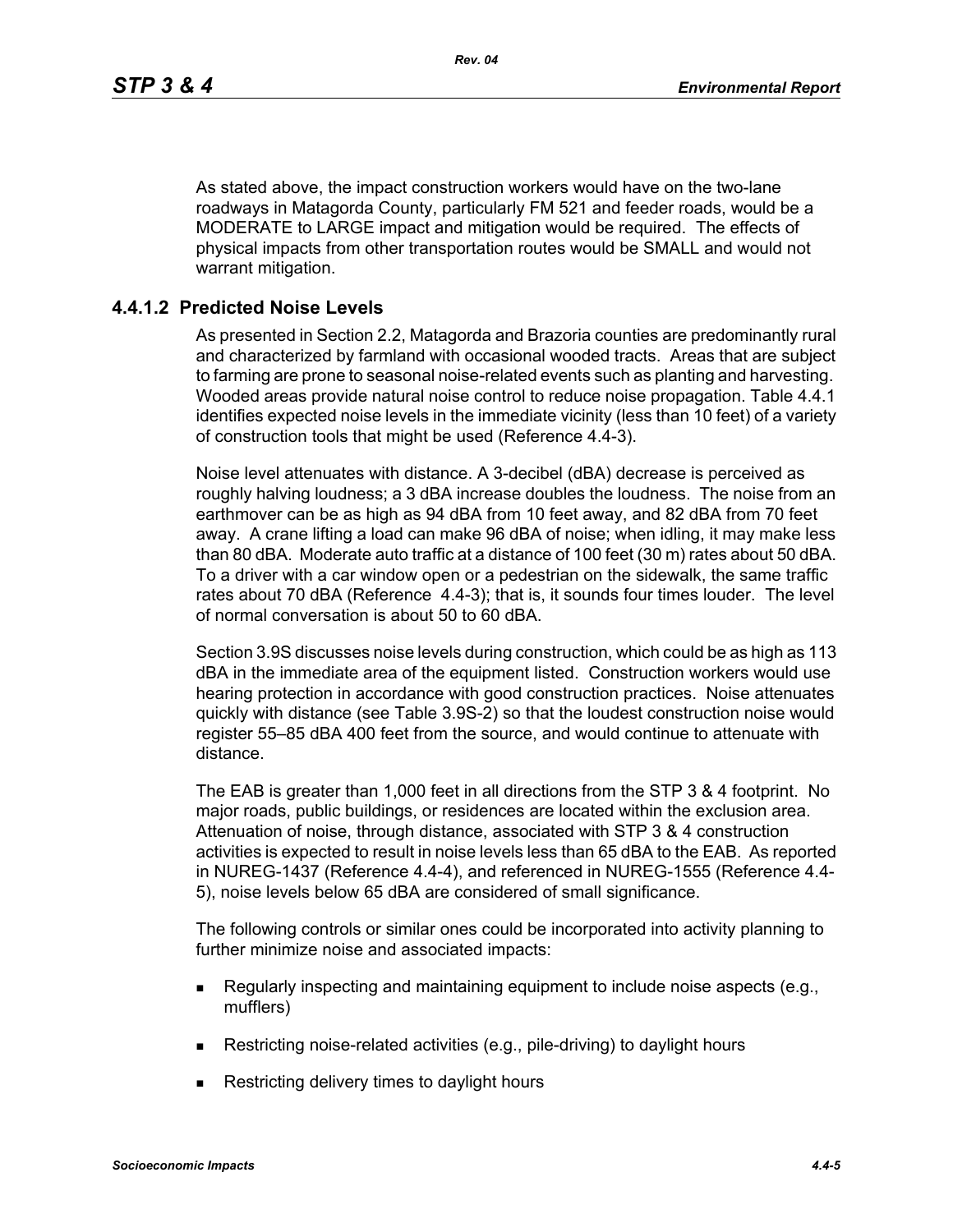Impacts from the noise of construction activities would be SMALL and temporary and would not require mitigation.

# **4.4.1.3 Air Quality**

Matagorda and Brazoria Counties are part of the Metropolitan Houston-Galveston Intrastate Air Quality Control Region (AQCR) (Reference 4.4-6). All areas within the Metropolitan Houston-Galveston AQCR are classified as achieving attainment with the National Ambient Air Quality Standards (NAAQS), with the exception of the Houston-Galveston-Brazoria 8-Hour Ozone Non-attainment Area (Reference 4.4-7). A discussion of current and projected regional air quality conditions is contained in Subsection 2.7.2.

The NAAQS define ambient concentration criteria for sulfur dioxide  $(SO<sub>2</sub>)$ , particulate matter with aerodynamic diameters of 10 microns or less ( $PM_{10}$ ), particulate matter with aerodynamic diameters of 2.5 microns or less (PM<sub>2.5</sub>), carbon monoxide (CO), nitrogen dioxide (NO<sub>2</sub>), ozone (O<sub>3</sub>), and lead (Pb). These pollutants are generally referred to as "criteria pollutants." Areas of the United States having air quality as good as, or better than, the NAAQS are designated by the U.S. Environmental Protection Agency (EPA) as attainment areas. Areas having air quality that is worse than the NAAQS are designated by EPA as non-attainment areas (Reference 4.4-8). The Houston-Galveston-Brazoria area holds non-attainment status for ground-level ozone under the 8-hour standard, which became effective June 15, 2005. Counties affected under this status are Brazoria, Chambers, Fort Bend, Galveston, Harris, Liberty, Montgomery, and Waller. The region was classified as being in "moderate" nonattainment of the 8-hour standard and was given a maximum attainment date of June 15, 2010.

Temporary and minor impacts to local ambient air quality could occur as a result of normal construction activities. Fugitive dust and fine particulate matter emissions– including those less than 10 microns ( $PM_{10}$ ) in size, would be generated during earthmoving and material-handling activities. Construction equipment and offsite vehicles used for hauling debris, equipment, and supplies also produce emissions. The pollutants of primary concern include  $PM_{10}$  fugitive dust, reactive organic gases, oxides of nitrogen, carbon monoxide, and, to a lesser extent, sulfur dioxides. Variables affecting construction emissions (e.g. type of construction vehicles, timing and phasing of construction activities, and haul routes) cannot be accurately determined until the project is initiated. Actual construction-related emissions cannot be effectively quantified before the project begins. General estimates are available and the impacts on air quality can be minimized by compliance with all federal, state, and local regulations that govern construction activities and emissions from construction vehicles.

Specific mitigation measures to control fugitive dust would be identified in the Construction Environmental Controls Plan, which implements TCEQ requirements and would be prepared before project construction. Mitigation measures could include any or all of the following:

Stabilize construction roads and spoil piles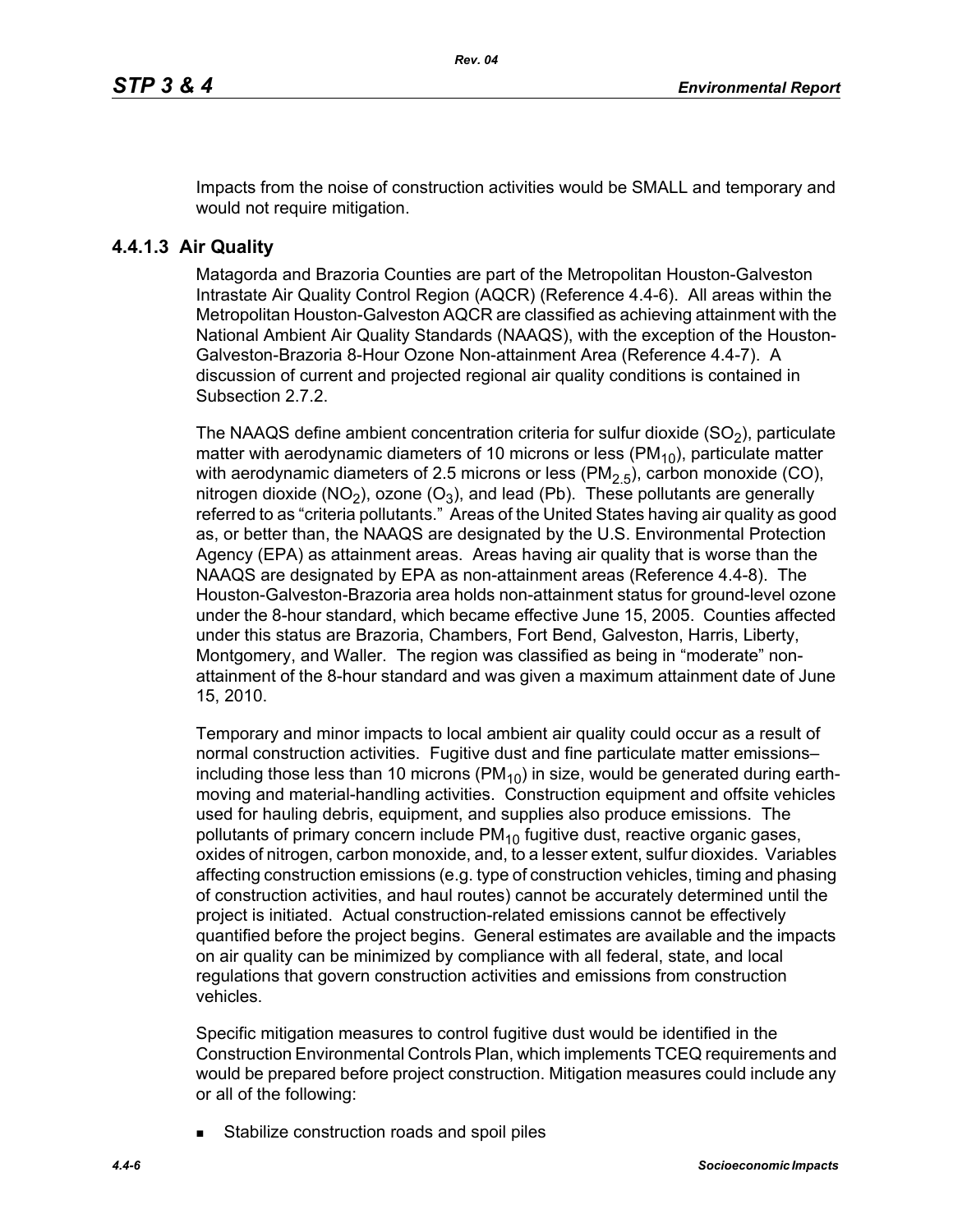- **EXECUTE:** Limit speeds on unpaved construction roads
- Periodically water unpaved construction roads to control dust
- **IMPLEMENT USE OF SOIL ADDES** (i.e., soil cement) to stabilize loose dirt surfaces
- **Perform housekeeping (e.g., remove dirt spilled onto paved roads)**
- Cover haul trucks when loaded or unloaded
- Minimize material handling (e.g., drop heights, double-handling)
- Cease grading and excavation activities during high winds and during extreme air pollution episodes
- Phase grading to minimize the area of disturbed soils
- Revegetate road medians and slopes

While emissions from construction activities and equipment would be unavoidable, some methods, such as those mentioned above, could minimize impacts to local air quality and the nuisance impacts to the public in proximity to the project. To this effect, the Construction Environmental Controls Plan would contain environmental management controls strategy including:

- **Phase construction to minimize daily emissions**
- **Performance of proper maintenance of construction vehicles to maximize** efficiency and minimize emissions

[Given the control measures discussed above, impacts to air quality from construction](http://factfinder.census.gov/)  would be SMALL and would not warrant mitigation.

## **4.4.2 Social and Economic Impacts**

This section evaluates the demographic, economic, infrastructure, and community impacts to the region as a result of constructing STP 3 & 4. The evaluation assesses impacts of construction-related activities and of the construction labor force on the region.

The assumed construction schedule projects a construction start date in 2009, and commercial operation dates of 2015 and 2016 for STP 3 & 4, respectively. STPNOC anticipates employing 5950 construction workers at peak construction activity with a 79% to 21% proportion of manual labor to non-manual labor (Table 3.10-2). Figure 3.10-1 illustrates the distribution of the construction labor force over the anticipated construction period.

[Major factors in determining socioeconomic impacts are the number of workers that](http://factfinder.census.gov/)  [relocate into the area and where they settle. In determining a methodology to use to](http://factfinder.census.gov/)  [determine this information for construction of STP 3 & 4, STPNOC evaluated related](http://factfinder.census.gov/)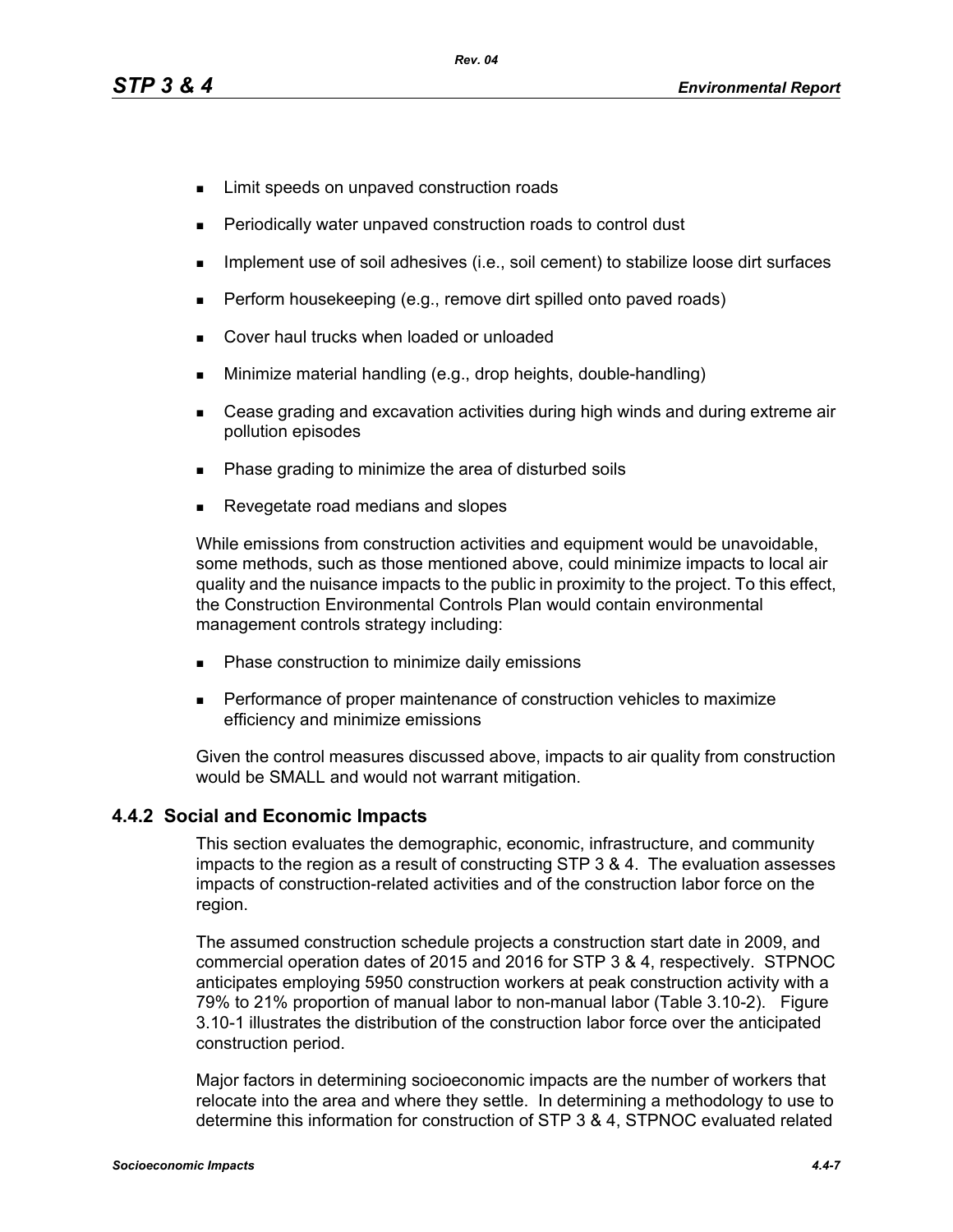NRC studies for other sites: Malhotra (Reference 4.4-9), Mountain West (References 4.4-10, 4.4-11, 4.4-12, 4.4-13, and 4.4-14), and the Generic Environmental Impact [Statement \(GEIS\) for License Renewal \(References 4.4-15 and 4.4-16\). The Malhotra](http://factfinder.census.gov/)  study was based on 28 surveys of 49,000 workers during construction at 13 sites. The Mountain West study was based on post-licensing data from 12 sites. The GEIS study was prepared in support of rulemaking for license renewal and analyzed impacts of constructing and operating the existing fleet and used several case studies in its socioeconomic analysis.

STPNOC has determined that changes in the industry since publication of the studies may call into question the applicability of study results to future plant construction. Principal among these changes are new licensing procedures (10 CFR 52) and improved construction technologies such as prefabrication, preassembly, modularization, and offsite assembly, which may affect the number of workers and skills mix needed. The changes dictate caution in applying the results of the studies to STP 3 & 4. However, the studies provide insights from at least 30 sites representing a broad sampling of socioeconomic conditions and therefore warrant consideration. STPNOC has used study input, together with site-specific information, in predicting worker relocations and settlement patterns.

The studies showed that usually less than 50% of the labor force relocated to work on the job sites, with sites located in denser population areas having the least inmigration. The remaining workers already lived within daily commuting distance. STPNOC chose to use the 50% value as a reasonable estimate to avoid underestimating impacts caused by in-migration and because the STP site is located in a less-dense population area. Malhotra evaluated settlement patterns within a specified distance to sites (e.g., highway miles or radius), whereas Mountain West and the GEIS focused on geopolitical boundaries (e.g., counties). STPNOC evaluated both approaches and found them to reasonably approximate the residential locations of the workers at STP 1 & 2. For this reason, STPNOC used the residential locations of the existing workers to predict the settlement patterns for the new workers. Based on these data and considerations, STPNOC has made the assumptions presented in Table 4.4-2 for construction labor force migration and residential distribution patterns at STP.

Please note the following:

*(1)* For all socioeconomic analyses, a "mover" is defined by NRC (Reference 4.4- 9) as a worker who changes residence to work at the construction site. Workers who do not change residence to work at the site are classified as "nonmovers." This definition is sufficiently broad to include the small percentage who would move from one place within the 50-mile radius to another place within the 50-mile radius, possibly to improve their access to the site. However, in an effort to be conservative, STPNOC has assumed that all movers would be migrating into the 50-mile region.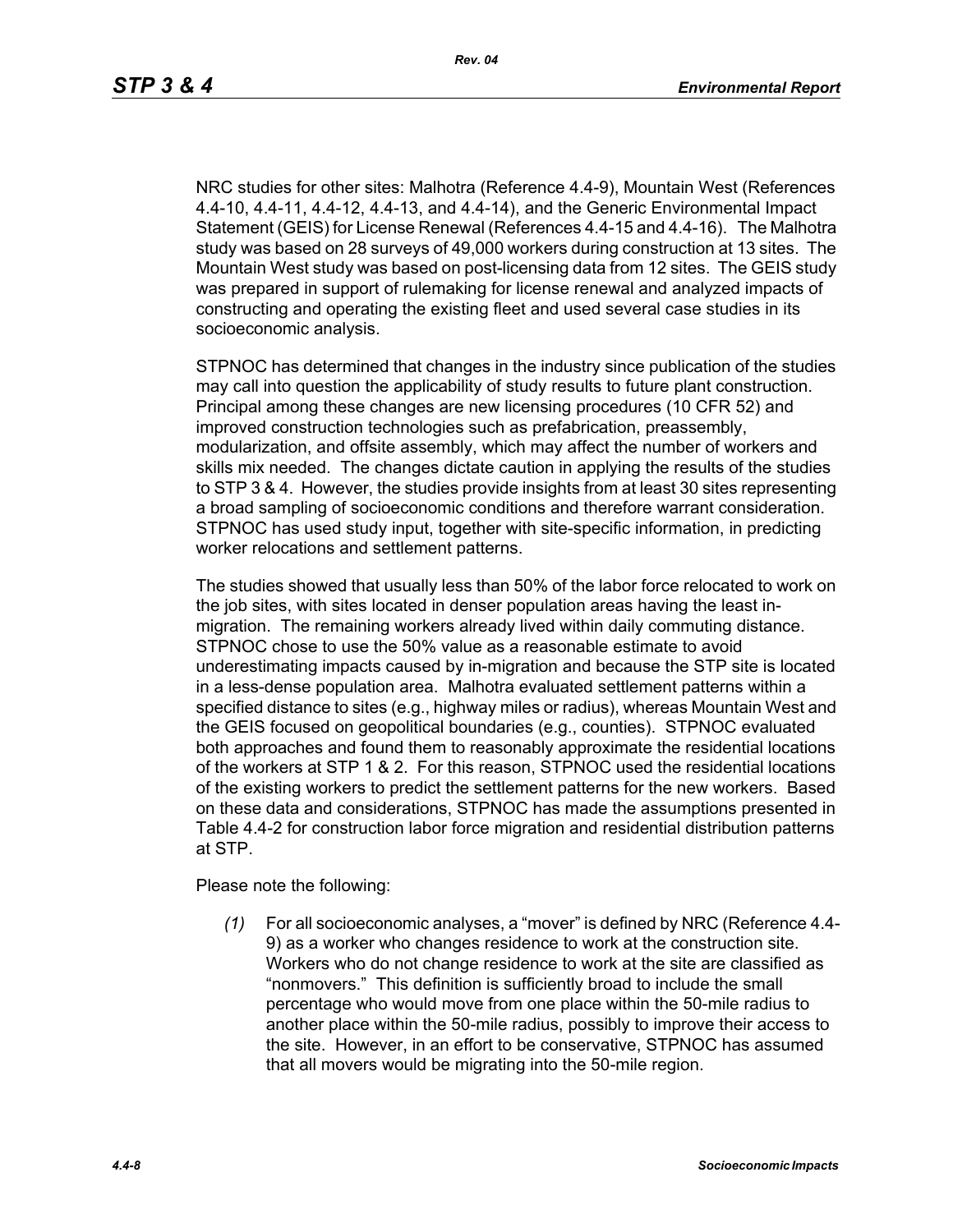*(2)* In Subsection 4.4.2, STPNOC has identified the significance of the impacts as either small, moderate, or large, consistent with the criteria that NRC established in 10 CFR 51, Appendix B, Table B-1, Footnote 3, as follows:

SMALL — Environmental effects are not detectable or are so minor that they will neither destabilize nor noticeably alter any important attribute of the resource. For the purposes of assessing radiological impacts, NRC has concluded that those impacts that do not exceed permissible levels in the NRC's regulations are considered small.

MODERATE — Environmental effects are sufficient to alter noticeably, but not to destabilize, any important attribute of the resource.

LARGE — Environmental effects are clearly noticeable and are sufficient to destabilize any important attributes of the resource.

## **4.4.2.1 Demography**

STPNOC based this analysis on the estimated peak construction labor force. STPNOC assumed that approximately 50% of the construction labor force would change their residence to work at the STP site (movers), and that they would relocate to approximately the same areas and in the same proportion as the existing operations labor force. Therefore, this analysis is restricted to the two counties expected to be most affected by the construction labor force, Matagorda and Brazoria Counties.

STPNOC estimates that the construction of both units would be completed by 2016. The 2000 population within the 50-mile radius was approximately 258,960 and is projected to grow to approximately 321,809 by 2020, for an average annual growth rate during the construction period of 1.1% (see Table 2.5-2). STPNOC anticipates employing 5950 construction workers at peak construction activity (Table 3.10-2). STPNOC anticipates that approximately 2975 workers (movers) would relocate to the same areas and in the same proportion as the existing operations labor force: 60.7% (or 1806 workers) in Matagorda County, 22.4% (or 666 workers) in Brazoria County, and the remainder would locate to one of the other counties within the 50-mile radius.

The in-migration of approximately 2975 movers would create new indirect jobs in the area because of the multiplier effect. In the multiplier effect, each dollar spent on goods and services by a mover becomes income to the recipient who saves some but re-spends the rest. In turn, this re-spending becomes income to someone else, who in turn saves part and re-spends the rest. The number of times the final increase in consumption exceeds the initial dollar spent is called the "multiplier." The U.S. Department of Commerce Bureau of Economic Analysis, Economics and Statistics Division provides multipliers for industry jobs and earnings (Reference 4.4-17). The economic model, RIMS II, incorporates buying and selling linkages among regional industries and was used to estimate the impact of new nuclear plant-related expenditure of money in the two-county region of interest. For every mover, an estimated additional 0.61 jobs would be created in the two-county area (Table 4.4-4 and Reference 4.4-17). For every dollar spent by a mover, an estimated additional 0.50 dollars would be injected into the regional economy (Reference 4.4-17).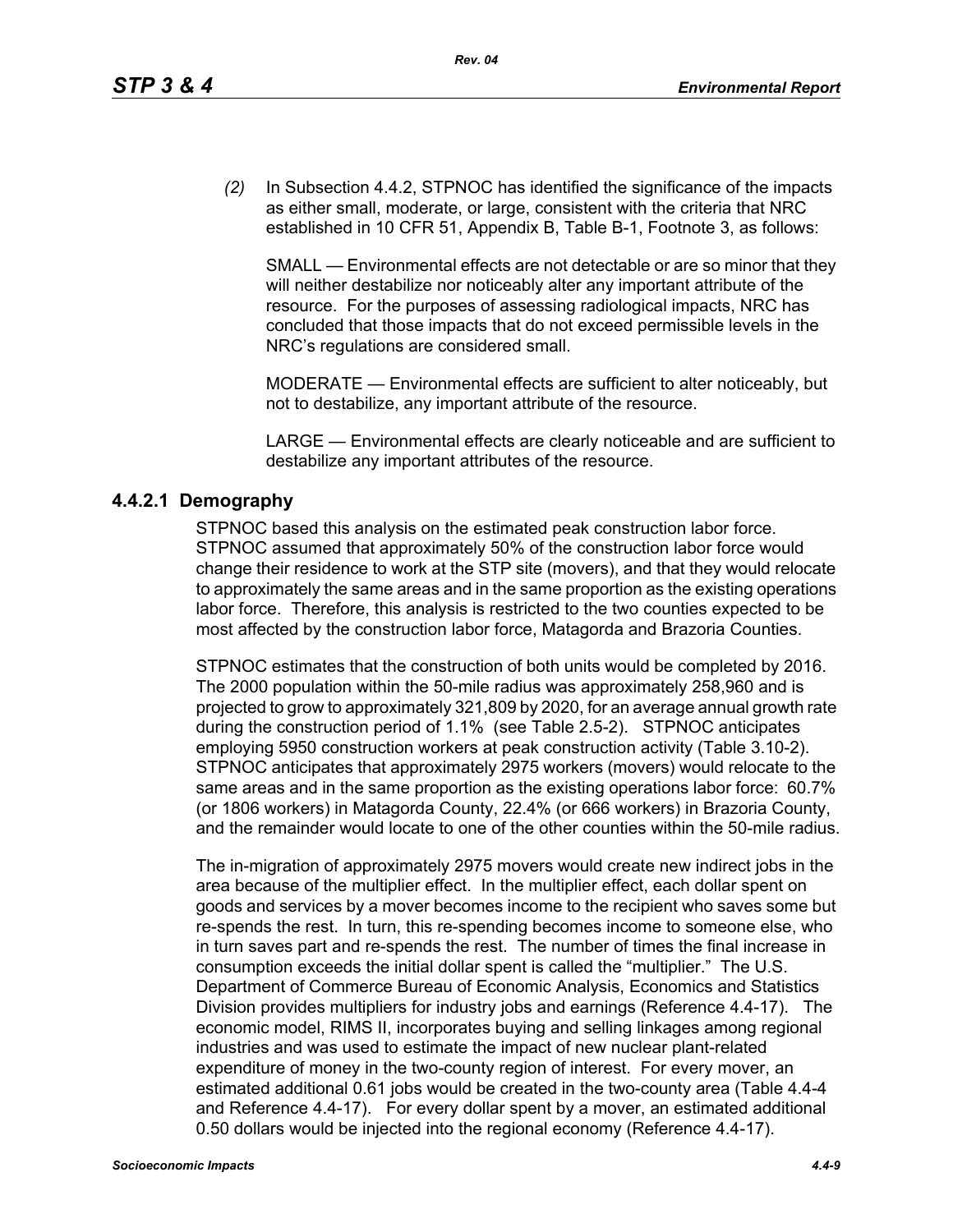Construction would create approximately 4790 permanent (direct + indirect) jobs in the 50-mile region.

Most indirect jobs are service-related and not highly specialized, so, for this analysis, STPNOC has assumed that most indirect jobs would be filled by the existing labor force within the 50-mile region, particularly the two-county area, because 83% of the labor force is expected to settle there. Using the Bureau of Economic Analysis employment multiplier would produce a total number of indirect jobs generated by construction of 1815 (2,975 × 0.61). This number represents approximately 20% of the unemployed persons in the two-county region in 2005 (Table 4.4-4).

According to the Malhotra study (Reference 4.4-9), approximately 80% of nuclear plant construction workers are likely to bring families. Therefore, of 2975 movers, 2380 would bring families into the 50-mile region and 595 movers would not. Assuming that the workers would relocate in approximately that same proportion as the existing operations labor force, approximately 1445 (60.7% of 2380) of those would locate to Matagorda County and 533 (22.4% of 2380) would locate to Brazoria County (Table 4.4-2). Approximately 361 of the workers without families (60.7% of 595) would locate to Matagorda County and 133 (22.4% of 595) would locate to Brazoria County.

According to the Malhotra study, the average household size of a nuclear plant construction worker is 3.25 people. Therefore, construction would increase the population in the 50-mile region by 8330 people  $((2,380 \times 3.25) + (595$  construction workers without families)). Of those, 5056 people (60.7% of 8330) would locate to Matagorda County and 1866 (22.4% of 8330) people would locate to Brazoria County (Table 4.4-2). These numbers constitute 13.3% and 0.8% of the 2000 Census populations of Matagorda and Brazoria Counties, respectively. They constitute 11.3% and 0.6% of the projected 2020 populations of Matagorda and Brazoria Counties, respectively.

The movers and their families would represent a moderate increase in Matagorda County's total population, a small increase in Brazoria County's total population, and smaller increases in the total populations of the other counties in the 50-mile region.

Based on the Malhotra study, STPNOC estimates that 50% of the movers (1488) would remain in the 50-mile region and the remainder would migrate back out of the 50-mile region after construction is complete. Including families, the number of people remaining in the 50-mile radius would be 4165. Applying the same percentage to the movers residing in Matagorda County and Brazoria Counties, STPNOC estimates that 903 and 333 movers, respectively, would remain in these counties. In Matagorda and Brazoria Counties, the remaining workers and their families plus workers without families would number 2528 and 933, respectively.

# **4.4.2.2 Impacts to the Community**

This section evaluates the social, economic, infrastructure, and community impacts to the two-county area and 50-mile region as a result of constructing STP 3 & 4. It is expected that site preparation and construction activities would continue for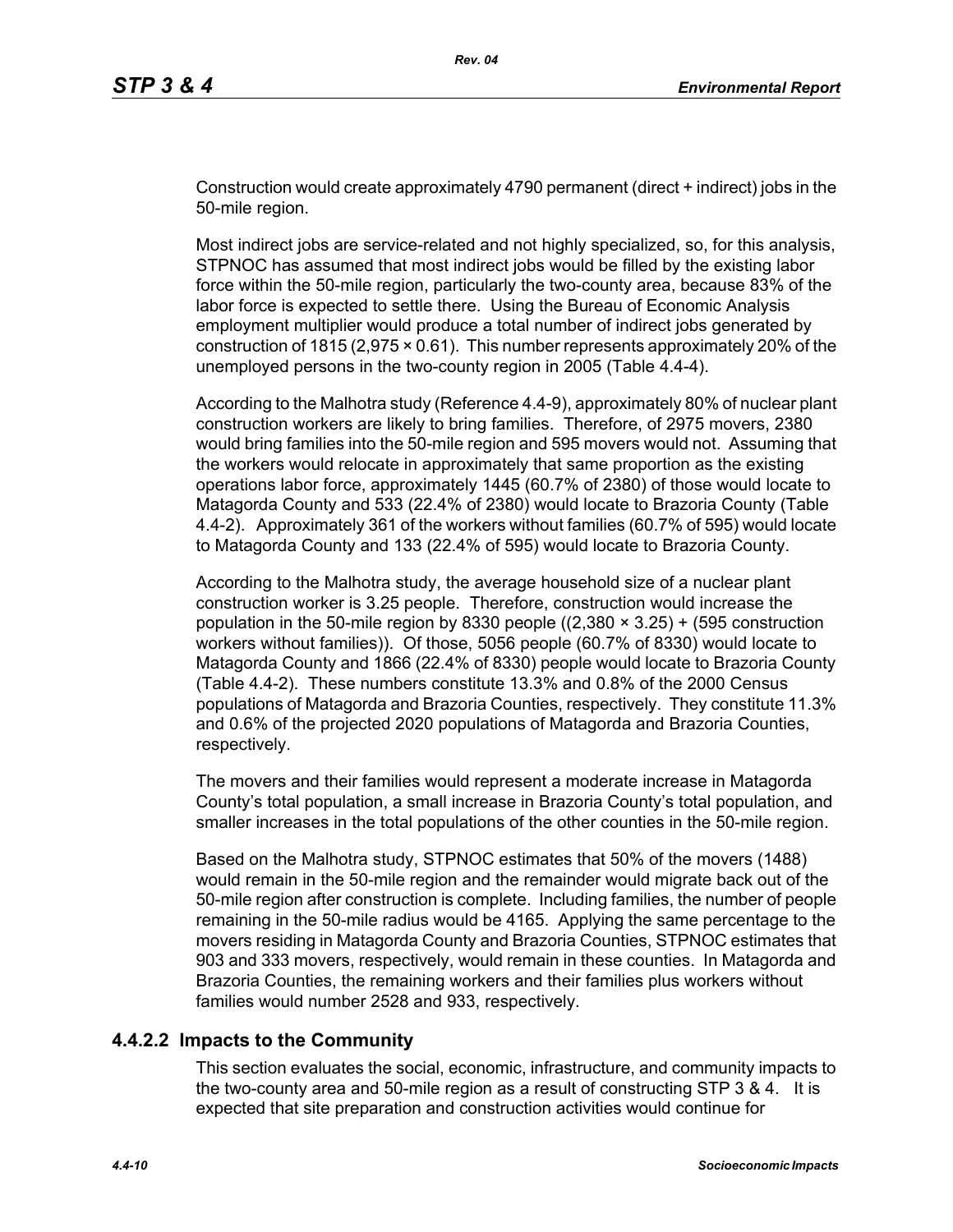approximately 7 to 8 years, be completed by 2016, and employ as many as 5950 construction workers at peak employment.

# **4.4.2.2.1 Economy**

The impacts of construction on the local and regional economy depend on the region's current and projected economy and population.

As stated earlier in Subsection 4.4.2, approximately 2975 construction workers (50% of the peak construction labor force) would already reside within a 50-mile radius of the STP site. STPNOC believes that the regional construction labor force can support this estimate, based on the size of the construction labor force in the area. In 2005, there were 16,718 construction workers in Matagorda and Brazoria Counties (Table 2.5-7). Including the construction labor forces from the other counties within a 50-mile radius, the peak number of movers—2975—would represent less than 18% of the pool of construction workers within the 50-mile radius.

As stated in Subsection 4.4.2, 2975 construction workers would be considered movers who would migrate into the 50-mile radius. This in-migrating labor force would create additional direct jobs in the region. The expenditures of the construction labor force in the region for shelter, food, and services would, through the multiplier effect of expenditures, also create a number of new indirect jobs. An influx of 2975 movers would create 1815 indirect jobs, for a total of 4790 jobs (Table 4.4-4).

The employment of up to 2975 movers over a 7- to 8-year period could have SMALL to LARGE economic impacts on the surrounding region. The creation of these jobs could inject between \$100.3 and \$1,003.3 million dollars into the regional economy during the life of the construction project, reduce unemployment by up to 20%, and create business opportunities for housing and service-related industries. However, after construction completion, a total of 50% of the movers would be expected to migrate back out of the 50-mile region, and the income associated with construction of Units 3 & 4 would cease. The estimated economic impact of this out-migration could be as high as \$9,930,175 per month (during peak). These estimates are analyzed below.

Table 4.4-5 lists the estimated number of movers on site, by month, during construction. The number of movers is 50% of the total labor force on site per month. STPNOC obtained construction worker wage data for Matagorda and Brazoria Counties from the Department of the Interior's Bureau of Labor Statistics. In 2005, the average annual pay for a construction worker in Matagorda County was \$35,988, and, in Brazoria County, \$40,640 (Subsection 2.5.2.1). In 2006, the average annual for a heavy and civil engineering construction worker in Matagorda County was \$43,639, and in Brazoria \$53,746. To be conservative, STPNOC used the weighted average annual wage of a heavy and civil engineering construction worker in the two counties (weighted based on the number of heavy and civil engineering construction workers in each county) \$53,406 in its analysis. In Table 4.4-5, the average annual wage was divided by 12 to calculate an average monthly wage—\$4,450. The monthly wage was multiplied by the number of movers each month and then summed to calculate total dollars earned by the movers.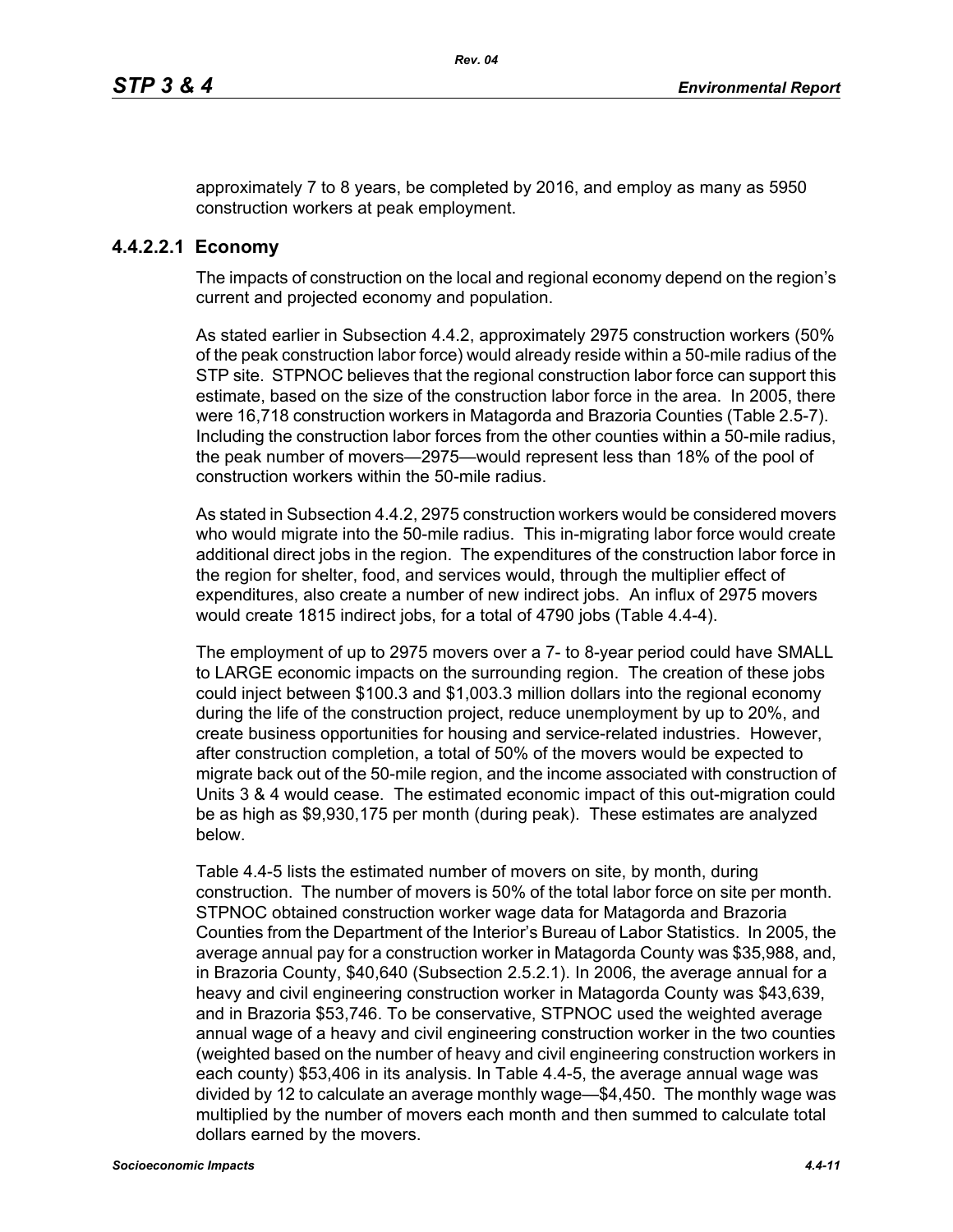A sensitivity analysis, as shown in Table 4.4-5, was performed to further assess the impacts of the mover wages on the region. Because of uncertainty surrounding the amount of mover wages that would be spent in the 50-mile region, STPNOC provided a table depicting the dollar impact on the 50-mile region by percentage of the wages spent within the region. Additionally, an earnings multiplier for the construction industry in the two-county region was applied to the wages. According to these calculations, the total economic impact of mover wages on the 50-mile region would be between \$100.3 million and \$1,003.3 million dollars over the life of the construction project. (Note: STPNOC acknowledges that, although this earnings multiplier is for the two-county region, it reasonably represents the balance of counties within the 50 mile radius.) At construction peak, wages would total \$13,240,233 dollars per month. Multiplying \$13,240,233 by the earnings multiplier (1.5) would generate a monthly economic impact during peak construction activity of \$19,860,350 (if 100% of the earnings were spent within the region). This would be considered a positive impact.

After construction is completed, approximately 50% of the movers would remain in the 50-mile radius and the remainder would migrate out. Assuming a 50% decrease in the mover labor force, there would be a corresponding decrease in the economic impact to the 50-mile region. Any movers remaining in the ROI would continue to contribute to economic impacts in the ROI, but these impacts would not be associated with STP 3 & 4 construction. As noted above, monthly earnings during construction peak total \$13,240,233 per month. With the earnings multiplier applied, impacts could be as high as \$19,860,350 in the unlikely case that all earnings were spent within the ROI (Table 4.4-5). This out-migration would be considered a negative impact. However, Figure 3.10-1 indicates that the out-migration would occur gradually over a 2-year period. The gradual reduction in the construction labor force and the in-migration of operations workers during the construction period, would assist in mitigating the impact to the community from the destabilizing effects of a sudden decrease in households. In addition to the gradual nature of the decline in the construction workforce, the incoming operations workers and their families would help to mitigate the negative impacts of the decreasing construction workforce. Another mitigating factor would be the substantially higher average annual wages expected for the operations workers. These higher wages, combined with larger multipliers for both earnings and employment, suggest that each operations worker would have a greater impact on the ROI economy than each construction worker.

Because of the estimated distribution of the movers, Brazoria County would experience approximately 22.4% of this economic activity and Matagorda County would experience 60.7% of the activity. Matagorda County would be the most affected. Beyond Matagorda County, the impacts would become more diffuse as a result of interacting with the larger economic base of other counties, particularly Brazoria County, which contains a portion of the outskirts of Houston.

The magnitude of the positive economic impacts would be less discernible, diffused in the larger economic base of Brazoria County. Matagorda County, as the site of the construction and the county where most of the construction labor force would reside, would be affected more than Brazoria County. STPNOC concludes that the impacts of construction on the economy of the region would be SMALL everywhere in the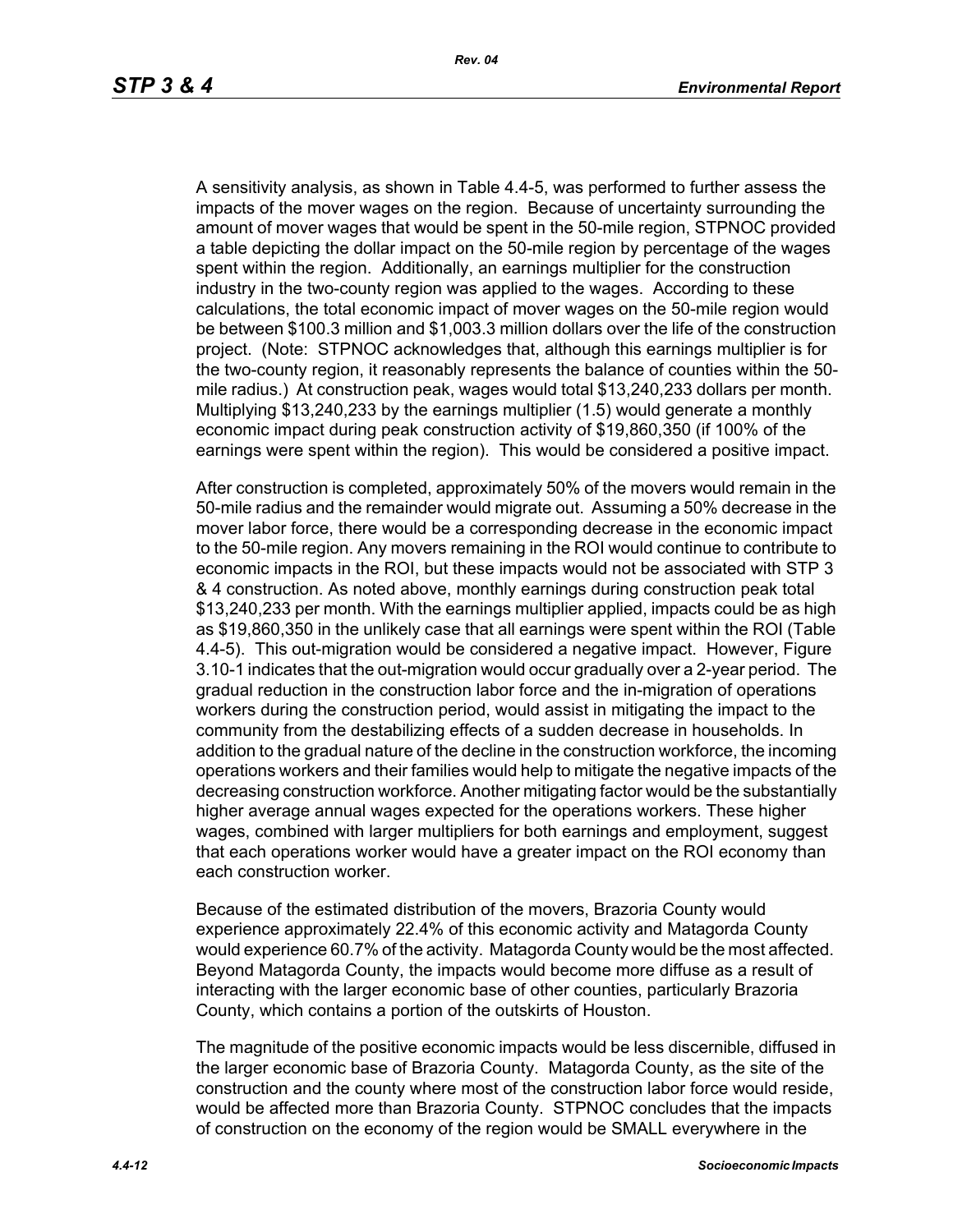region, except Matagorda County, where the positive impacts of an in-migrating construction labor force and the negative impacts of the departing labor force (upon construction completion) could be MODERATE to LARGE. Mitigation would be warranted. To mitigate these impacts, STPNOC would maintain communication with local and regional government authorities including the Matagorda County Commissioners Court, County Judge and nongovernmental organizations to disseminate project information that could have socioeconomic impacts in the community in a timely manner. These organizations would be given the opportunity to perform their decision-making regarding economic choices with the understanding that approximately half of the positive economic impacts of the construction project would be temporary and could disappear when the construction project is complete.

## **4.4.2.2.2 Taxes**

Construction-related activities, purchases, and labor force expenditures would generate several types of taxes, including corporate franchise taxes, sales and use taxes, and property taxes. Increased taxes collected are viewed as a benefit to the state of Texas and to the local jurisdictions in the region.

In the GEIS for License Renewal of Nuclear Plants (NUREG-1437), the NRC presents its method for defining the impact significance of tax revenue impacts during refurbishment (i.e. large construction activities). STPNOC reviewed this methodology and determined that the significance levels were appropriate to apply to an assessment of tax impacts as a result of new construction.

In NUREG-1437, the NRC concluded that changes in tax revenues (during refurbishment) at nuclear plants would be:

- SMALL When new tax payments by the nuclear plant constitute less than 10% of total revenues for local taxing jurisdictions. The additional revenues provided by direct and indirect plant payments on refurbishment-related improvements result in little or no change in local property tax rates and the provision of public services.
- MODERATE When new tax payments by the nuclear plant constitute 10% to 20% of total revenues for local taxing jurisdictions. The additional revenues provided by direct and indirect plant payments on refurbishment-related improvements result in lower property tax levies and increased services by local municipalities.
- LARGE When new tax payments by the nuclear plant represent more than 20% of total revenues for local taxing jurisdictions. Local property tax levies can be lowered substantially, the payment of debt for any substantial infrastructure improvements made in the past can easily be made, and future improvements can continue.

#### **Personal Income and Corporate Franchise Taxes**

As noted in Subsection 2.5.2.3, Texas has no personal income tax, but recently amended the law to extend coverage of the franchise tax on corporations; the changes take effect January 1, 2008.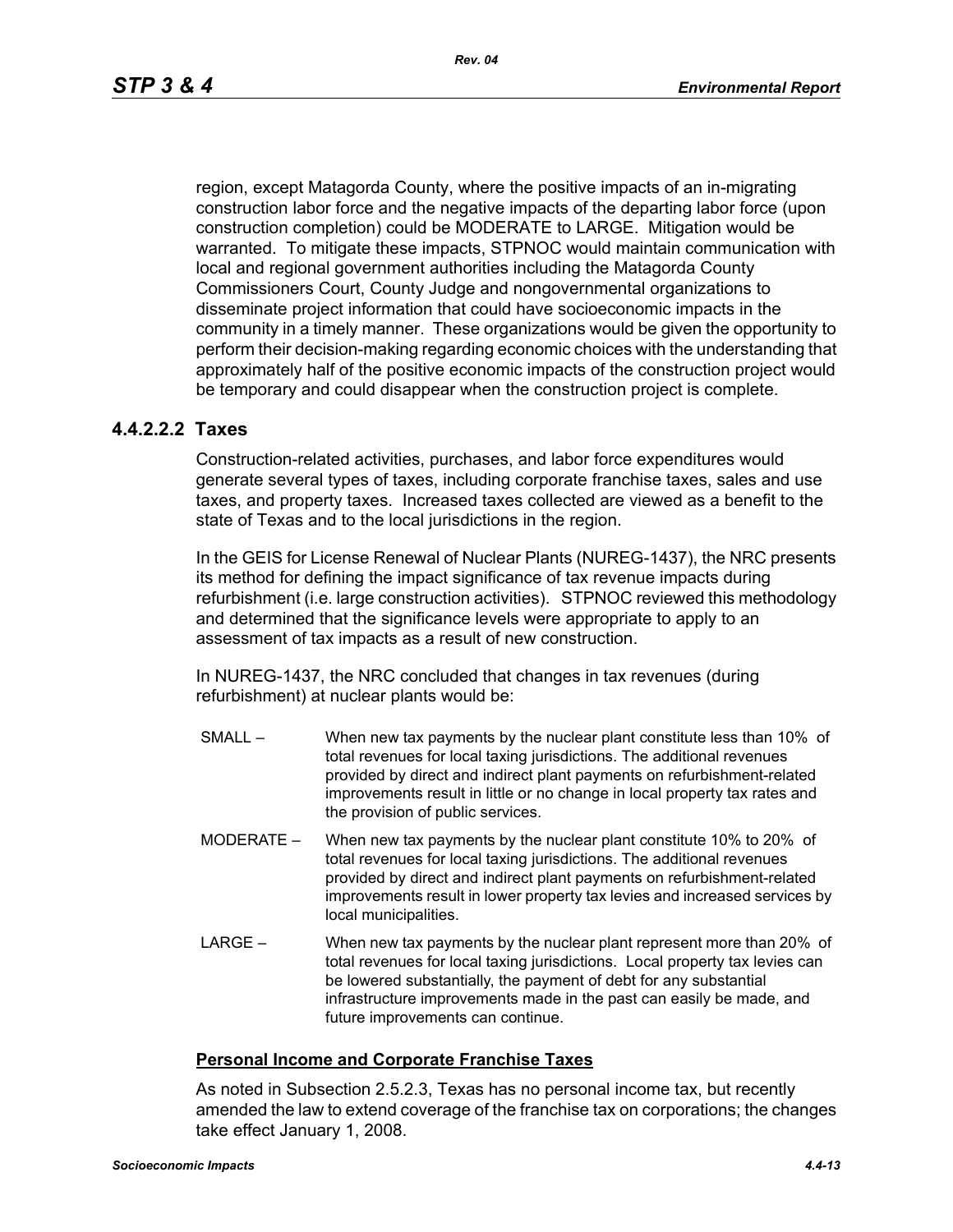The franchise tax is a gross margin tax, meaning that it is calculated on revenues less allowable operating costs. Therefore, no franchise taxes would be assessed during the construction period for STP 3 & 4 because there would be no revenues during that time. In addition to direct taxes from the private owners of STP, local construction expenditures and purchases by the construction labor force would have a multiplier effect in the local economy, where money would be spent and re-spent within the region. Because of this multiplier effect, businesses in Matagorda County and adjacent areas, particularly retail and service sector firms, could experience revenue increases, and there could be prospects for new startup firms and additional job opportunities for local workers. Existing and new firms would generate additional profits, which would further contribute to increased franchise taxes, although the exact amount is unknown. Impacts would be positive and SMALL.

#### **Sales and Use Taxes**

#### **Expenditures by Construction Labor force**

STPNOC estimates a peak construction labor force of 5950 workers, and further estimates that 5056 workers and family members would settle in Matagorda County during the construction period (Subsection 4.4.2 and Table 4.4-2). Their retail expenditures (restaurants, hotels, merchant sales, and other items) would yield an increase in sales and use tax revenues. As an indirect impact, the multiplier effect of the new jobs in the area (see Subsection 4.4.2.1) would also result in higher personal income for current residents in the region, more disposable income, and greater expenditures by individuals and families for items subject to sales or use taxes.

Taxable goods or services purchased anywhere within the state of Texas are subject to the current state sales tax of 6.25%. These revenues are remitted to the state of Texas, which received \$18.3 billion in sales tax revenues (accounting for 25% of state tax collections) in 2006 (Reference 4.4-18). Direct and indirect taxable purchases associated with the construction labor force would yield a relatively SMALL but beneficial impact to the state as a whole. Although sales tax revenues are not returned directly to the counties where the tax was collected, the state uses the sales tax revenues, along with other revenues, to fund numerous services within counties (as discussed in Subsection 2.5.2.3.2), and thus Matagorda County (and other Texas counties) would receive a SMALL positive indirect impact from the expected increase in taxable expenditures by construction workers.

Purchases made within Bay City and Palacios are currently subject to a 2% sales tax above the state's rate of 6.25%; these revenues are returned to the respective cities and are used to fund a variety of city services (see Subsection 2.5.2.3.2). Because of the small populations of these cities, revenues from worker purchases would provide a SMALL to MODERATE positive impact to these jurisdictions.

Purchases within cities outside of Matagorda County that impose an additional sales tax would also yield relatively SMALL to MODERATE beneficial impacts to those cities, with the magnitude depending on the size of the jurisdiction, the amount and variety of goods and services available for purchase, and the actual amount of purchases made within the jurisdiction.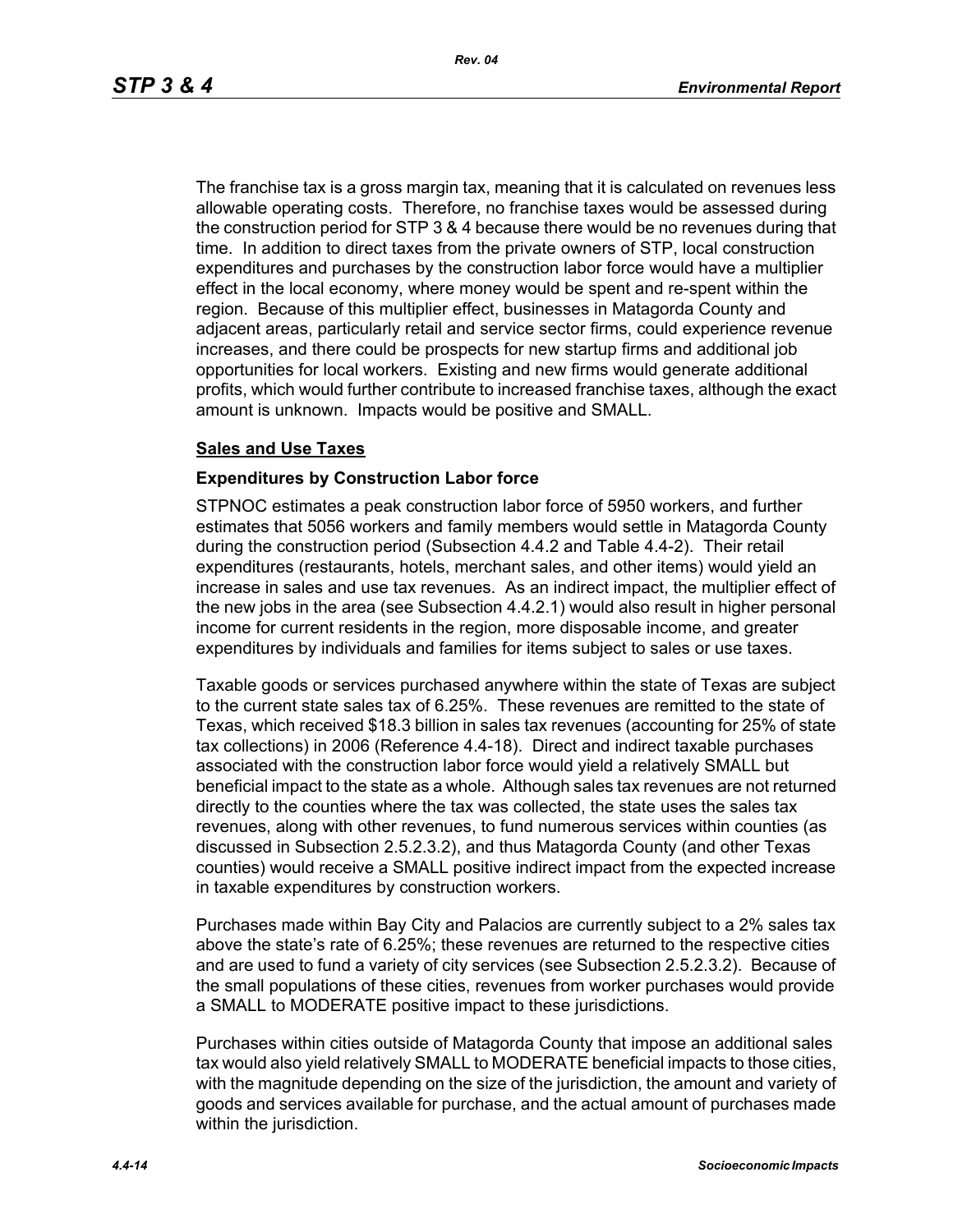#### **Expenditures for Construction Goods and Services**

In addition to sales taxes paid by construction workers and families, the region would also experience an increase in the sales and use taxes collected from project expenditures for construction materials, supplies, and services. To the extent possible, STPNOC obtains goods and services from the local economy, including Bay City. Project expenditures are subject to sales tax in proportion to the percent of investor ownership (e.g., for STP 1 & 2, 44% of STPNOC's taxable purchases are currently subject to sales tax).

According to "Texas Sales Tax Frequently Asked Questions," (Reference 4.4-19), "manufacturers may claim a Texas sales tax exemption for tangible personal property directly used or consumed in or during the actual manufacturing, processing, or fabrication of tangible personal property for ultimate sale if the use or consumption of the property is necessary or essential to the manufacturing, processing, or fabrication operation and directly makes or causes a chemical or physical change to the product being manufactured, processed, or fabricated for ultimate sale."

This exemption applies to the production of electric power and would exempt approximately 90% of the materials used to construct STP 3 & 4, leaving approximately 10% of the construction costs subject to sales tax (6.25% to the state of Texas and 2.0% to Bay City). The owners of STP 3 & 4 have projected the sales tax payments on these expenditures at an estimated \$23.9 million per unit, with \$5.8 million due to Bay City and \$18.1 million to the state of Texas over the construction period. These payments would provide a total of \$11.6 million to Bay City over the 7-year construction period.

To determine the impact of these tax payments, Bay City sales taxes were projected from 2006 to 2015 based on the average annual growth rate of 2.2% between 1996 and 2005. The projected rate of increase in Bay City sales tax is conservative in that it does not take into account likely increases in population or business activity that could occur as a result of STP construction.

For the purpose of this analysis, it was assumed that taxable expenditures would occur evenly during the 6-year construction period for each unit, with construction on STP 3 beginning in 2009 and construction on STP 4 concluding in 2015. As Table 4.4-3 shows, Bay City sales tax collections would be 21% of the total Bay City sales tax revenue collected in 2009. STPNOC tax payments between 2010 and 2014, while both units are under construction, would increase from 38% to 41% of Bay City sales tax revenue. In 2015, the final year of construction for STP 4, the STPNOC sales tax payments would be only 18% of Bay City sales tax revenue. Therefore, the positive impacts to Bay City sales tax revenues would be positive and MODERATE during 2009 and 2015, the first and last years of construction, and positive and LARGE between 2010 and 2014, and the city would be able to provide a higher level of services to its citizens and visitors.

Purchases made in Matagorda County outside of Bay City and Palacios would provide sales tax revenues to the state of Texas, and would constitute a relatively SMALL but beneficial impact. Purchases from taxing jurisdictions outside Matagorda County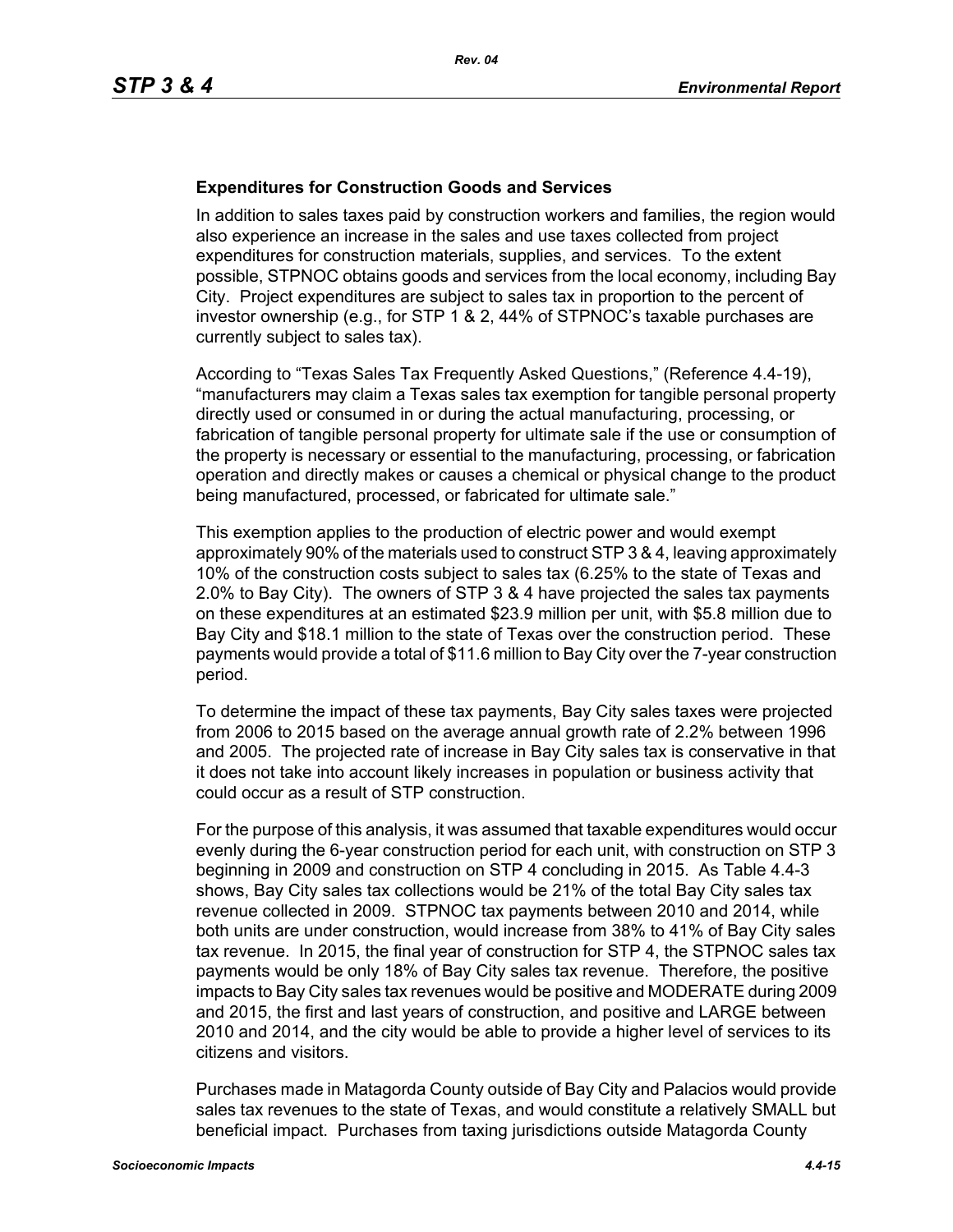would yield relatively SMALL to MODERATE beneficial impacts, depending on the overall size of such jurisdictions. In more heavily populated nearby jurisdictions such as Brazoria County, the positive impacts would be relatively SMALL. It is not possible to assess which counties and local jurisdictions would be most affected, but all taxing entities would receive a SMALL to MODERATE positive impact.

In addition to the construction expenditures noted above, STPNOC has estimated expenditures for goods and services during the construction period, at \$212.7 million for construction-related items and \$13.4 million for office or administrative items. To approximate the impact on state and local sales tax revenues, the total of \$226.1 million was divided by 7 (years in construction period) to obtain an average annual expenditure amount (\$32.3 million), which was then taken as a percentage of increase over the latest year for which actual sales tax revenues were available. It was assumed that none of the items is exempt from sales tax, and that all are subject to Texas sales or use tax. Because of the limited retail opportunities in Bay City and Palacios, a sensitivity analysis was performed to assess the range of impacts from spending 10% to 100% in each jurisdiction. The analysis also addressed the uncertainty regarding private/public ownership of STP 3 & 4 (as noted above, STP 1 & 2 are currently 44% investor-owned and 56% publicly-owned). Only the privately-owned segment is subject to sales tax. Therefore, scenarios for 44%, 60%, 80%, and 100% private ownership were assessed. The analysis is presented in Table 4.4-8.

Depending on the ownership scenario, annual Texas sales tax revenues would range from \$888,230 to \$2.0 million, representing an increase over 2006 sales tax revenues from 0.005% to 0.011%, a SMALL and positive impact.

Annual impacts to Bay City or Palacios tax revenues were estimated to range from a low of \$28,423 (44% private ownership with only 10% subject to local taxation) to \$645,986 (100% private ownership and 100% spent in either city). (Both cities impose a 2% sales tax, so the potential sales tax revenues are identical.) The associated increases over Bay City's 2005 sales tax revenues (\$3.7 million) range from 0.8% to 17.5%, while the increases over Palacios' 2006 sales tax revenues (\$219,500) could range from 12.9% to 294.3%. However, because of the limited availability of goods and services, it is unlikely that a major proportion of expenditures would occur in Bay City. At the present time, it is not possible that more than a small proportion of purchases would occur in Palacios, whose population is roughly one-fourth of Bay City's. Based on current retail opportunities, it is likely that impacts to either locale would be positive and SMALL to MODERATE. However, if additional STP suppliers were to locate within either city, sales tax revenue impacts could range from SMALL to LARGE.

#### **Other Sales- and Use-Related Taxes**

Matagorda County imposes a hotel occupancy tax of 6% on the cost of each room. The revenues from this tax benefit tourism and convention marketing, programs to enhance the arts, and historic preservation projects that benefit tourism. Visitors during the construction period, as well as many construction workers themselves, would use local hotels and pay this tax. Although the exact number of visitors and workers who would use hotels is unknown, it is expected to be large during the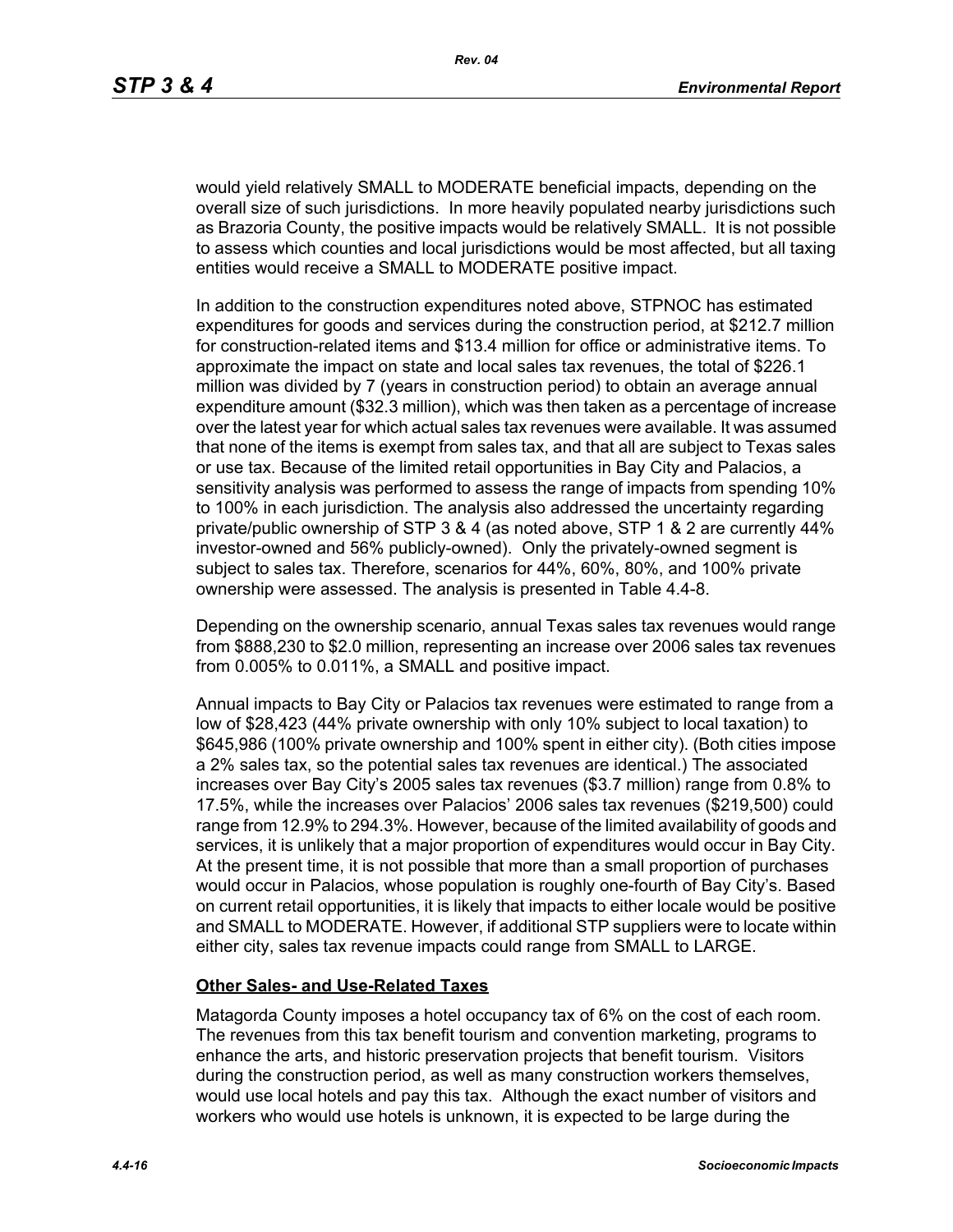construction period. Because of Matagorda County's small population, MODERATE positive benefits to the county would result from these tax collections.

The cities of Bay City and Palacios also tax telecommunications services; calls within Texas are subject to a 2% city tax in these locations, while the state sales tax applies to all calls. Both cities also impose their 2% sales tax on the residential use of gas and electricity. These cities would receive positive impacts from increased collections during an influx of construction workers and their families residing in those communities, with the actual impacts dependent on residence choices and usage patterns for telephone, gas, and electricity. The amounts are unknown at this time but are expected to be relatively SMALL and positive.

#### **Property Taxes — Counties and Special Districts**

As discussed in Subsection 2.5.2.3, Texas property tax assessments are made by the county appraisal district, which bases its appraisal on a consideration of cost, income, and market value. This appraisal is used by all taxing jurisdictions within the county, including special districts and independent school districts (ISDs), which apply their individual mileage rates to determine the taxes owed.

In addition to Matagorda County itself, the special districts who receive property taxes from NRG for STP include the Matagorda County Hospital District, Navigation District #1, Drainage District #3, the Palacios Seawall District, and the Palacios ISD (see Subsection 2.5.2.3).

During construction of STP 3 & 4, STP's additional tax valuation would be based on the cost of construction, and determined in accordance with state law and appraisal formulas or some mutually agreed-upon valuation. Some inputs to the formulas would be discussed or negotiated between the appraisal district and the owners who participate in STP 3 & 4 (municipal utilities do not pay property taxes).

Matagorda County's status as a federal Historically Underutilized Business Zone (HUBZone) and Texas Strategic Investment Area makes tax abatements available for qualifying new businesses or expansions. Nuclear electric power generating facilities are now eligible for this abatement. To receive this abatement, NRG (as the only current owner subject to property tax) would apply to the Matagorda County Commissioners Court, the county governing body. NRG's eligibility and the terms of the abatement would be determined by the Commissioners Court. The amount of any such abatement, the likelihood of NRG's applying for it, and the abatement's possible impact to the affected taxing jurisdictions are not known at this time.

Property tax payments to Matagorda County for STP 1 & 2 represented approximately 75% of the total county property tax revenues between 2000 and 2005. During the 7 year construction period for STP 3 & 4, NRG would likely pay additional property taxes to the taxing districts listed above. Although the amount of these payments is unknown at this time, it is likely that such payments would represent an increase over current payments, resulting in a MODERATE to LARGE positive impact to those taxing jurisdictions and a SMALL to MODERATE positive impact on the local economy.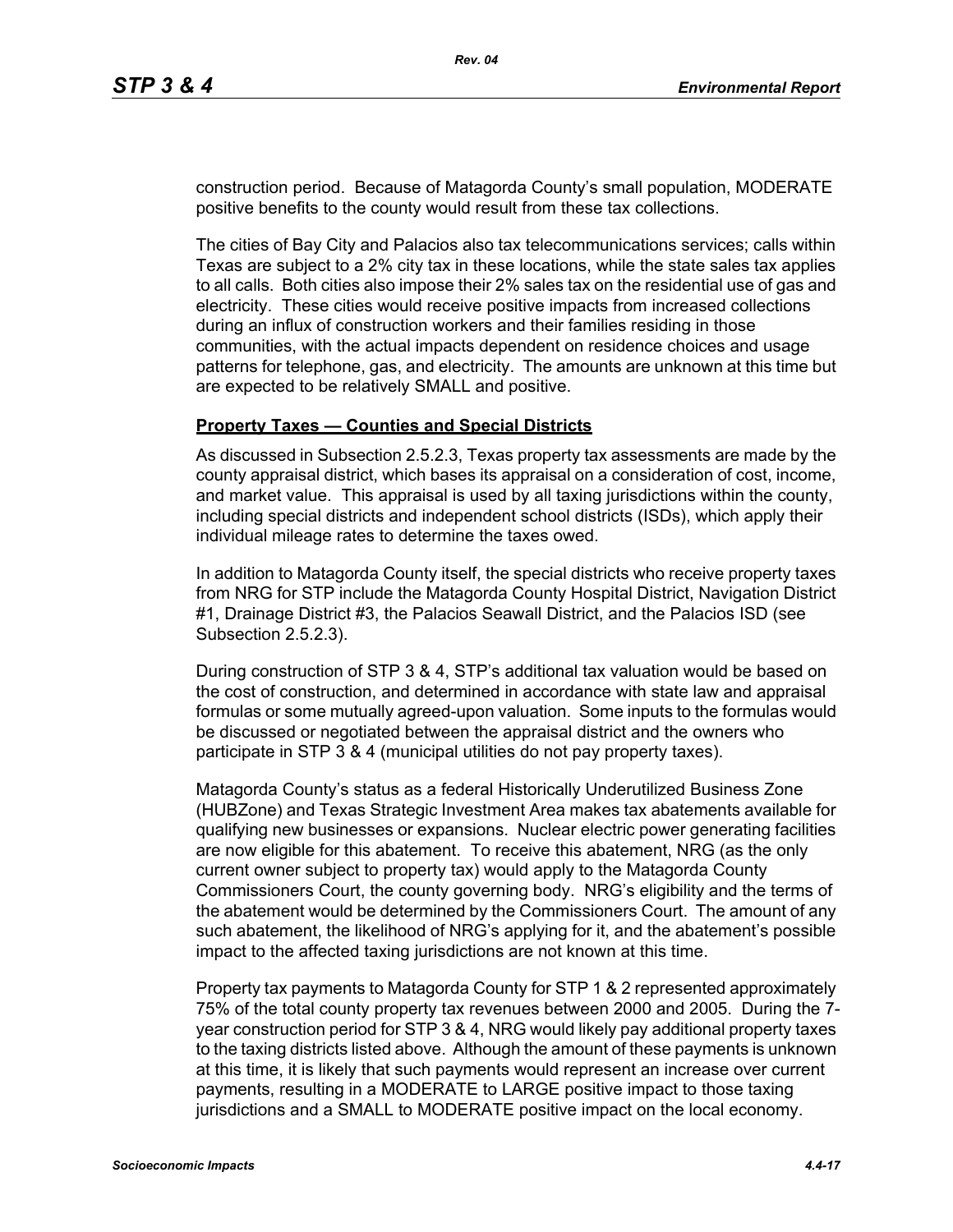A second source of revenue would be from property taxes resulting from housing purchases by the construction labor force. Developers would construct new housing or there would be an increase in the demand for existing housing, which would likely drive housing prices up, thus increasing values, assessments, and property taxes levied and collected. The change in tax revenues is not known at this time and would depend on worker choices regarding home location and home value. The increased housing demand would have relatively SMALL impacts on tax revenues in more heavily populated jurisdictions such as Brazoria County, but in Matagorda County, with a much smaller population, the relative impacts would be SMALL to MODERATE.

#### **Property Taxes — Independent School Districts**

The Palacios ISD encompasses the southwestern portion of Matagorda County and a small portion to the west in Jackson County. It is a largely rural district, containing the town of Palacios, a few smaller communities, and the STP site (see Figure 2.5-8 for a map of the school districts in Matagorda County).

School districts in Texas may tax only entities within their borders, so the owners of the STP facility pays school-related property taxes only to the Palacios ISD, and is the ISD's largest taxpayer. Between 2000 and 2005, between 71% and 99% of the ISD's property tax revenues (see Table 2.5-16) was attributable to STP 1 & 2. As noted in Subsection 2.5.2.3.3, the Palacios ISD received approximately 60% of its revenue from local property taxes for the 2004–2005 school year. The expected increases in the appraised valuation of the STP facility during the construction of STP 3 & 4 would result in larger tax payments to the taxing jurisdictions listed above and in Table 2.5-15.

The state of Texas has established funding guidelines to equalize wealth across school districts, and sets a statewide wealth limit per student each year (\$319,500 in 2006). This limit is multiplied by an ISD's weighted average daily attendance to obtain the total wealth limit for that district. If the ISD's property tax revenues exceed that amount, the district is considered "property-rich"; if revenues are below that amount, it is considered "property-poor." Revenues in excess of the wealth limit are returned to the State for redistribution to property-poor districts (see also Subsection 2.5.2.3.3).

Under the wealth equalization guidelines, additional revenues paid to Palacios ISD would not directly benefit the ISD, since their level of funding is based on a fixed perpupil amount; therefore, the ISD's property tax revenues that remain in the district would increase only if its attendance increased. Property tax revenues exceeding that year's wealth limit would flow to the state of Texas for redistribution to property-poor school districts. Although the amount of the increased tax payments is unknown at this time, the larger payments, while MODERATE to LARGE in absolute terms, would provide a relatively SMALL positive impact to the state of Texas as a whole and to those property-poor districts receiving the reallocated funds.

The influx of construction workers and their families could result in larger enrollments in Palacios schools (see Subsection 4.2.2.8). As explained in Subsection 2.5.2.3.3, the Texas school funding formula is based on weighted average daily attendance. While increases in the number of students could result in additional expenses, the ISD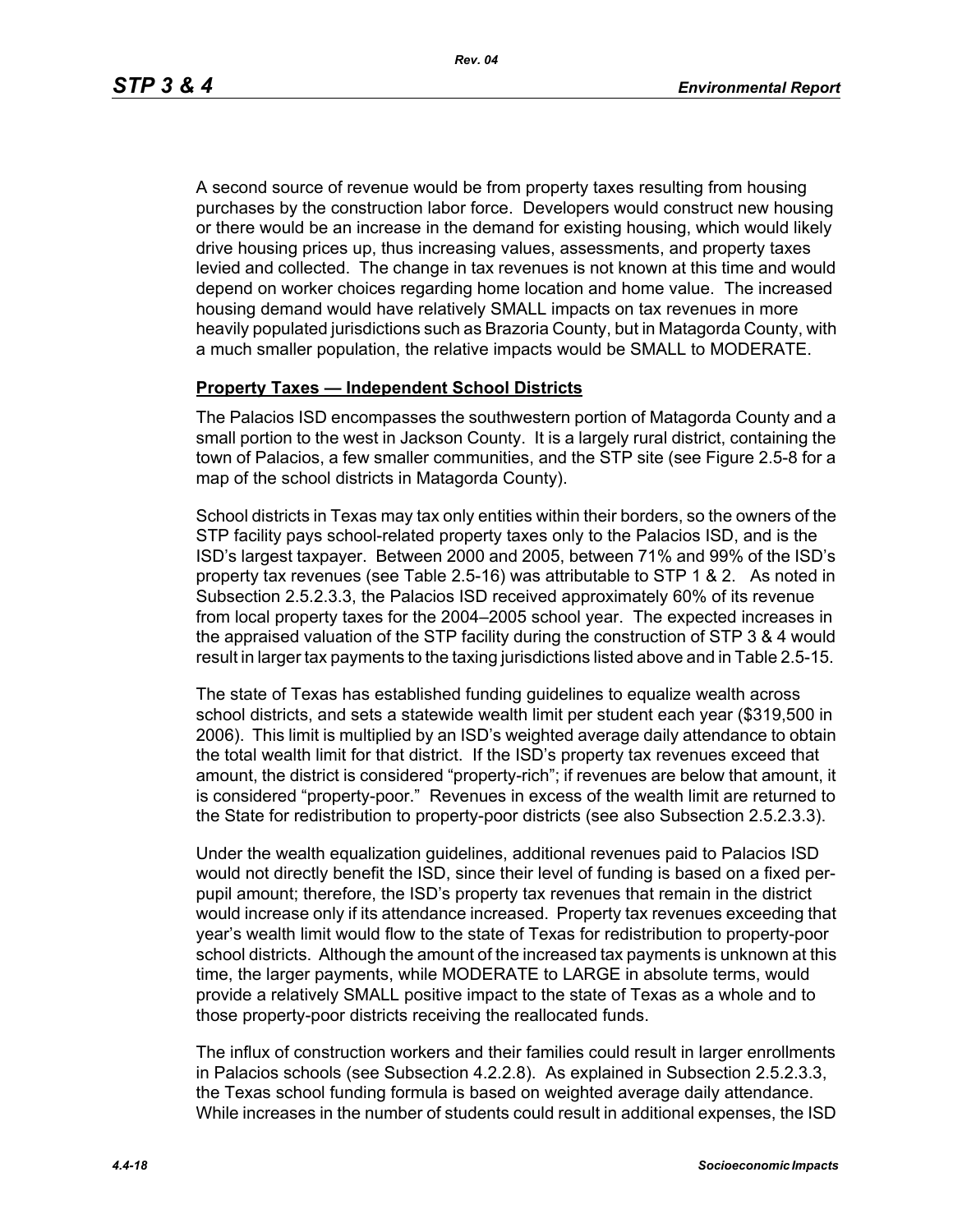would receive increased revenues, and fiscal impacts to the Palacios ISD would be SMALL.

Other school districts in the area do not receive property tax revenues from STP, but could experience larger enrollments during the construction period. Fiscal impacts to these districts would vary from SMALL to MODERATE, depending on the size of their existing enrollment, the amount of enrollment increases, their existing property tax revenues, and their status as a property-rich or property-poor school district under Texas school funding wealth equalization guidelines (discussed in Subsection 2.5.2.3.3). The possible impacts to other school districts in the area are addressed in Subsection 4.2.2.2.8.

In its 2007 session, the Texas Legislature enacted legislation (House Bill 2994) that would expand the existing tax abatement laws (the "Property Redevelopment and Tax Abatement Act" and the "Texas Economic Development Act") to include nuclear electric power generation facilities (Reference 4.4-20). The legislation was signed into law by the Governor of Texas on June 15, 2007 (Reference 4.4-21), and essentially will allow school districts to reduce the taxable value of new construction of nuclear plants, and allow the plants to defer the effective date of an abatement agreement for up to 7 years after the date the agreement was made. Negotiations for this abatement between the owners of STP 3 & 4 and the Palacios ISD are underway. The law would also allow STP's investor-owned participant, NRG, to enter into a payment agreement with the Palacios ISD, whereby NRG could "share" some of its tax savings with the Palacios ISD. This payment would not be considered ISD tax revenue and would not be subject to recapture by the state of Texas (Reference 4.4-22). Passage of this bill may decrease NRG's tax obligations to the Palacios ISD for its share of the STP 3 & 4. Under current state funding formulas to maintain wealth equalization (described above and in Subsection 2.5.3.3.3), the Palacios ISD's overall revenues would not decline (Reference 4.4-23). The amount of any tax reduction and of any "sharing" payment on STP 1 & 2 from NRG to the Palacios ISD are unknown at this time, as are any tax arrangements between the Palacios ISD and the investor-owned operators of STP 3 & 4. However, any additional funds received by the Palacios ISD that would not be subject to wealth-equalization limits (and could thus remain within the ISD) would have a SMALL to MODERATE beneficial impact on the school district.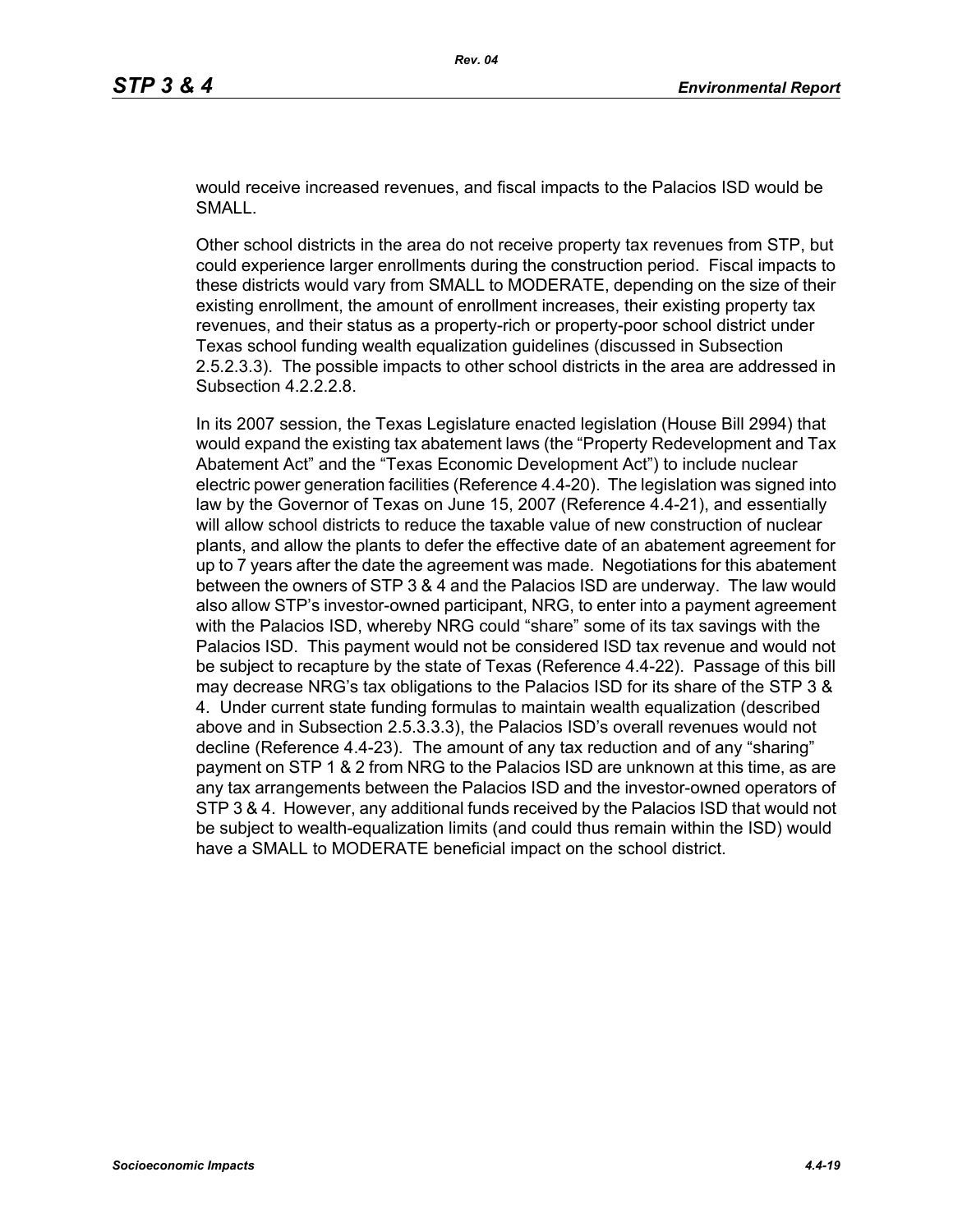## **Summary of Tax Impacts**

In summary, the state of Texas would not collect franchise taxes from the privatelyowned investors in STP 3 & 4 during the construction period for those units.

In absolute terms, the amount of state sales and use taxes collected over a potential 7-year construction period could be LARGE, but SMALL when compared to the total amount of sales and use taxes collected by Texas (\$18.3 billion in 2006). However, because of their small populations, sales taxes collected by the cities of Bay City and Palacios would have a MODERATE to LARGE positive impact.

The construction site-related property taxes collected and distributed to Matagorda County would be LARGE when compared to the total amount of taxes Matagorda County currently collects. In addition, Matagorda County would benefit from an increase in housing values and inventory caused by the influx of the permanent construction labor force, thereby further increasing property tax revenues for the county and special taxing districts.

If the valuation of the STP site increases during the construction period, any increased property taxes collected by the Palacios ISD for the STP site, its largest taxpayer, would have little effect on the ISD due to Texas school funding formulas (see discussion above and in Subsection 2.5.2.3.3). Increased property tax revenues would likely be a LARGE absolute amount, but relative to total property tax collections by the state of Texas, it would yield a SMALL positive impact overall.

Therefore, the potential beneficial impacts of taxes collected during construction would be MODERATE to LARGE in Matagorda County and to entities within the county, SMALL to MODERATE to the Palacios ISD, and SMALL in surrounding areas and in the state of Texas. Mitigation would not be warranted because all impacts are positive.

## **4.4.2.2.3 Land Use**

In the GEIS (NUREG-1437) (Reference 4.4-4), the NRC presents their method for defining the impact significance of offsite land use during refurbishment (i.e., large construction activities). STPNOC reviewed this methodology and determined that the significance levels were appropriate to apply to an assessment of offsite land use impacts as a result of new construction. Matagorda and Brazoria Counties are the focus of the land use analysis because the new units would be built in Matagorda County and most of the construction labor force would reside in one of the two counties.

In NUREG-1437, the NRC concluded that land use changes during refurbishment at nuclear plants would be: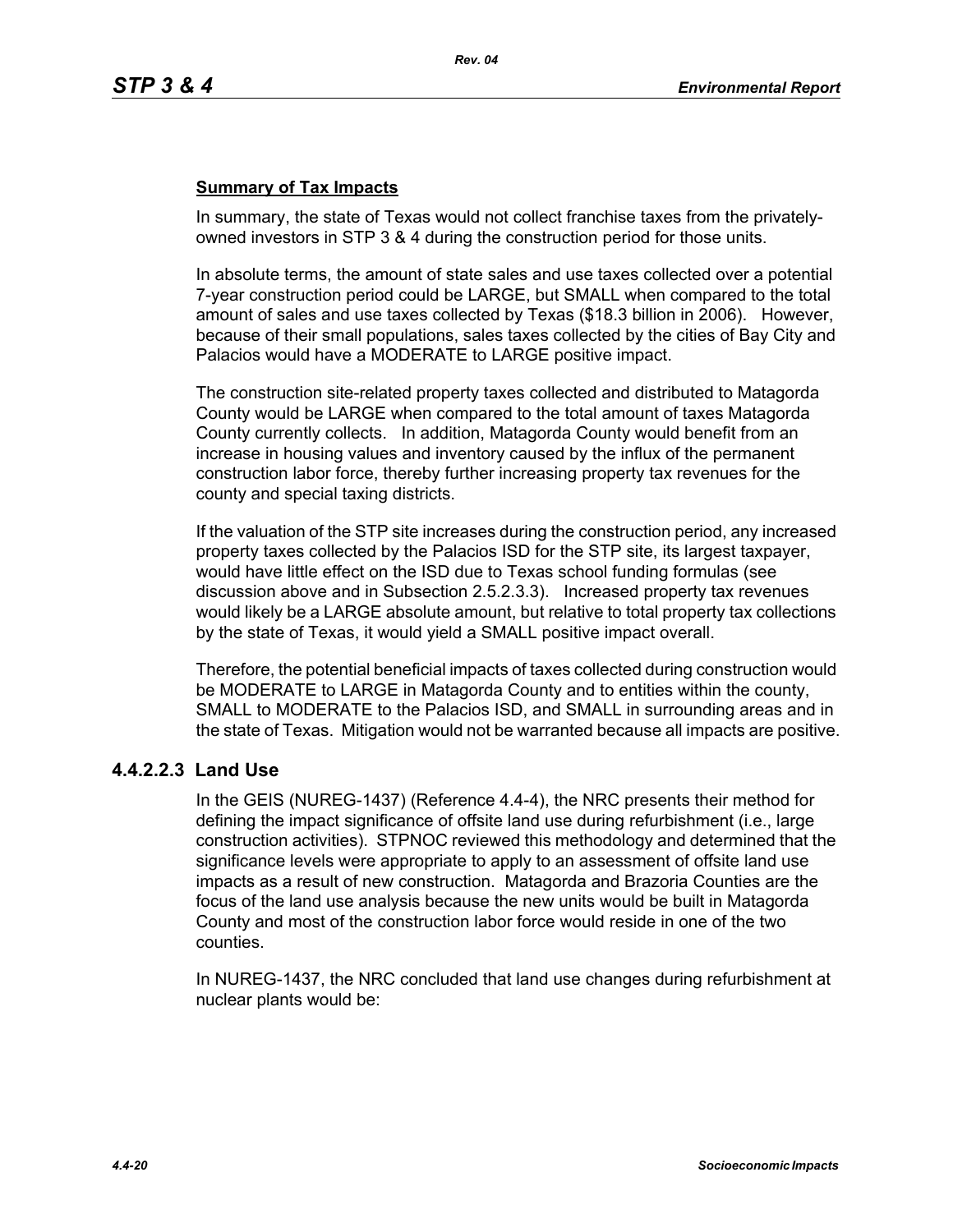| $Small -$ | If population growth results in very little new residential or commercial |
|-----------|---------------------------------------------------------------------------|
|           | development compared with existing conditions and if the limited          |
|           | development results only in minimal changes in the area's basic land use  |
|           | pattern.                                                                  |

- Moderate If plant-related population growth results in considerable new residential and commercial development and the development results in some changes to an area's basic land use pattern.
- Large If population growth results in large-scale new residential or commercial development and the development results in major changes in an area's basic land-use pattern.

Further, NRC defined the magnitude of population changes as follows:

- Small If plant-related population growth is less than 5% of the study area's total population, especially if the study area has established patterns of residential and commercial development, a population density of at least 60 people per square mile, and at least one urban area with a population of 100,000 or more within 50 miles.
- Moderate If plant-related growth is between 5% and 20% of the study area's total population, especially if the study area has established patterns of residential and commercial development, a population density of 30 to 60 people per square mile, and one urban area within 50 miles.
- Large If plant-related population growth is greater than 20% of the area's total population and density is less than 30 people per square mile.

# **Land Use**

All or parts of nine Texas counties are located within the 50-mile radius of the STP site: Brazoria, Calhoun, Colorado, Fort Bend, Jackson, Lavaca, Matagorda, Victoria and Wharton. The 50-mile radius encompasses over 4873 square miles. Land use types (Figure 2.2-4 and Table 2.2-5) in the region consist of 61.3% agricultural, 18.3% forest, 10.1% rangeland, 5.3% wetland, 2.5% urban or built-up, 1.8% water, and 0.6% barren land (Subsection 2.2.3).

Matagorda County covers an area of 1114 square miles (Subsection 2.5.2.4.1). In 2002, approximately 70% of the land area of Matagorda County consisted of farms and ranches (Subsection 2.2.3). The chief agricultural products of Matagorda County are livestock, sorghum, corn, rice, cotton and hay. The chief agricultural products have not changed since the 1992 Census of Agriculture Summary (Reference 4.4-25).

There are only two incorporated cities in Matagorda County—Bay City, the county's seat, and the city of Palacios. These cities have the two largest concentrations of population.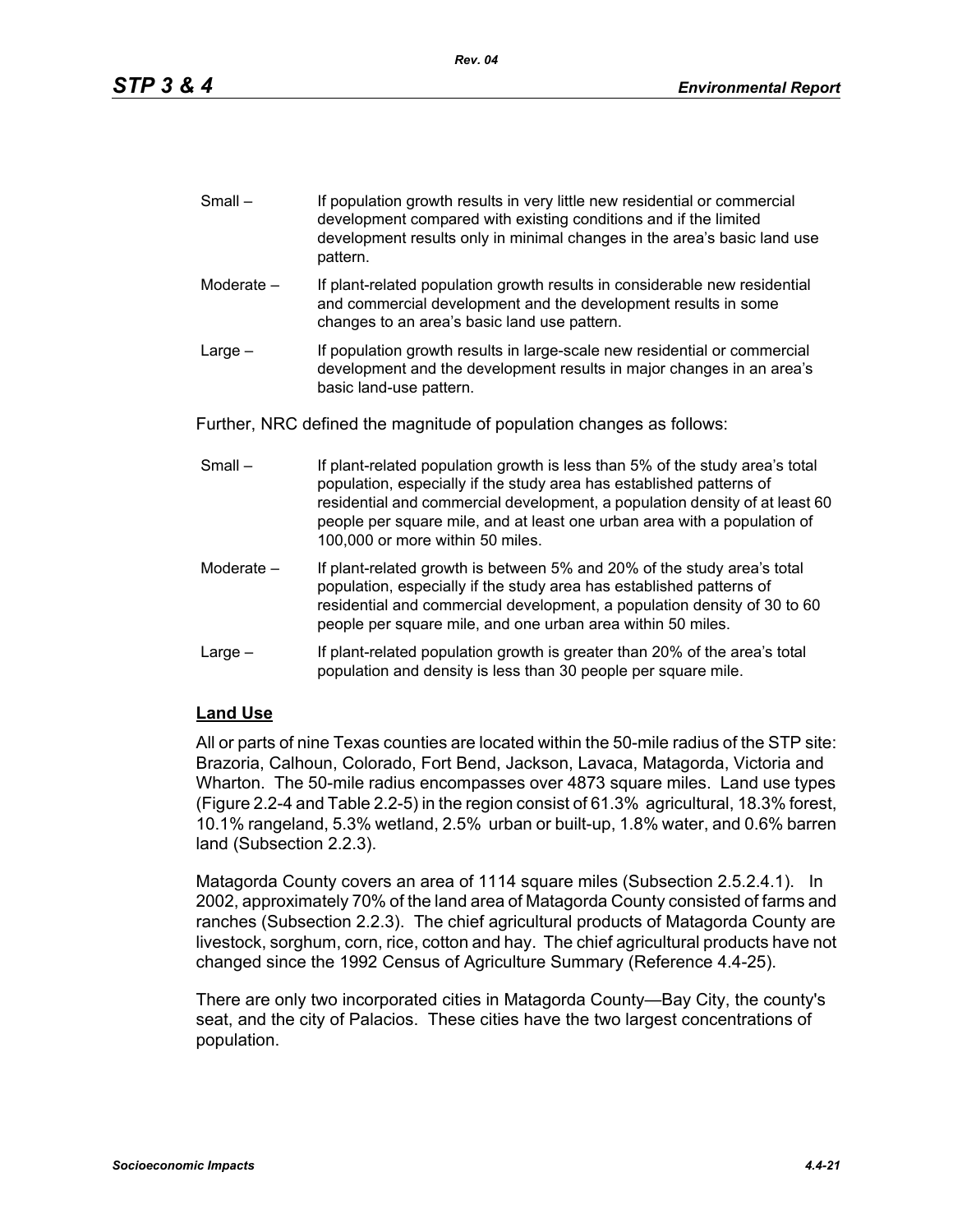There is currently no formal land use planning or zoning at the county, city, or town level in Matagorda County (Subsection 2.5.2.4.1); however, the city of Bay City is in the process of developing a planning committee and hopes to have it operating in the next several years (Subsection 2.5.2.4.1).

Brazoria County covers an area of 1386 square miles (Subsection 2.5.2.4.2). In 2002, approximately 70% of the land was used in farming and ranching (Subsection 2.2.3). Cattle, hay, rice, sorghum, corn, and cotton are the primary agricultural products. Since 1992, there has been a steady increase of cattle ranches and sorghum farms, while the amount of corn for grain and cotton farms has remained relatively unchanged. Rice production has been steadily declining from 1992 to 2002.

The principal urban centers in Brazoria County are: Angleton (the county seat), Alvin, Amsterdam, Brazoria, Damon, Pearland, Rosharon, West Columbia, Holiday Lake, Old Ocean, Bailey's Prairie, Iowa Colony, Bonney, Hillcrest Village, Brookside Village, Danbury, Liverpool, Manvel, Sweeny, and the towns that constitute Brazosport including Clute, Freeport, Quintana, Oyster Creek, Jones Creek, Lake Jackson, Richwood, and Surfside Beach.

While there is no formal land use planning or zoning at the county level in Brazoria County, there are subdivision ordinances for areas outside of the city limits. However, Angleton, Alvin, Pearland, Manvel, Lake Jackson, and Richwood have land use planning and/or zoning and subdivision Code of Ordinances to guide development (Reference 4.4-25).

#### **Construction-Related Population Growth**

The construction of STP 1 & 2 began in the summer of 1975 and had large indirect impacts on the economy in the region, especially Matagorda County, as evidenced by an upswing in residential and commercial activity, but those were temporary, and the economy returned to preconstruction impacts levels when construction was completed.

The 2000 population of Matagorda County was 37,957 with a population density of 34.1 people per square mile (Reference 4.4-26). At its peak, construction-related population growth in Matagorda County would reach 5056 people (workers and families) (Subsection 4.4.2.1). According to NRC guidelines (Reference 4.4-5), construction-related population changes would be considered MODERATE to LARGE since the plant-related population growth would be 13.3% of Matagorda County's total 2000 population and 12.2% of Matagorda County's projected 2010 population (Subsection 2.5.1); Matagorda County has some established pattern of residential and commercial development, and the outskirts of the city of Houston are within 50 miles.

The 2000 population of Brazoria County was 241,767 with a population density of 174.4 people per square mile (Reference 4.4-26). At its peak, construction-related population growth in Brazoria County would reach 1866 people (workers and families) (Subsection 4.4.2.1). According to NRC guidelines (NUREG-1555), constructionrelated population changes would be considered SMALL since plant-related population growth would be 0.8% of Brazoria County's total 2000 population and 0.7%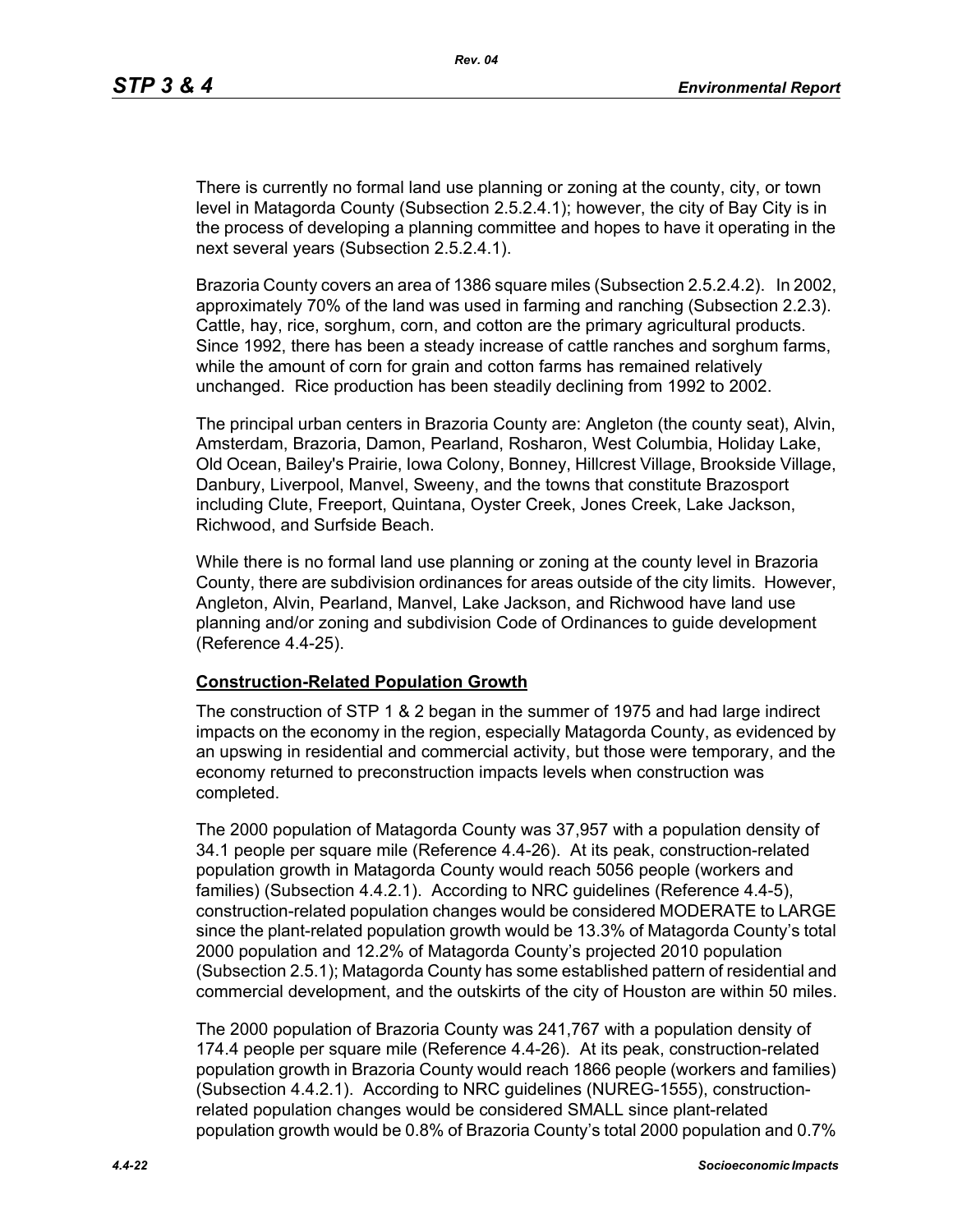of Brazoria County's projected 2010 population (Subsection 2.5.1); Brazoria County has established some patterns of residential and commercial development, and the outskirts of the city of Houston are within 50 miles.

Upon construction completion, STPNOC estimates that approximately 50% of the movers would migrate back out of the 50-mile region; the remaining 4165 (movers and families) would become permanent residents of the region; and 3461 of those would become permanent residents of Matagorda and Brazoria Counties (Table 2.5-2).

#### **Conclusion**

From a land-use perspective, Matagorda and Brazoria Counties are still predominantly rural, and most of the land in both counties, especially Matagorda County, would likely continue to be used for agriculture into the foreseeable future. In Matagorda County, commercial and residential development is minimal and has experienced little change. In Brazoria County, there has been more development in its eastern half due to the expansion of the outskirts of Houston. Similar to the construction of STP 1 & 2, the construction of STP 3 & 4 would create an upswing in residential and commercial activity, possibly converting some land to other uses such as trailer parks, convenience stores, hotel/motel property, etc. In Matagorda County, because of its rural nature and the fact that most of the labor force would live there, these land use conversions would be more noticeable. In Brazoria County, the impacts would be smaller and more readily absorbed into the land conversion activities already taking place there.

Upon construction completion, approximately 50% of the movers would migrate back out of the 50-mile region and 50% would become permanent residents. Residential and commercial activity would continue at a higher-than-preconstruction level. Approximately 50% of the converted land could remain converted and the balance of the converted land could return to its preconstruction use. Land that could readily be converted back to its original land use could include, for example, open areas used to park mobile homes, RVs, campers, or similar vehicles used as temporary housing by some workers during construction. Therefore, employing NRC criteria (NUREG-1555), offsite land use changes would be considered SMALL in all surrounding counties with the exception of Matagorda County, where impacts could be MODERATE to LARGE. To mitigate these impacts, STPNOC would maintain communication with local and regional governmental and nongovernmental organizations, including but not limited to the Department of Housing and Community Affairs and the Matagorda County Economic Development Corporation, to disseminate project information such as housing, business development, and economic growth and stabilization, in a timely manner. These organizations would be given the opportunity to perform their decisionmaking with the understanding that, (1) a percentage of the land converted for this construction project could be permanently dedicated to its new use and, (2) other converted land could become available for other uses upon construction completion.

## **4.4.2.2.4 Transportation**

Impacts of the proposed construction on transportation and traffic would be most visible in Matagorda County, particularly Farm-to-Market (FM) 521, a two-lane farm-to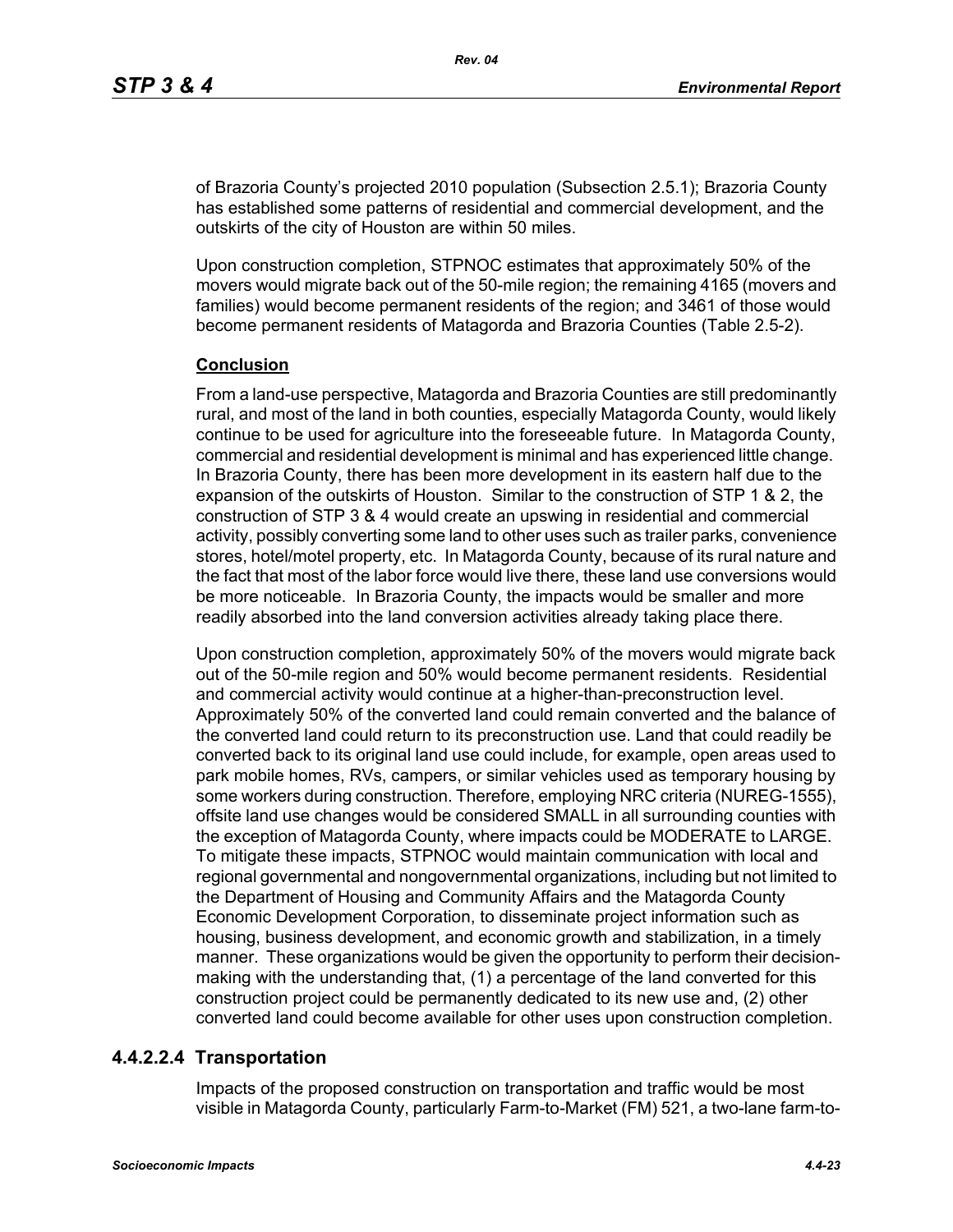market roadway which provides the only direct access to the STP site. Impacts of construction on traffic are determined by five elements:

- (1) The capacity of the roads
- (2) The projected population growth rate in Matagorda County, the county most affected by the construction (Table 2.5-2)
- (3) The number of construction workers and vehicles on the roads
- (4) The number of truck deliveries to the construction site
- (5) The number of shift changes for the construction labor force

For this analysis, STPNOC has assumed that there would be three construction shifts. The first shift would include 70% of the total construction labor force, the second shift would include 25%, and the third shift would include 5%. Analysis conservatively assumes one worker per vehicle (Section 2.5).

## **Roads**

Construction workers would travel daily to the STP site, and truck deliveries would be made daily to the construction site. Truck deliveries and construction worker vehicles would enter the site via the north entrance where FM 1468 meets FM 521. The STP 1 & 2 labor force (and STP 1 & 2 outage labor forces) would all access the STP site via FM 521 (Subsection 3.9S.3.2 and Figure 2.5-5).

## **Public Transportation**

Public transportation in Matagorda County is provided by RTransit. RTransit provides services by appointment to the rural general public, elderly, and people with disabilities (Subsection 2.5.2.2). The increase in population of 60.7% (or approximately 5056 workers and family members) (Subsection 4.4.2.1), due to the construction of STP 3 & 4, could increase public transportation usage in the area as family members and workers would use these services.

# **Traffic Conditions**

Vehicle volume on the roads within a 24-hour period, as measured by Average Annual Daily Traffic (AADT) counts and a "Functional Class" system (Texas Department of Transportation [TXDOT] does not use "Level of Service" [LOS] determinations for Texas roadways), reflect the urban and rural character of the counties.

The 2000 Matagorda County population was 37,957. It is expected to increase 9% by 2010 and 18% by 2020 (Table 2.5-5); however, because most of the traffic on FM 521 in the vicinity of the STP site is related to STP 1 & 2 and because of the conservative assumptions STPNOC has made regarding the timing of plant traffic on FM 521, local traffic was not factored into the analysis.

TXDOT considers FM 521 to have a Functional Class of two-lane, undivided, rural major collector with a threshold capacity of 55,200 vehicles per day (Table 2.5-12)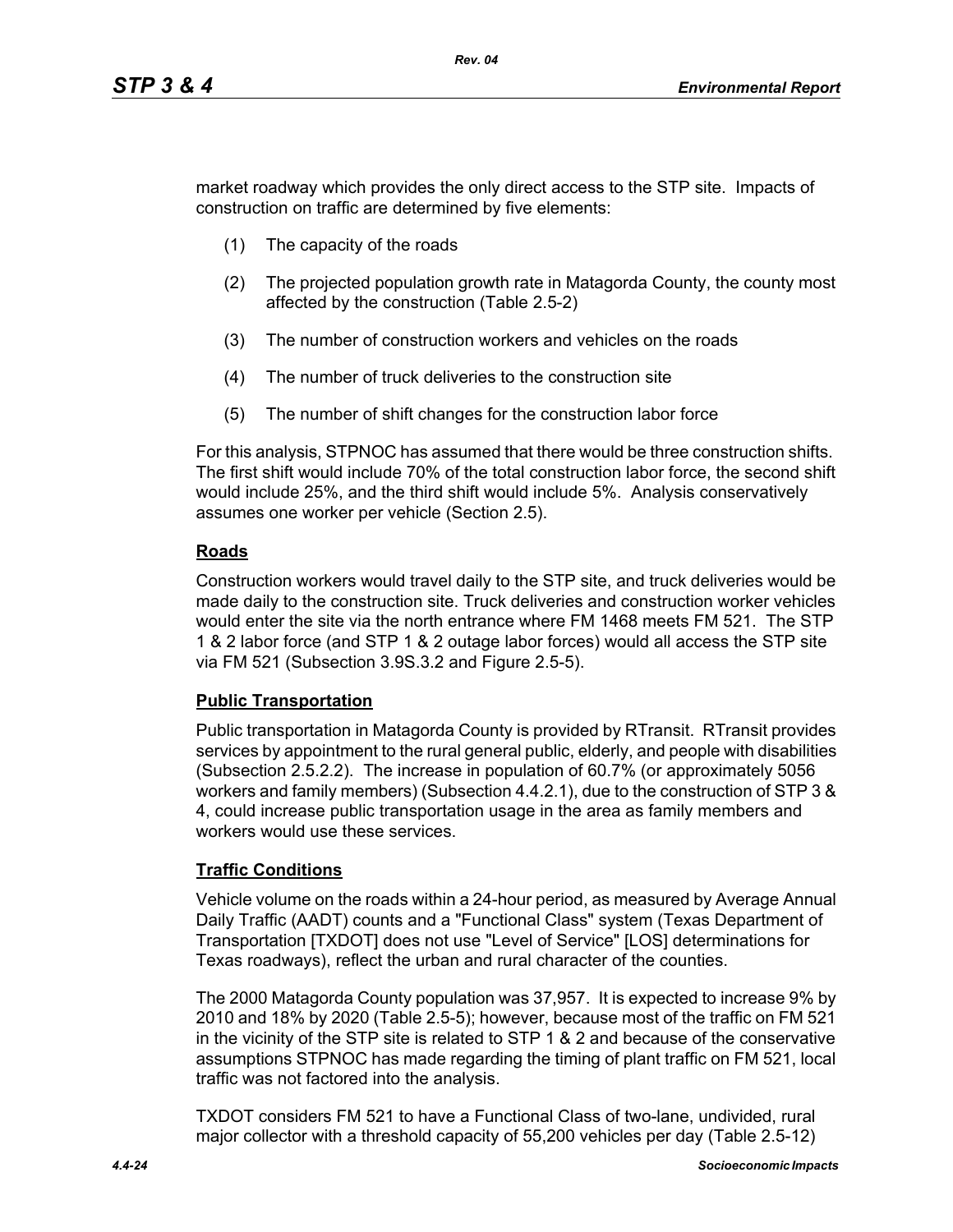(Reference 4.4-28). The daily traffic on FM 521 north of STP, as measured by the 2005 AADT count, was 2530 vehicles in the westerly direction and 1543 in the easterly direction in a single 24-hour period (Reference 2.5-29) (see Table 2.5-12).

The 2005 AADT unidirectional count on FM 521 was totaled to arrive at an estimate of 4073 vehicles on FM 521 north of the STP site in a single 24-hour period. For purposes of analysis, it was assumed that 67% of the 4073 vehicles were attributable to the current STP labor force. STP makes up 2730 vehicles (1365 vehicles traveling FM 521 twice daily) of the AADT count, representing 67% of the total 4073 vehicles counted in a 24-hour period, while non-plant related local traffic makes up the remaining 33%. With the addition of 5950 construction workers (Table 4.4-4) at peak construction, to the current 1365 employees total for three shifts in a 24-hour period (a total of 7315 workers), it is assumed that the afternoon shift change would result in the highest hourly traffic count as approximately 5120 day shift workers (70% of 7,315) leave and 1829 night shift workers (25% of 7315) arrive and 134 non-plant related vehicles would travel FM 521.

The capacity of FM 521 is 55,200 passenger vehicles in a 24-hour period, 5,520 during peak travel hours. During day/night shift change, peak travel hour, capacity will be reached as 7,083 workers (134 [non-plant related traffic] + 5120 + 1829) travel on FM 521. As a measure to alleviate traffic congestion construction workers will enter the site from the north vial the intersection of FM 1468 and FM 521, or the west entrance of FM 521. The current STP workforce will enter from the east entrance of FM 521. For the proposed construction schedule, road capacity could be reached during months 26 through 35. Traffic is expected to begin to abate during month 36 as fewer construction workers would be required for the remainder of construction (Figure 3.10-1).

In addition to the operations and construction work force analyzed above, an average outage work force of approximately 1500 to 2000 workers per unit would use FM 521 for approximately 17–35 days during each refueling outage scheduled for each reactor every 18 months.

Construction workers would have a MODERATE to LARGE impact on the two-lane roadways in Matagorda County, particularly FM 521 and its feeder roads. Mitigation, including but not limited to, widening the roadway and reinforcing/repaving the current roadway, may be necessary to accommodate the additional vehicles on Matagorda County roads, particularly FM 521. These measures are discussed below.

Mitigation measures could be included in a construction management traffic plan developed by STPNOC before the start of construction. Potential mitigation measures could include installing turn lanes at the construction entrance, establishing a centralized parking area away from the site and shuttling construction workers to the site in buses or vans, encouraging carpools, and staggering construction shifts so they do not coincide with operational shifts. STPNOC could also establish a shuttle service from the Bay City area, where many of the construction labor force is likely to reside. The operations work force would continue to enter the plant at the current entrance on FM 521 (Subsection 3.9S.3.2).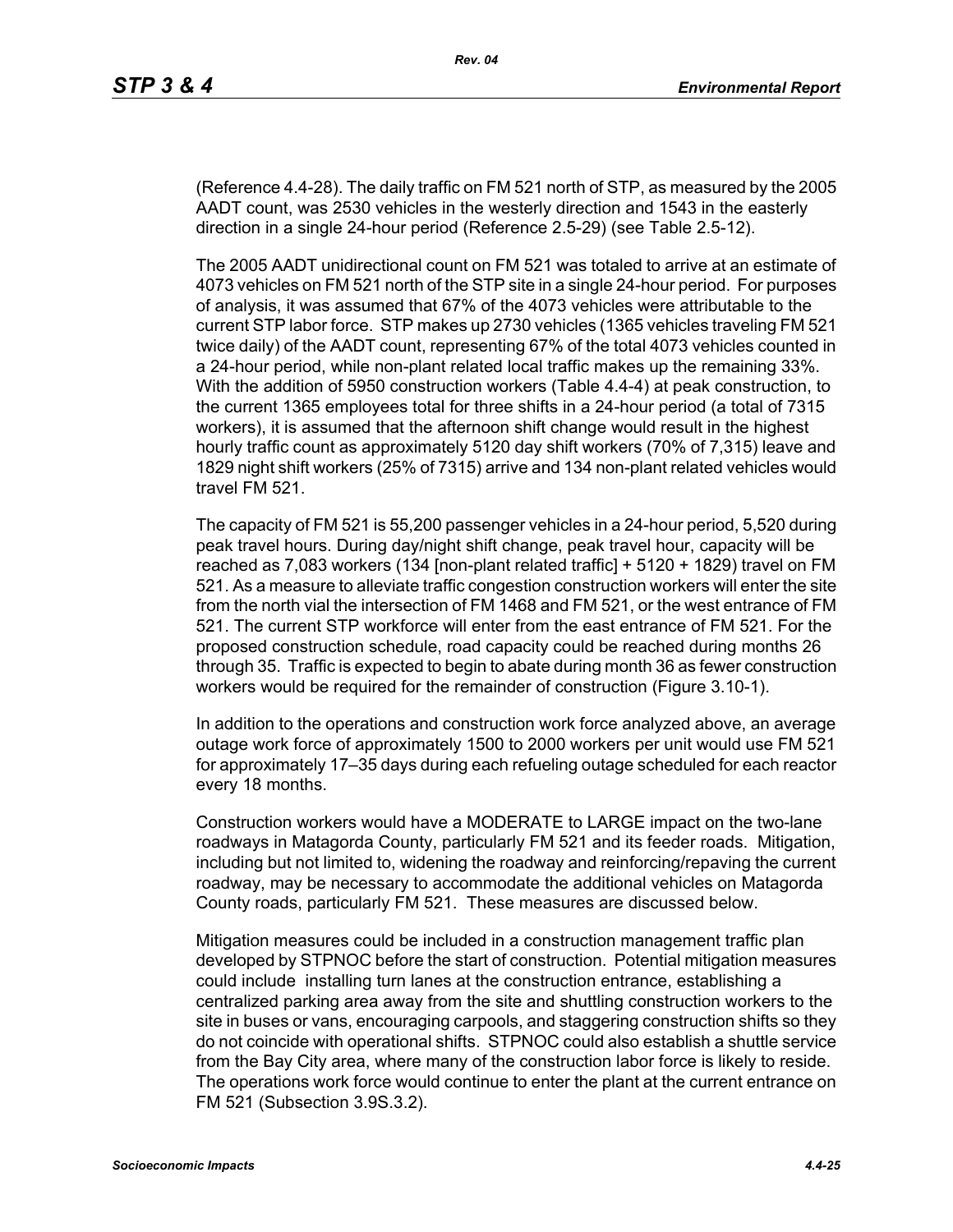## **Hurricane Evacuation Routes**

The designated Hurricane Evacuation Routes for Matagorda County are Highway 60, Highway 35, Highway 71, and FM 1095 (Figure 2.5-4) FM 521 and FM 1468 seeing transitional traffic in route to designated evacuation routes). In Brazoria County, the designated evacuation routes are State Highway 36 and State Highway 288 (Figure 2.5-4 and Subsection 2.5.2.2) (with Hwy 332 seeing transitional traffic in route to designated evacuation routes). The addition of 5950 construction workers at peak construction would result in an increase in traffic, should the need to evacuate arise, of an additional 1,143 vehicles per route for Matagorda County and an additional 844 vehicles per route for Brazoria County. Staggered departure times and counterflow on major roadways are commonly used during evacuations to alleviate traffic congestion.

## **Rail**

Some heavy modules, components, and oversized equipment would be delivered by rail, entering the STP site via a 9-mile railroad spur north of the plant (Figure 2.5-1 and Subsection 3.9S.3.2). The use of this rail spur, which is not currently in use, is not expected to impact alternate transportation systems used by the local communities.

#### **Waterways**

Some large components would be delivered by barge and received at the STP barge slip along the lower Colorado River, 3.5 miles southeast of the STP site. To accommodate the increased usage of the barge slip, heavy equipment would be offloaded onto trucks and brought to the construction site via a heavy haul route (approximately 2-1/2 miles in length) that would be built from the barge slip to the construction area (Subsection 3.9S.3.2). The barge slip (Subsection 2.5.2.2) is in the U.S. Army Corps of Engineers'(USACE) Galveston District. The Texas Parks & Wildlife Department patrols the area and enforces boating and navigation safety regulations, while the LCRA manages the water quality and supply (Reference 4.4-30). STPNOC would use U.S. Coast Guard-licensed barge transport contractors for deliveries and coordinate with the appropriate authorities including the U.S. Coast Guard, Texas Parks and Wildlife Department, and the USACE (Subsection 2.5.2.2) to make arrangements for the increased barge traffic, as necessary.

# **4.4.2.2.5 Aesthetics and Recreation**

As part of construction, a total of 540 acres would be cleared for the construction of STP 3 & 4 (Figure 3.9S-1). Most of the land clearing would be in the area of STP 3 & 4, and all clearing would be located within the existing STP site. The clearing and excavation for STP 3 & 4 and adjacent support facilities may be visible from offsite roads, depending on the activities being performed. The riverfront along the Colorado River would be a laydown area for heavy haul equipment. Additionally, the construction equipment could be visible from both FM 521 and the Colorado River. Because aesthetic impacts of construction would be primarily concentrated in the north portion of the STP site, away from the river, and the portion of the Lower Colorado River flowing near the STP site is primarily used for recreational boating by fishermen and seasonal residents, STPNOC has determined that impacts would be SMALL and not warrant mitigation.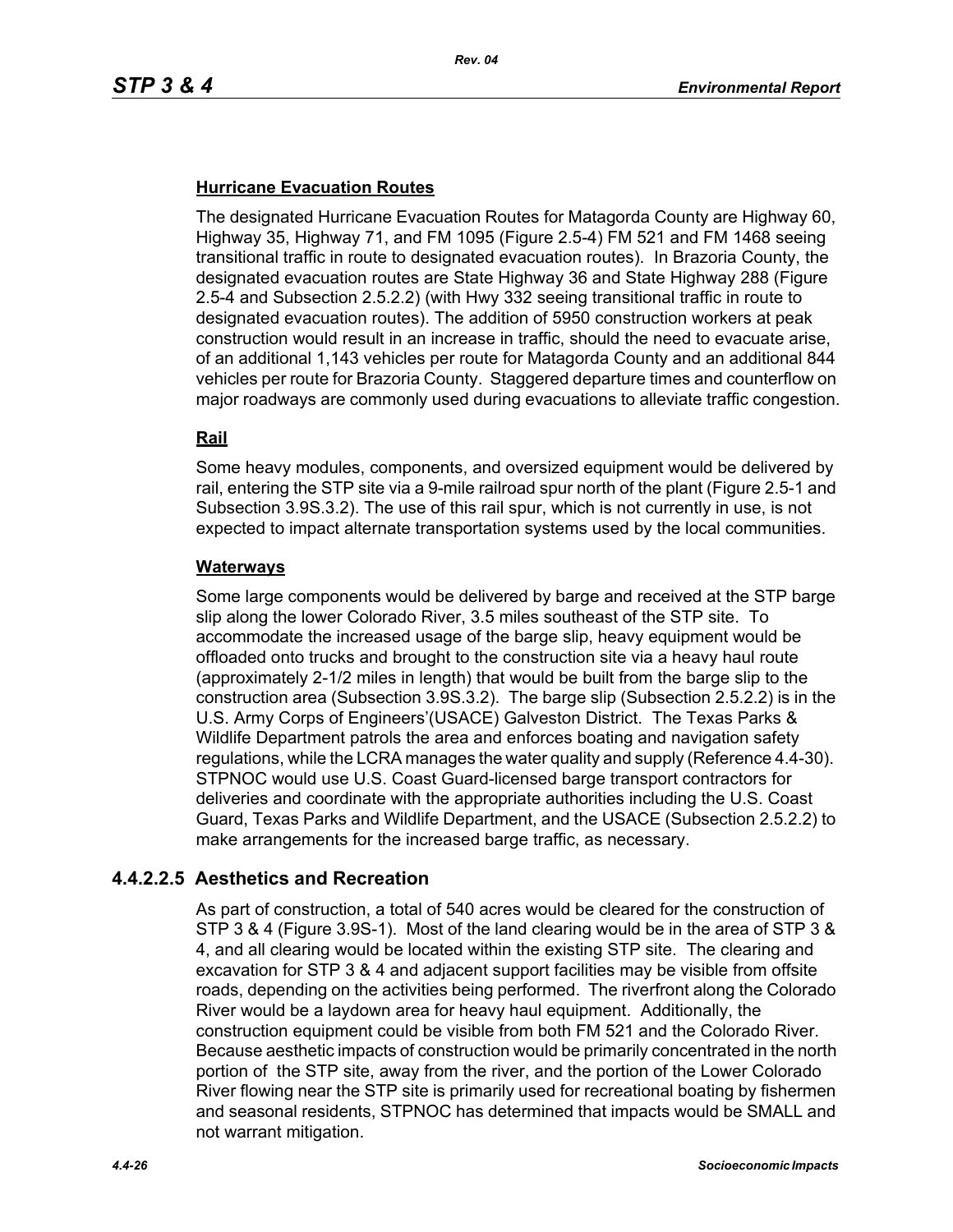The increased activity from the additional construction workers and equipment is not expected to impact the annual North American Audubon Christmas Bird Count, which draws approximately 100 visitors to Matagorda County from Texas and surrounding states, nor is it expected to impact the STP stop along the Great Texas Coastal Birding Trail. This trail runs through several areas within 50 miles of the STP site. With 110 acres of non-jurisdictional man-made prairie wetlands consisting of three seasonally flooded wetlands, the STP site hosts many species of wintering ducks and roosting geese.

The influx of additional construction workers could impact the FM 521 River Park, 4 miles west of the town of Wadsworth on FM 521 at the bank of the Colorado River (Figure 2.2-1). The FM 521 River Park has a boat landing, trails, and picnic areas scattered throughout the park on the Colorado River upstream of the STP property. The FM 521 River Park is used by visitors and the boat landing is used by fishermen and water recreationists during the appropriate seasons. Day use of the park/boat landing is seasonal and it would be unlikely that visitors and fishermen would be on FM 521 at the same time as the construction shifts (Subsection 2.5.2.5).

Construction impacts such as noise and air pollutants would be limited to the STP site and would not be noticeable from offsite. Construction would not affect any other recreational facilities in the 50-mile region. Impacts would be SMALL and would not warrant mitigation.

## **4.4.2.2.6 Housing**

Rental property and mobile home facilities are scarce in the rural counties within the 50-mile radius, but are more plentiful in the larger municipalities such as Bay City, Palacios, the Brazosport area, and Angleton. Generally, Brazoria County, the county with the larger population, has more available vacant housing. Subsection 2.5.2.6 details housing in Matagorda and Brazoria Counties.

#### **Construction**

Impacts on housing from the construction labor force depend on the number of workers already residing within the 50-mile region and the number that would relocate and require housing.

Based on the assumptions presented in Table 4.4-2, approximately 2975 construction workers would migrate into to the 50-mile region (movers). Of these, approximately 1806 movers would settle in Matagorda County and 666 would settle in Brazoria County.

In 2000, 5081 vacant housing units were available for sale or rent in Matagorda and Brazoria Counties—3853 were vacant rental units and 1228 were vacant housing units available for sale (Subsection 2.5.2.6.1). The 2000 Census provides the latest housing data that are consistent across areas, objective, and sufficiently detailed for this analysis. In absolute numbers, the available housing would be sufficient to house the mover labor force. However, there may not be enough housing of the type desired by the movers in either of the two counties, especially Matagorda County. The median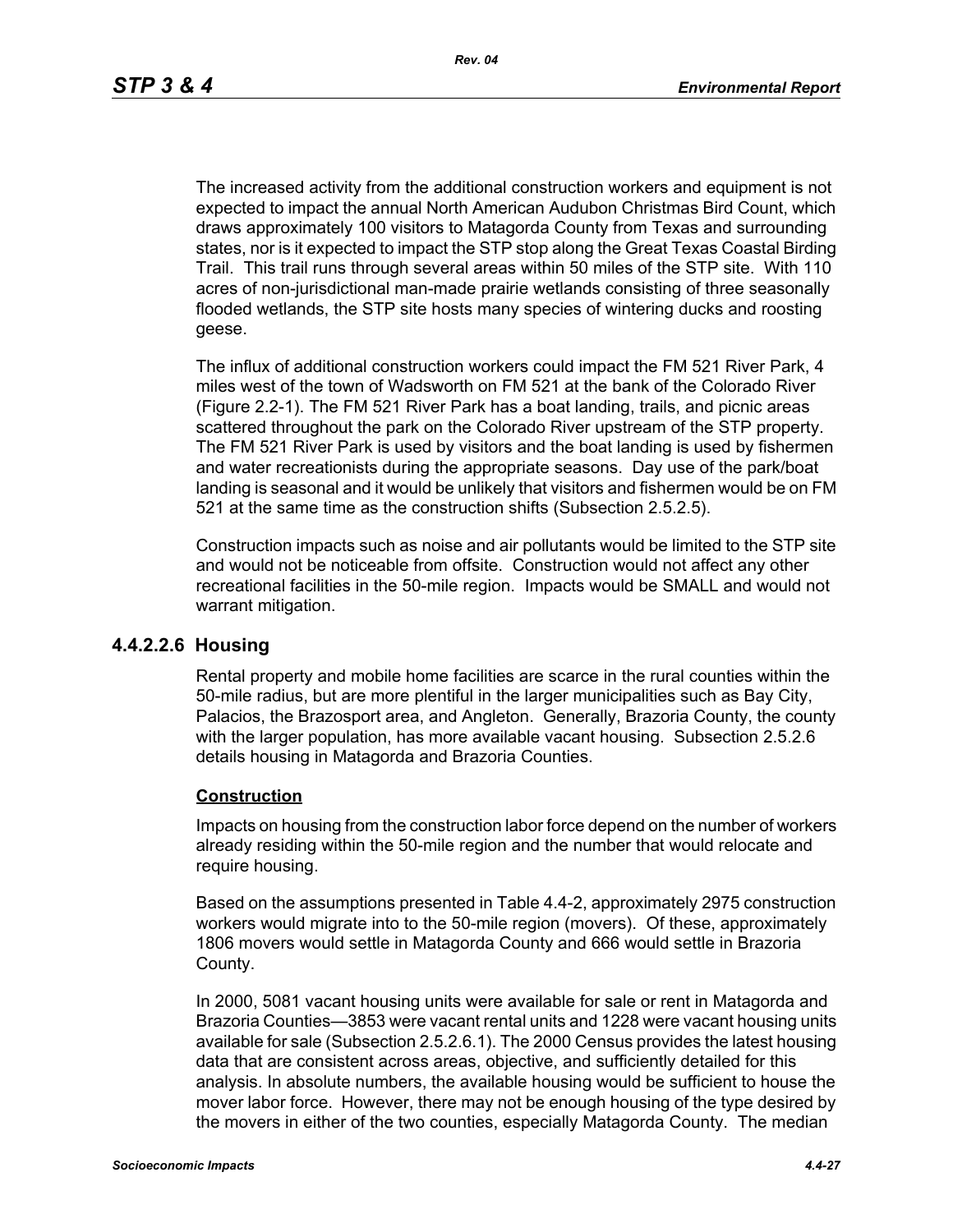price of housing in Matagorda County in 2000 was \$61,500. The median price of housing in Brazoria County was \$88,500 for the same year (Reference 4.4-31). In this event, workers would relocate to other areas within the 50-mile region, have new homes constructed, bring their own housing, or live in hotels and motels. Given this increased demand for housing, prices of existing housing and rental rates could rise. Matagorda County (and other counties to a lesser extent) would benefit from increased property values and the addition of new houses to the tax rolls. However, increasing the demand for homes could increase rental rates and housing prices. It is possible that some low-income populations could be priced out of the housing market because of upward pressure on housing prices and rents. The increased demand for housing could increase the rate of new home and temporary housing construction. With time, market forces would increase the housing supply to meet this demand. Construction employment would increase gradually, reaching the peak of 5950 (2975 movers) after four years (Table 3.10-2), allowing time for market forces to accommodate the influx and allowing housing prices and rental rates to stabilize.

As noted above, some construction workers would elect to bring their own housing, such as RVs, mobile homes, campers, or other types of portable housing. These housing choice decisions would be influenced by workers' expected length of time at the work site, whether they are accompanied by household members, the cost, availability, and condition of local housing, and the distance from the family home. In turn, additional factors such as the capacity and quality of local schools and the cost of vehicle fuel could influence a worker family's decision regarding accompanying the worker to the construction site. Due to the multitude of factors, it is not possible to predict the proportion of workers who would choose portable housing over local housing units. However, to the extent that workers do bring mobile housing, the demand for local permanent housing units would be reduced, and there would be less upward pressure on home prices and rent that could adversely affect residents of the ROI. With a greater number of workers bringing their own housing, impacts to the local housing market, both owner-occupied homes and rentals, would be less noticeable both during and after the construction period.

There are a number of RV parks already operating in the region. New RV parks could be situated at various locations in STP's vicinity. Few permitting or environmental constraints exist regarding the placement or abandonment of such facilities. RV parks may not be placed in a floodway (as defined by FEMA) but can be placed in a floodplain, and must have a septic system. The county must approve the RV park design and septic system; the approval process generally takes less than one month and no additional state approval is needed. Good quality drinking water is readily available from wells and no water rights issues are involved. According a local source, several developers have acquired land for expanding RV parks and permanent housing, although these locations are not known at this time. The developers plan to begin development shortly before the construction workers arrive. In summary, the short response time and minimal location and permitting constraints ensure that local landowners would be able to respond quickly to demand for RV parks for construction workers.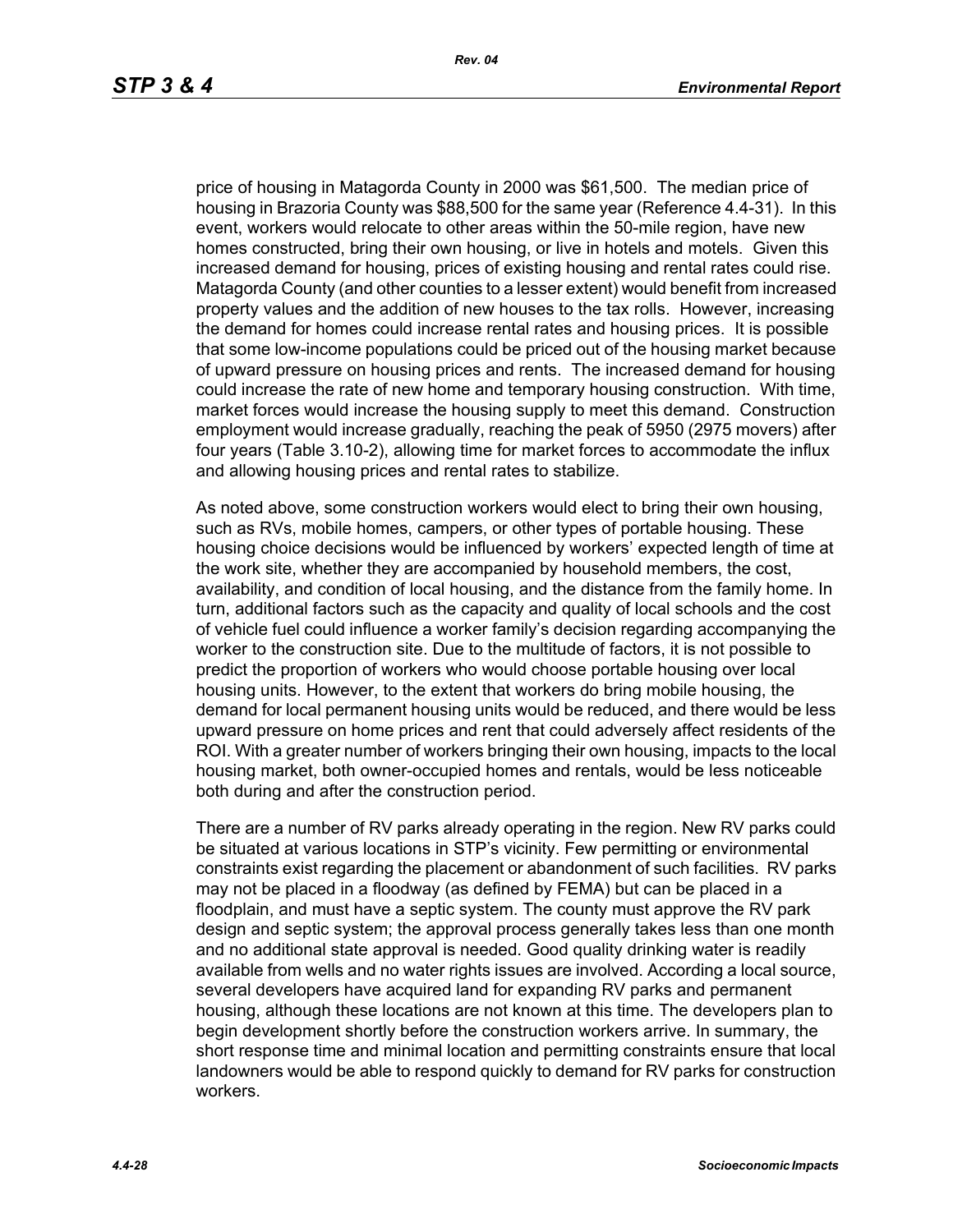# **Post-Construction**

Upon construction completion, STPNOC estimates that approximately 50% of the 1488 movers would migrate back out of the 50-mile region. Of the 1488 movers that would migrate back out of the 50-mile region, approximately 903 movers would leave Matagorda County and 333 would leave Brazoria County. Some percentage of the 1236 vacated housing units would be housing units that would have been constructed as a result of the influx of construction workers for STP 3 & 4. This constructed housing would be vacated, potentially leaving the area with excess housing.

## **Conclusion**

Because Matagorda County contains the proposed construction site, has a small population, and has a relatively small economy, its housing market would likely be the most impacted. Brazoria County's housing markets would also experience an impact, though not as large.

The greatest shortage of housing would be in Matagorda County, and there could be upward pressure on rents and housing prices. Brazoria County would experience a similar impact, though to a lesser extent. Also, the post-construction exodus of workers could leave both counties with excess housing.

In Brazoria County, because there is a larger population and housing market, the upward pressure on rents and housing prices and excess housing would be absorbed into the housing market under normal market forces. In Matagorda County, the upward pressure on rents and housing and excess housing could take longer to be absorbed. However, the excess housing could also serve to reduce the rents and housing prices that would have been caused by the initial shortage in housing at the start of construction.

Therefore, the potential impacts on housing would be SMALL in Brazoria County and MODERATE to LARGE in Matagorda County. Mitigation would not be warranted in Brazoria County where the impacts would be small. Mitigation of the moderate impacts in Matagorda County would most likely be market-driven, but may take some time. To assist in mitigating these impacts, STPNOC would formally and informally maintain communication with local and regional governmental organizations, including the Matagorda County Commissioners Court, County Judge and local and regional economic development agencies, to disseminate project information in a timely manner. These organizations, and, ultimately, developers and real estate agencies, would be given the opportunity to perform their decision-making and plan accordingly, with the understanding that a percentage of the housing developed for this construction project could be difficult to absorb at construction completion.

## **4.4.2.2.7 Public Services**

## **Water Supply Facilities**

STPNOC considered the impacts of both construction demand and population increases on local water resources. Construction could bring as many as 8330 people (construction workers and their families) to the region. Peak onsite construction labor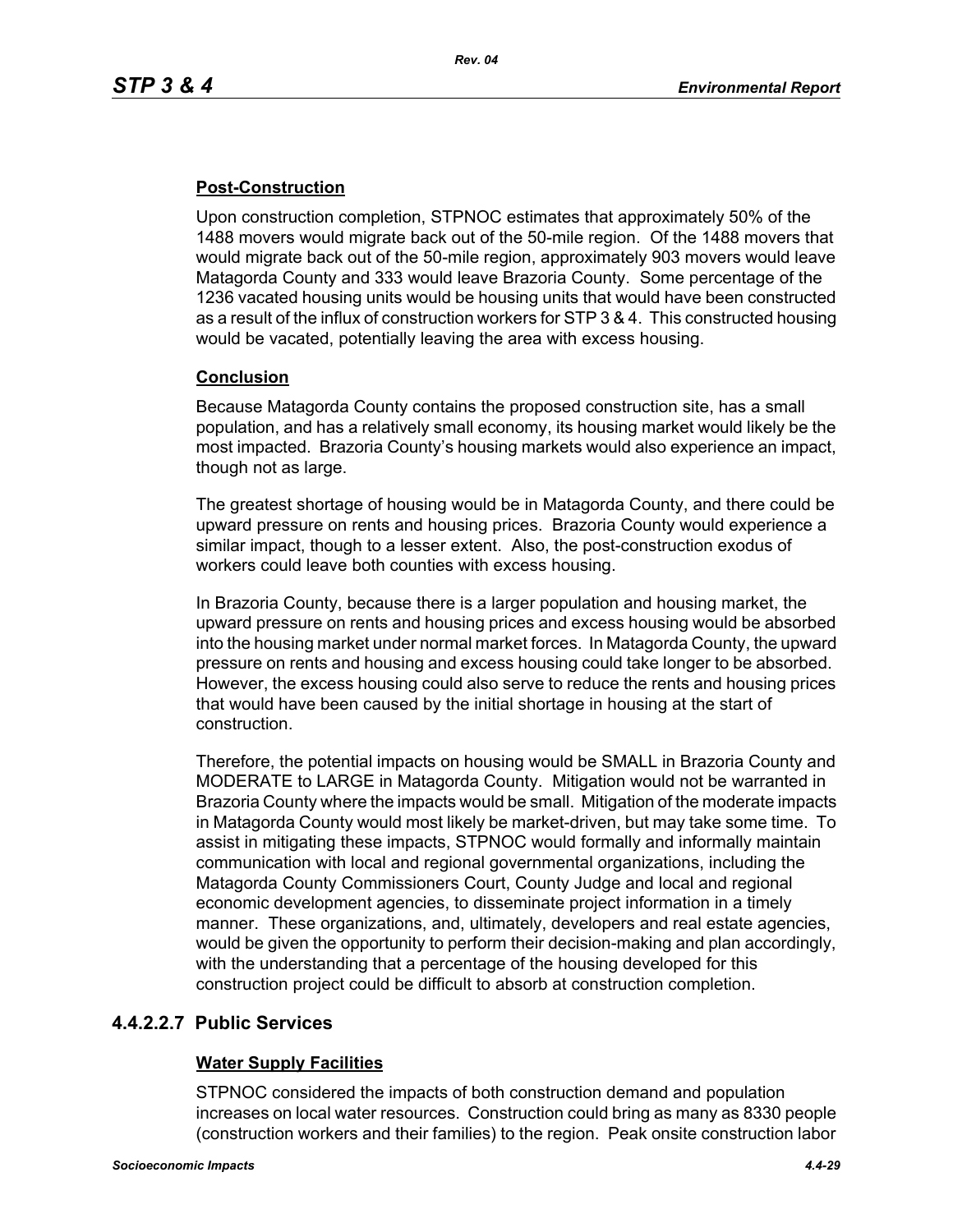П

П

force could be as high as 5950 workers. The average per capita water usage in the U.S. is 90 gallons per day (gpd) per person. Of that, 26 gallons is used for personal use (Reference 4.4-32). The balance is used for bathing, laundry, and other household uses.

STP does not use water from a municipal system. Therefore, water usage by the labor force, while onsite, would not impact municipal water suppliers. Five active onsite wells provide makeup water, process water, potable water, and supply for the fire protection system for STP 1 & 2. These wells and the additional well(s) would provide potable water for the construction project as well. The wells extend into the Chicot Aquifer, range in depth from 600 to 700 feet, and have design yields of 200 to 500 gpm. Current permitted total withdrawal rates are approximately 3,000 acre-feet per year (approximately 2.7 million gallons per day). Average daily usage for STP 1 & 2 from 2001 through 2006 was approximately 798 gpm 4.1 million gallons per day (763 gpm). for all purposes (Subsection 2.3.2.24.2.2). A small but not insignificant portion of this amount has been diverted to the MCR as a result of manual operation of the groundwater well pump and header system. With the installation of appropriate automated groundwater well pump and header system controls, this diverted groundwater would be available for use by Units 3 and 4. However, as documented in the site groundwater use calculation (Reference 4.4-44), it has been determined that even if this water were not available to Units 3 and 4, the existing STP site groundwater operating permit limit provides adequate groundwater supply for water uses required for the operation of STP Units 1 and 2 and the construction, initial testing, and operation of STP Units 3 and 4.

During peak construction, an additional 5950 people on site could increase potable consumption by a maximum of 154,700 gpd for personal use. Estimated maximum construction use, including personal use (potable), concrete batch plant operation, concrete curing, cleanup activities, dust suppression, placement of engineered backfill, and piping hydrotests and flushing operations is approximately 1.7 million gallons per day (1200 gpm) (Subsection 4.2.2).Groundwater would be used during construction and initial testing of STP Units 3 and 4 for personal consumption and use, concrete batch plant operation, concrete curing, cleanup activities, dust suppression, placement of engineered backfill, and piping flushing and hydrostatic tests. Water uses for the construction and initial testing of STP Units 3 and 4 were estimated for each month during the construction period through the commencement of unit operation (Reference 4.4-44). As documented in the site groundwater use calculation (Reference 4.4-44), monthly construction water uses are projected to range from a normalized rate of approximately 10 gpm to approximately 228 gpm. Similarly, monthly water uses associated with initial testing of STP Units 3 and 4 are projected to range from a normalized rate of approximately 47 gpm to approximately 491 gpm.

When evaluating whether the total site groundwater demand can be satisfied by the available groundwater supply, the site groundwater use calculation (Reference 4.4-44) considers the schedule projected for each use, and evaluates the total site groundwater usage at each point in time from the commencement of STP Units 3 and 4 construction until both Units 3 and 4 are in operation (i.e., Units 1, 2, 3 and 4 are operating simultaneously). With consideration for the need to maintain water storage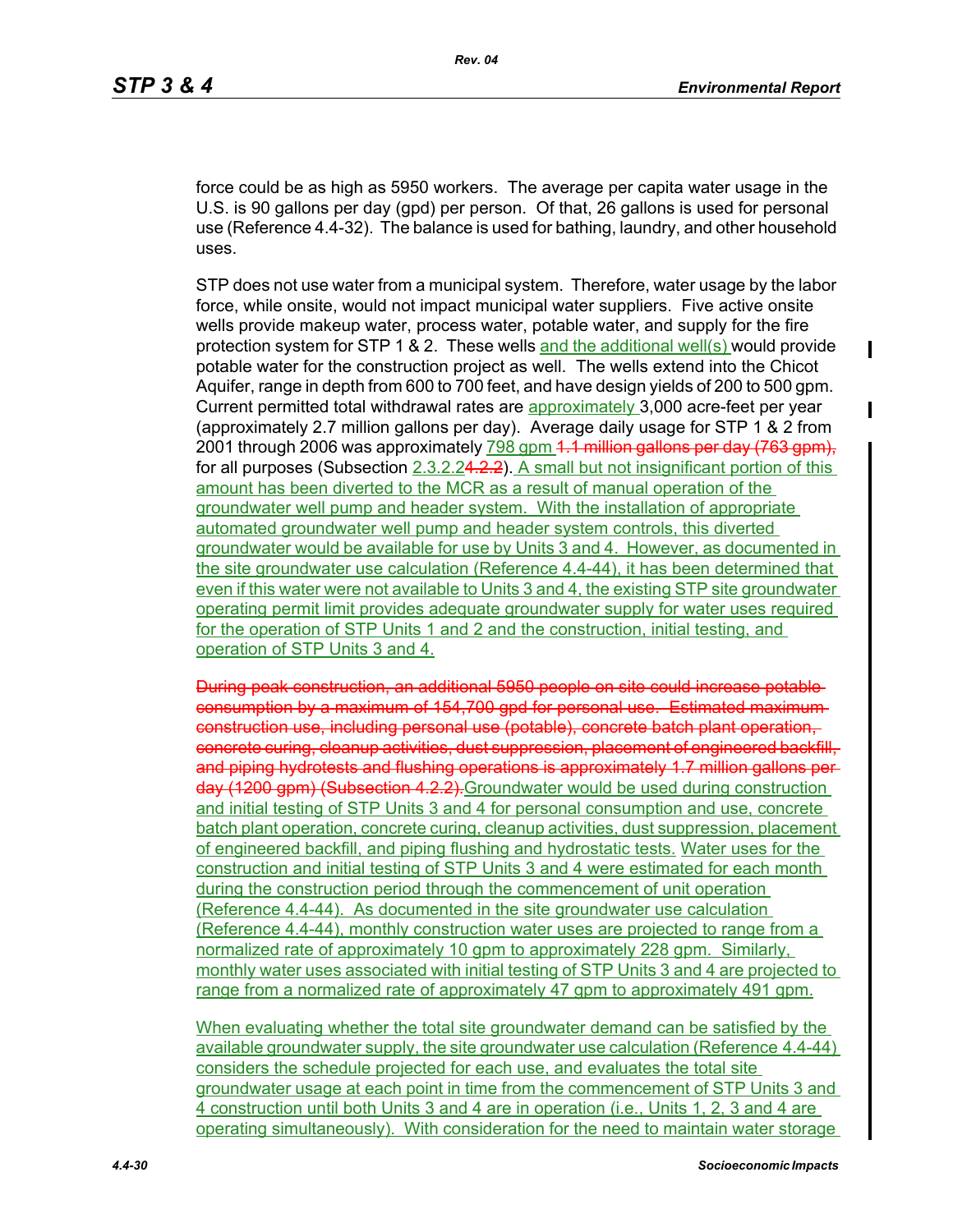capacity to provide for peak site water demands, this evaluation confirms that total site groundwater demand remains below the existing site groundwater permit limit during construction, initial testing, and operation of STP Units 3 and 4. Therefore, STPNOC conservatively estimates that total daily groundwater usage during peak construction activities, including usage by STP 1 & 2, would be approximately 2.8 million gallons per day, which, at a sustained level, could push total annual groundwater usage above the eurrent permitted limit. Therefore, construction impacts to groundwater use during peak construction activities would be small. (if peak ground water usage were sustained) could be MODERATE and would warrant mitigation. To mitigate this shortage of capacity, STPNOC would implement water conservation strategies for STP 3 & 4 construction activities. Conservation strategies for STP 3 & 4 construction activities could include such measures as stand-alone drinking water stations and portable toilets, optimizing the scheduling of water intensive operations, and reusing water from dewatering operations for functions such as dust control.

Municipal water suppliers in the region have excess capacity (see Table 2.5-17). The impact to the local water supply systems from construction-related population growth can be estimated by calculating the amount of water that would be required by the total population increase. The average person in the U.S. uses about 90 gpd (Reference 4.4-32). A construction-related population increase of 8330 people (5056 in Matagorda County; 1866 in Brazoria County; and 1408 in the remainder of the 50-mile radius) could increase consumption by 749,700 gpd. As discussed in Subsection 2.5.2.7.1.1, there is currently excess capacity in every major public water supply system in Matagorda and Brazoria Counties. The total increase in population would not stress these municipal water supplies or the infrastructure.

However, regional water planning groups (see Subsection 2.5.2.7.1.1) predict that there would be water supply (and, possibly, infrastructure) issues in both Regions K (which includes Matagorda County) and H (which includes Brazoria County) some time after 2010. As shown in Tables 2.5-24 and 2.5-26 for Region K and Tables 2.5-27 and 2.5-29 for Region H, demand is nearly equal to supply in 2010 and, by 2060, demand exceeds supply. Both regions are in the process of analyzing and implementing strategies to mitigate predicted water shortages. As stated previously, construction would increase the population in the 50-mile region by 8330 people. Of those, 5056 people (60.7% of 8330) would locate to Matagorda County and 1866 (22.4% of 8330) people would locate to Brazoria County. These numbers constitute 13.3% and 0.8% of the 2000 Census populations of Matagorda and Brazoria Counties, respectively, and 11.3% and 0.6% of the 2020 population projections of Matagorda and Brazoria Counties, respectively. Additionally, between 2000 and 2020, the in-migrations represent a 75% and 2% increase in the projected additional population for Matagorda and Brazoria Counties, respectively.

Based on current population growth trends, the incremental increase in population resulting from construction of STP 3 & 4 would represent a very small percentage of the Brazoria County's 2000 (0.8%) and 2010 population (0.6%) (see Table 2.5-2). The Region H planning group has already identified water shortage issues for the region and is planning and implementing strategies to mitigate these issues (Subsection 2.5.2.7.1.1). Based on the incremental increase in population of less than 1%, the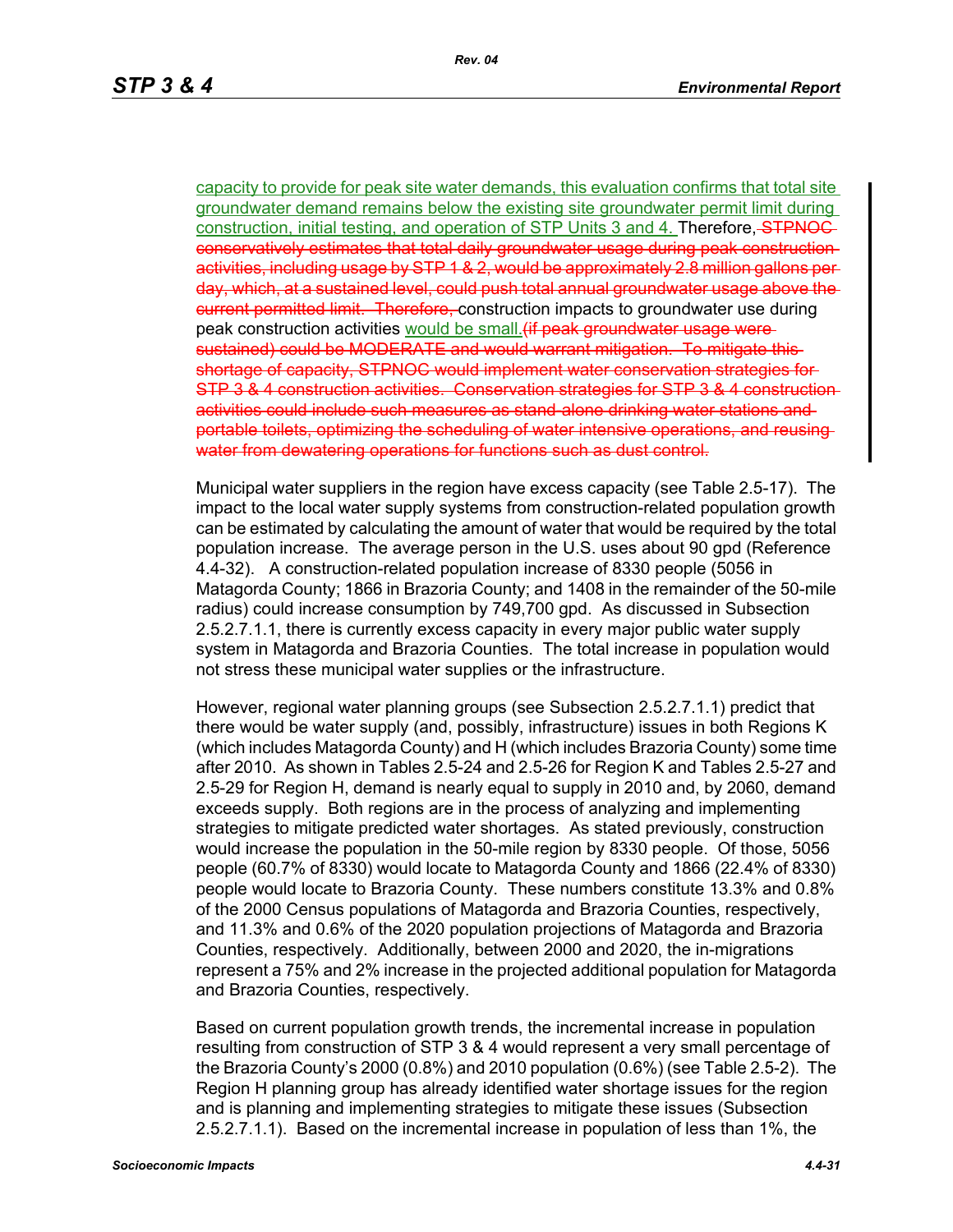addition of the construction-related population would not perceptibly add to current stresses experienced by Region H, and therefore, impacts of the in-migrating construction labor force on municipal water supplies in Brazoria County would be characterized as SMALL and would not warrant mitigation implemented by STPNOC.

Impacts of the in-migrating construction labor force on municipal water supplies in Matagorda County (Region K) could be MODERATE to LARGE. The incremental increase in population resulting from STP 3 & 4 construction would represent 13.3% and 11.3% increases in the County's 2000 and projected 2010 populations. This incremental increase would represent 75% of projected additional 2020 population for Matagorda County (see Table 2.5-5 for projected population and annual growth rates). The Region K planning group has already identified water shortage issues for the region, which could begin before construction completion, and is planning and implementing strategies to mitigate these issues. The addition of the constructionrelated population, which increases the projected 2010 population by 11.3%, and their water needs would perceptibly add to current stresses experienced by Region K. Region K mitigation strategies include reuse, seawater desalination, conservation, and the LCRA/San Antonio Water System Project (Subsection 2.5.2.7.1.1). In addition to the Region K mitigations, STPNOC would maintain communication with local and regional governmental organizations, including the Matagorda County Commissioners Court, County Judge and local and regional planning groups, to disseminate project information in a timely manner. These organizations would be aware of the inmigration of the workers and their families and would have ample opportunity to plan for the influx.

#### **Wastewater Treatment Facilities**

The STP site has two wastewater treatment systems. Both would be expanded or replaced to meet the increased need for wastewater treatment during STP 3 & 4 construction.

Subsection 2.5.2.7.1.2 describes the public wastewater treatment systems in the Matagorda and Brazoria Counties, their plant-designed average flows, and monthly average wastewater processed. Wastewater treatment facilities in the two counties have excess capacity (see Table 2.5-24). The impact to local wastewater treatment systems from construction-related population increases can be determined by calculating the amount of water that would be used and disposed of by these individuals. The average person in the U.S. uses approximately 90 gpd (Reference 4.4-32). To be conservative, STPNOC estimates that 100% of this water would be disposed of through the wastewater treatment facilities. As shown in Table 4.4-2, the construction-related population increase of 5056 people in Matagorda County and 1866 people in Brazoria County could require 622,980 gpd of additional wastewater treatment capacity in the two counties. Currently, as shown in Table 2.5-23, there is excess treatment capacity in both counties, which indicates that there is sufficient water and infrastructure to meet this need. However, regional water planning groups predict that there would be water supply (and, possibly, infrastructure) issues in both Regions K and H some time after 2010. As stated previously (Subsection 2.5.2.7.1.1), water demand is nearly equal to supply in 2010 and, by 2060, demand exceeds supply.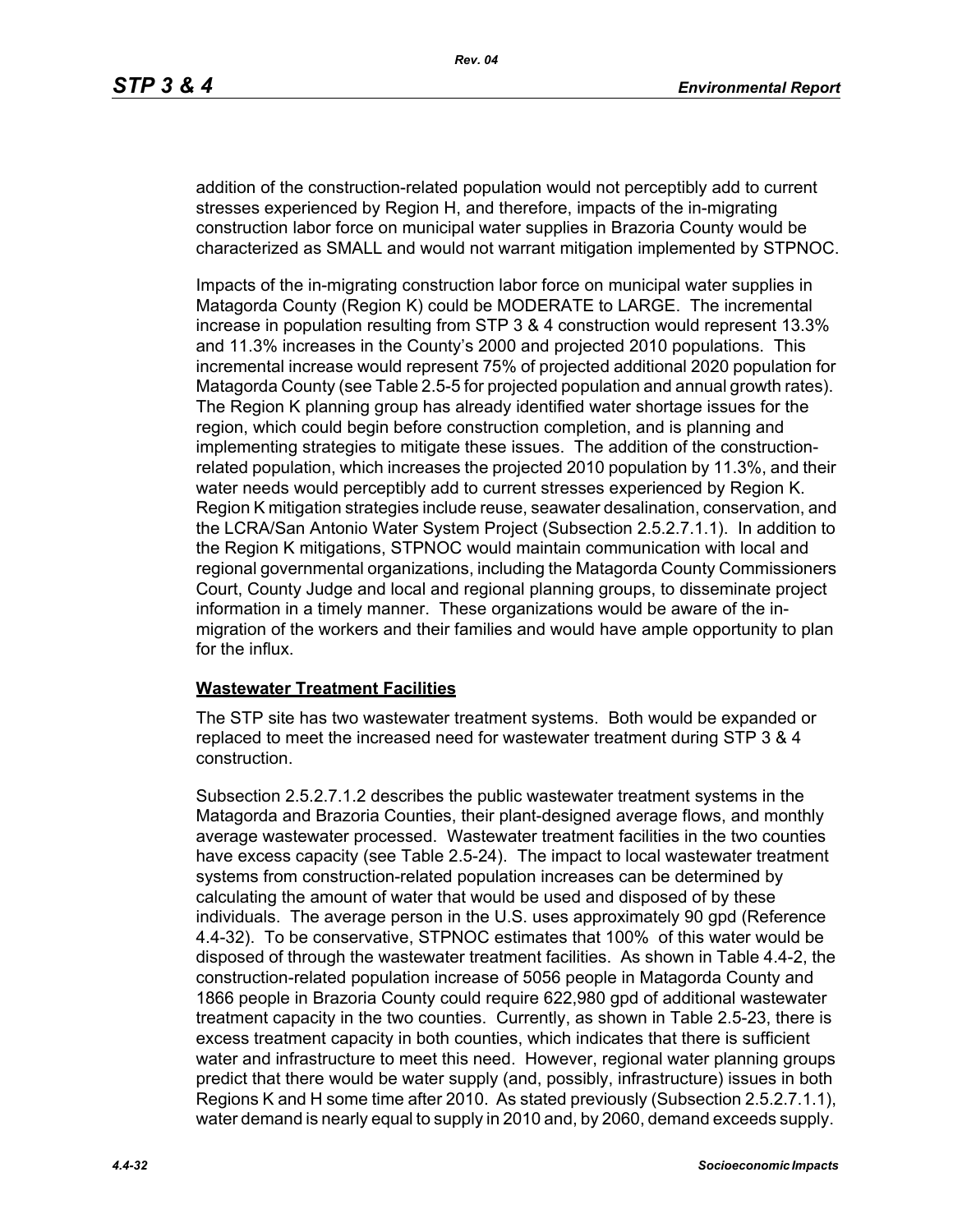Both regions are in the process of analyzing and implementing strategies to mitigate predicted water shortages. Therefore, impacts of the in-migrating construction labor force on wastewater treatment facilities in the region would be similar to those for public water supplies.

Impacts of the in-migrating construction labor force on wastewater treatment facilities in Brazoria County would be SMALL and would not warrant additional mitigation. The incremental increase in population resulting from STP 3 & 4 construction would represent 0.8% and 0.6% of Brazoria County's 2000 census and projected 2010 populations, respectively. As stated above, the Region H planning group has already identified water shortage (and, possibly, infrastructure including wastewater treatment) issues for the region and is planning and implementing strategies to mitigate these issues (Subsection 2.5.2.7.1.1). The addition of the construction-related population would not perceptibly add to current stresses experienced by Region H.

Impacts of the in-migrating construction labor force on wastewater treatment facilities in Matagorda County (Region K) could be MODERATE to LARGE. The incremental increase in population, resulting from STP 3 & 4 construction, would represent 13.3% and 11.3% of Matagorda County's 2000 census and projected 2010 populations. This construction-related population would have water and wastewater needs of approximately 90 gpd. As stated above, and as discussed in greater detail in Subsection 2.5.2.7.1.1, the Region K planning group has already identified water shortage (and possibly infrastructure including wastewater treatment) issues for the region, which could begin before construction completion, and is planning and implementing strategies to mitigate these issues. The addition of the constructionrelated population would perceptibly add to current stresses experienced by Region K. In addition to the Region K strategies, STPNOC would maintain communication with local and regional governmental organizations, including the Matagorda County Commissioners Court, County Judge and local and regional economic development agencies, to disseminate project information in a timely manner. Local governments and planning groups would be made aware of the in-migration of the workers and their families and would have ample opportunity to plan for the influx.

#### **Police, Fire, and Medical Services**

#### **Police Services**

In 2002, Matagorda and Brazoria Counties' residents-per-police-personnel ratios were 380:1 and 418:1, respectively (see Table 2.5-30). Between the two counties, Matagorda County has the larger police force relative to the size of its population. Local planning officials state that police protection is adequately provided in the area at this time (Subsection 2.5.2.7.2). STPNOC does now and would continue to employ its own security force.

The construction project would produce an influx of approximately 5056 new residents to Matagorda County (Table 4.4-6). Approximately 1866 new residents would move into Brazoria County. The rest of the construction labor force and families would live in other counties in the 50-mile region. These population increases would increase the persons-per-police-personnel ratios slightly in Brazoria County and moderately in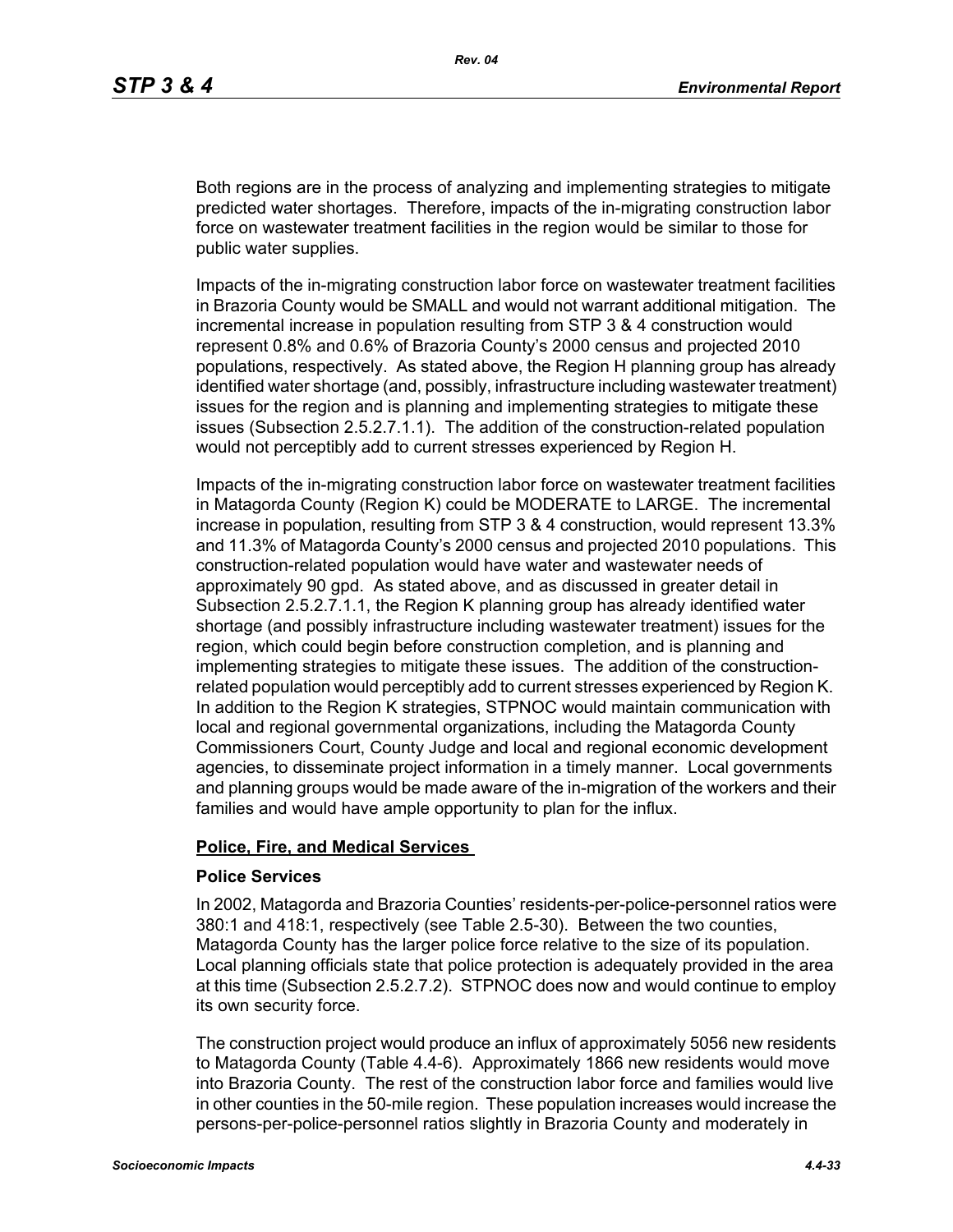Matagorda County (Table 4.4-6). The percent increase in ratio attributed to construction would be 13% and 1% in Matagorda and Brazoria Counties, respectively.

Based on the percentage increase in the ratio of persons-per-police-personnel, the impact of the construction on police services would be imperceptible in Brazoria County. In Matagorda County, however, the percentage increase in persons-perpolice-personnel ratio would be more perceptible. Therefore, the potential impact of construction on police services in Brazoria County would be SMALL and that mitigation would not be warranted. However, the potential impact on police services could be MODERATE in Matagorda County and would most likely be mitigated by ensuring STPNOC maintains communication with local government officials, such as the Matagorda County Commissioners Court and County Judge, so that expansions in police services could be coordinated, planned, and funded in a timely manner. Most funding for these expansions would most likely be obtained from the increased property tax revenues from the construction project. Should property tax revenues from the construction project not be immediately available, local governments could access other funding sources or issue bonds until the tax revenues would be available.

This conclusion is based in part on an analysis presented in NUREG-1437 that NRC performed of nuclear plant refurbishment impacts sustained during original plant construction. NRC selected seven case study plants whose characteristics resembled the spectrum of nuclear plants in the United States today. NRC reported that, ". . . (n)o serious disruption of public safety services occurred as a result of original construction at the seven case study sites. Most communities showed a steady increase in expenditures connected with public safety departments. Tax contributions from the plant often enabled expansion of public safety services in the purchase of new buildings and equipment and the acquisition of additional staff."

#### **Fire Protection Services**

In 2007, Matagorda and Brazoria Counties' persons-per-firefighter ratios were 217:1 and 477:1, respectively (Table 2.5-30). The construction project would produce an influx of approximately 5056 new residents to Matagorda County. Approximately 1866 new residents would move into Brazoria County. The remainder of the construction labor force and families would live in other counties within the 50-mile region. These population increases would increase the persons-per-firefighter ratios by 1% in Brazoria County and 13% in Matagorda County (Table 4.4-7). Brazoria County has the highest persons-per-firefighter ratio.

At 1% in Brazoria County, the percent increase in persons-per-firefighter ratio attributed to construction is considered imperceptible. At 13% in Matagorda County, the percent increase in persons-per-firefighter ratio is considered more perceptible.

Therefore, the potential impacts of nuclear plant construction on fire protection services in Brazoria County would be SMALL and mitigation would not be warranted. The potential impacts on fire protection services could be MODERATE in Matagorda County and would most likely be mitigated by ensuring STPNOC maintains communication with local government officials, such as the Matagorda County Commissioners Court and County Judge, so that expansions in fire protection services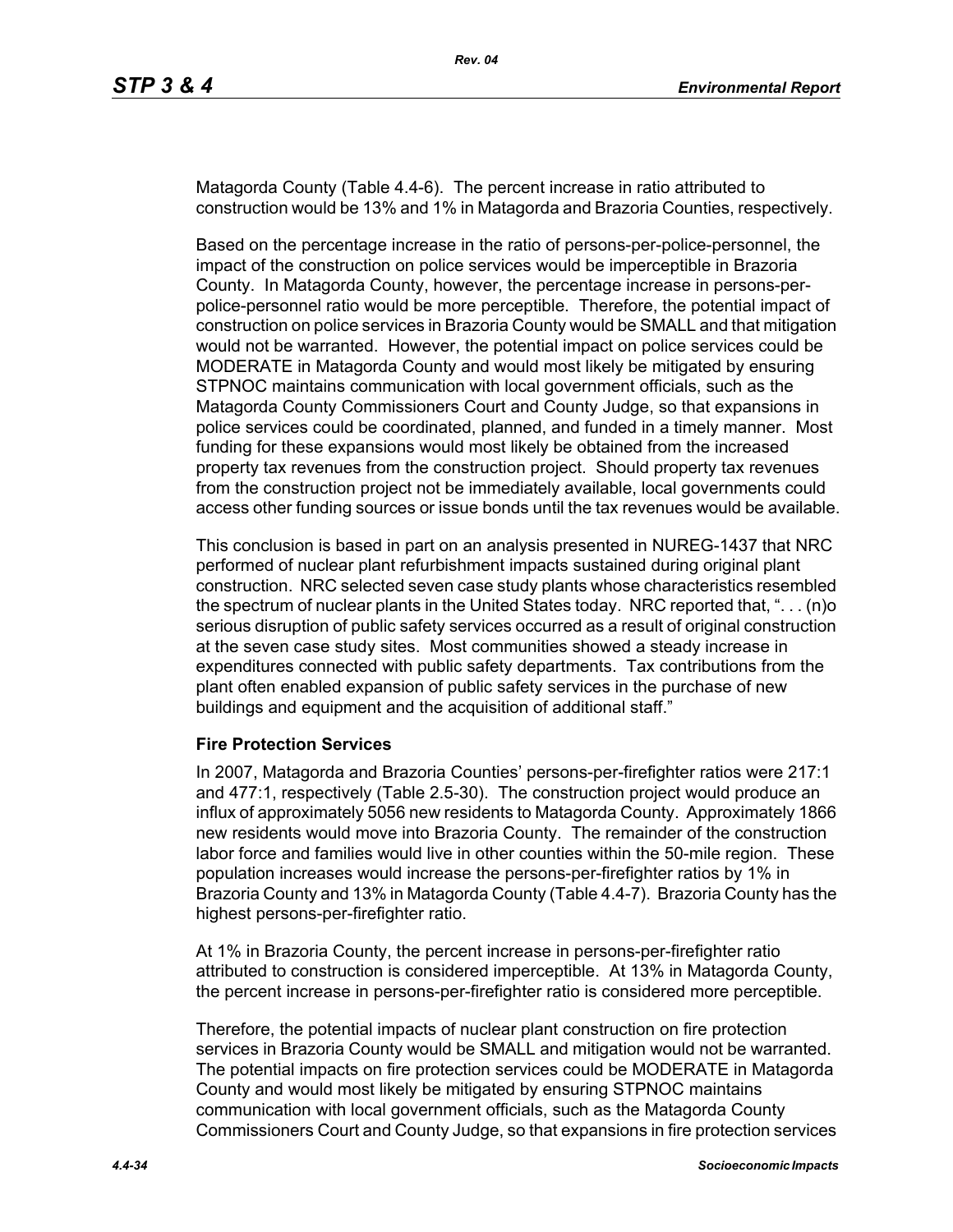could be coordinated, planned, and funded in a timely manner. Most funding for these expansions would likely be obtained from the increased property tax revenues from the construction project. Should property tax revenues from the construction project not be immediately available, local governments could access other funding sources or issue bonds until the tax revenues would be available.

As with the analysis of the adequacy of police protection, the conclusions of this analysis are based in part on NRC's review of original construction impacts on public services. As stated, in NUREG-1437, NRC performed an analysis of nuclear plant refurbishment impacts based on impacts sustained during original plant construction. NRC reported that, "(n)o serious disruption of public safety services occurred as a result of original construction at the seven case study sites. Most communities showed a steady increase in expenditures connected with public safety departments. Tax contributions from the plant often enabled expansion of public safety services in the purchase of new buildings and equipment and the acquisition of additional staff." Based on this statement, the moderate impacts to fire protection services in Matagorda County would be mitigated by the communication between STPNOC and local government officials, such as the Matagorda County Commissioners Court and County Judge, and the increase in tax contributions made by the owners of the plant to the local taxing jurisdictions.

#### **Medical Services**

Detailed information concerning the medical services in the two-county region is provided in Subsection 2.5.2.7.3. Minor injuries to construction workers would be assessed and treated by onsite medical personnel. Other injuries would be treated at one of the hospitals in the two-county region or in the city of Houston, depending on the severity of the injury. For the existing STP 1 & 2 labor force, agreements are in place with some local medical providers to support emergencies. STPNOC would require the construction contractor to reach similar agreements to provide emergency medical services to the construction labor force. Construction activities should not burden existing medical services.

The medical facilities in Matagorda and Brazoria Counties provide medical care to much of the population in the counties. As indicated in Table 2.5-5, the combined 2000 population of Matagorda and Brazoria Counties was 279,724. According to Table 2.5- 31, in 2006, there were 296 staffed hospital beds and an average daily census of 107 in the two-county region. Adding 6922 residents to the combined population of the two counties would increase the combined population by 2.5%. A 2.5% increase in the average daily census would increase that number to 110, well below the total number of staffed hospital beds in the two counties. Additionally, the total number of annual admissions, and annual outpatient visits for the two-county region, were 11,084 and 210,946, respectively. A 2.5% increase in these statistics would equate to 11,361 admissions and 216,220 outpatient visits. Adding the projected increase in population in the two counties during the construction period would not exceed capacity. Therefore, the potential impacts of construction on medical services would be SMALL and mitigation would not be warranted.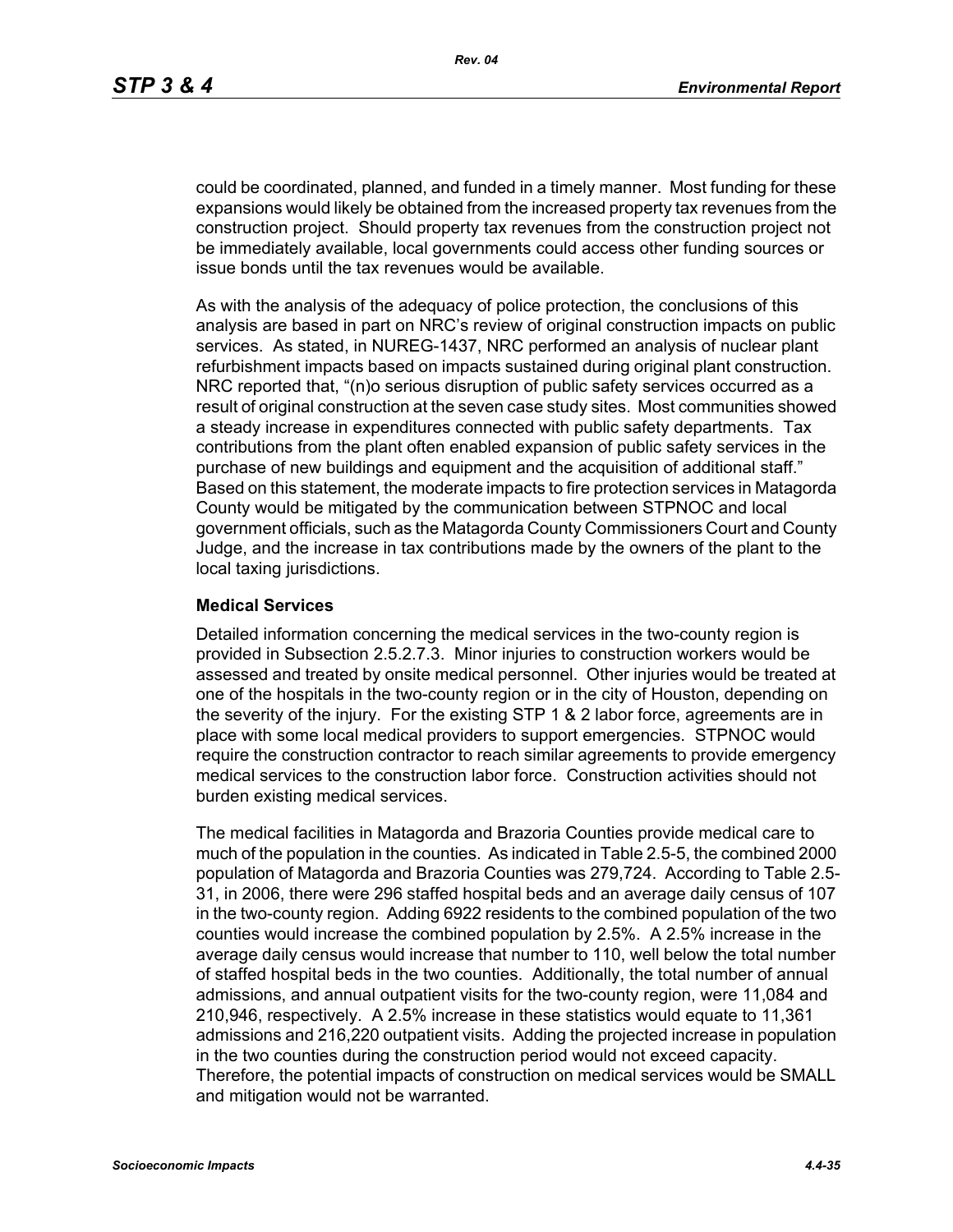#### **Social Services**

This section focuses on the potential impacts of construction on the social and related services provided to disadvantaged segments of the population. This section is distinguished from environmental justice issues, which are discussed in Subsection 4.4.3.

Construction could be viewed as economically beneficial to the disadvantaged population served by the Texas Health and Human Services Commission and the local governmental and nongovernmental organizations. Over the construction period, the constructing contractor could hire local unemployed people, thus improving their economic position and decreasing their need for services. At a minimum, the spending by the construction labor force movers for goods and services would have a multiplier effect, increasing the number of jobs that could be filled by the economically disadvantaged.

STPNOC concludes that the potential impacts of construction on the demand for social and related services during the construction period would be SMALL and positive and would not warrant mitigation.

The construction of STP 3 & 4 is expected to bring 5056 additional residents into Matagorda County during peak construction, representing an increase of approximately 13.3% over the County's population in 2000. It is likely that some of the new residents would require assistance from these or other agencies at some time during their stay. Because the incoming workers are expected to be paid higher wages than the local average, it is unlikely that the in-migrants would create excessive demands on agencies that provide economic assistance, although other types of support may be required. It is not possible at this time to determine the extent to which demand for social services would increase, but impacts are expected to be SMALL.

In addition to government-provided services, a number of non-governmental agencies provide services to residents of Matagorda County. These non-profit, faith-based, or other types of organizations provide a wide range of social services that address disaster relief, substance abuse, domestic violence, illness, the needs of the elderly, economic hardship, and other issues. In addition, organizations such as the Boy Scouts, Girl Scouts, and 4-H provide opportunities for youths. Table 4.4-9 lists organizations who are part of the Matagorda County United Way; these represent a sample of all social service organizations in Matagorda County. While some newcomers would need services provided by the community, others would no doubt chose to participate in activities offered by the Boy Scouts, Girl Scouts, or similar opportunities, and some would choose to volunteer or donate funds. The higher personal income expected in the ROI from the construction of STP 3 & 4 is likely to lead to increased donations to agencies from firms and individuals. Although it is not possible to estimate changes in demand for specific services, or the amount of increased contributions, impacts are expected to be SMALL.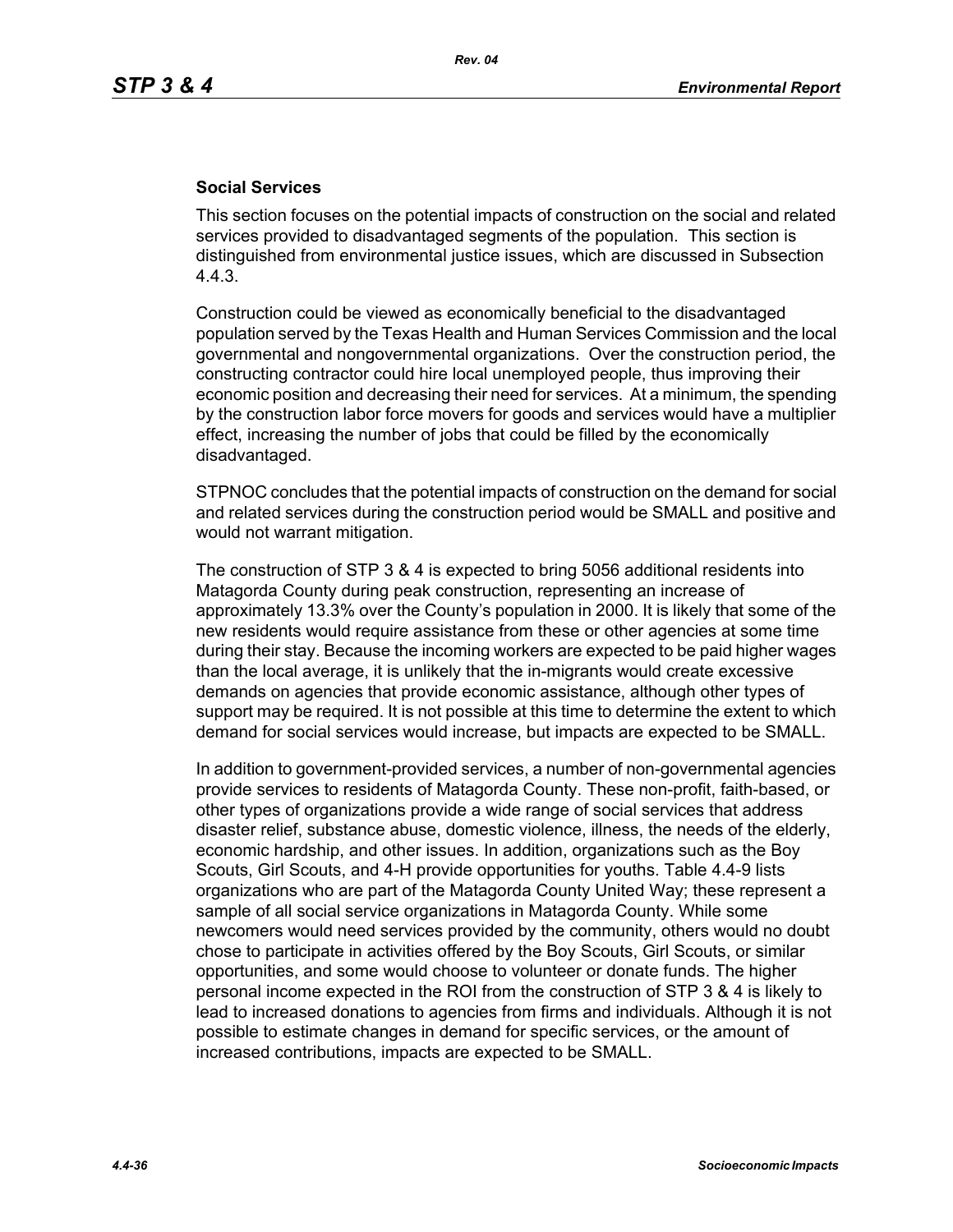# **4.4.2.2.8 Education**

STPNOC assumes that 2380 of the peak construction labor force would relocate to the 50-mile region with their families, increasing the population by approximately 8330 people. Approximately 60.7% would settle in Matagorda County and 22.4% in Brazoria County. The remaining 16.9% would be distributed across the seven other counties within the region.

STPNOC conservatively estimates that in a construction labor-force-related population of 8330, approximately 1904 would be school-aged. Table 4.4-2 applies the population distribution percentage assumptions to the number of school-aged children in the construction labor force population to estimate the number of construction labor force related school-aged children that would settle Matagorda and Brazoria counties. Based on these assumptions, there would be 1156 children added to the enrollments of the ISDs in Matagorda County and 426 children added to the enrollments of the ISDs in Brazoria County.

It is unlikely that the Matagorda County school systems could accommodate the increase in student population (Subsection 2.5.2.8). The analysis is based on the peak construction labor force, which would not be reached until the third year of construction, giving schools several years to make accommodations for the additional influx of students.

Overall, the impact to the counties within the 50-mile region would be SMALL. The Matagorda County student population could increase by 14%, which would be a MODERATE to LARGE impact on its education system and would require mitigation. Matagorda County is not planning to construct additional schools. The quickest mitigation would be to hire additional teachers and move modular classrooms to existing schools. Increased property tax revenues as a result of the increased population, and, in the case of Matagorda County, Palacios ISD, property taxes on the new reactors would fund additional teachers and additional facilities if necessary (Subsection 2.5.2.3). The remaining revenue tax monies not used by the school district would be collected by the state of Texas and combined with tax revenues from all other Texas counties. These monies would be redistributed to "property-poor" school districts throughout the state of Texas, determined annually by the Texas Legislature Texas Education Code (TEC) Chapter 42 (Subsection 2.5.2.3).

## **Matagorda County**

## **Bay City ISD**

Bay City ISD had a Pre-K through Grade 12 total enrollment of 4140 students in October 2005 (Reference 4.4-33). The current ISD infrastructure could support approximately 4600 to 4700 students. However, if enrollments reach the historic peaks (4900 students) experienced during the construction of STP 1 & 2, the existing infrastructure would not be sufficient and portable buildings would be necessary.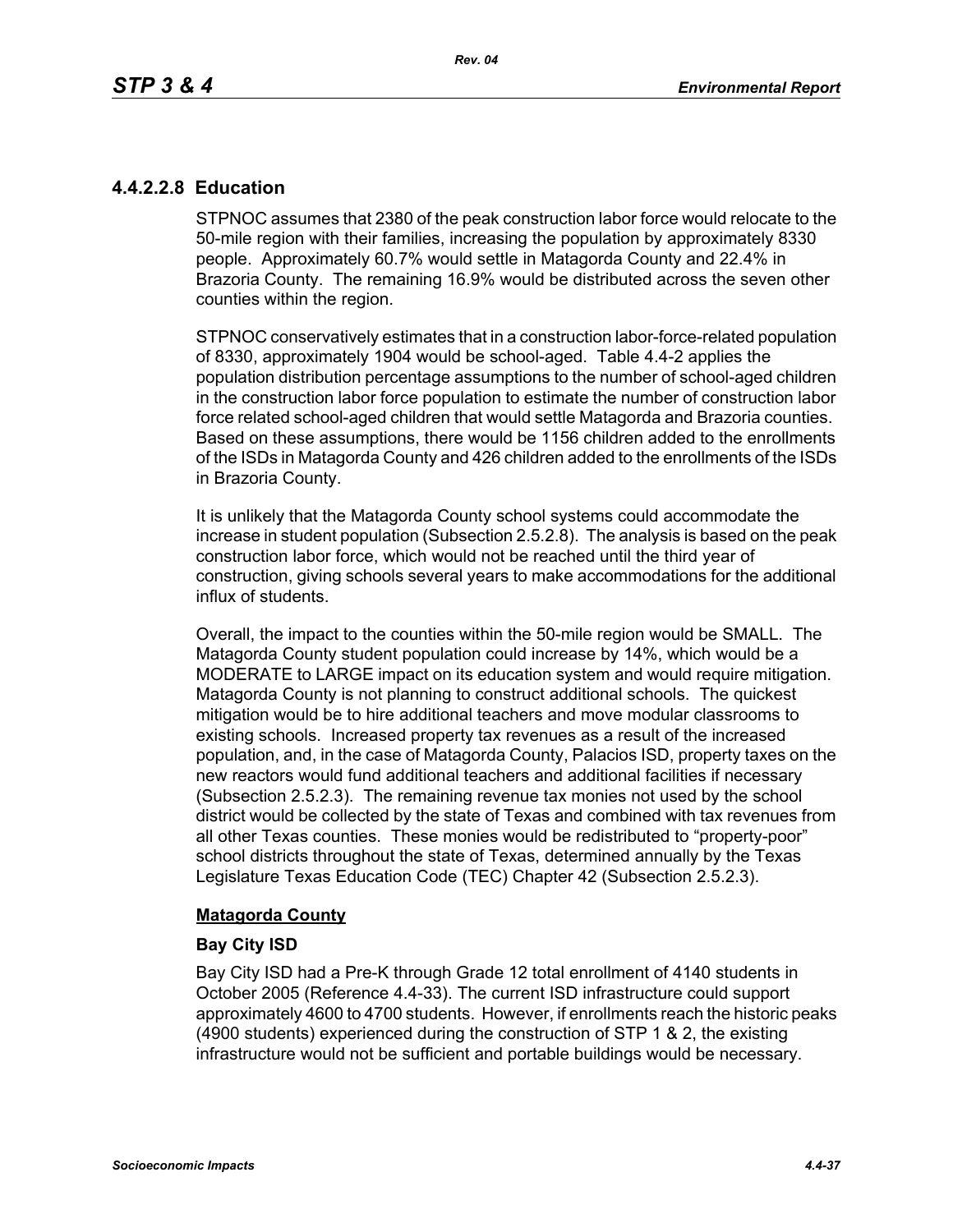# **Matagorda ISD**

Matagorda ISD, consisting of only Matagorda Elementary, had a pre-K through grade 6 enrollment of 56 students in October 2005 (Reference 4.4-33). According to the superintendent, the ISD is only at 50% capacity; however, the Board of Trustees has recently called for a bond election to improve and enlarge the existing facilities. Because of the recent growth potential, the ISD is also considering expanding classes to include seventh and eighth grade.

## **Palacios ISD**

Palacios ISD had a pre-K through grade 12 enrollment of 1638 students in October 2005 (Reference 4.4-34). According to the Director of Business Services for Palacios ISD, the current enrollment in the district is approximately 1540 students. The enrollment decreased from 2005 by approximately 100 students – indicative of a downward trend in their enrollment numbers.

## **Tidehaven ISD**

Tidehaven ISD has a pre-K through grade 12 enrollment of 871 students (Reference 4.4-35). The district's Program and Facilities Committee is developing a recommendation concerning the facility needs of the district. According to the superintendent, the district has the capacity to handle approximately 1050 students. Based on the current enrollment, this would leave an available capacity of approximately 180 students.

## **Van Vleck ISD**

Van Vleck ISD had a pre-K through grade 12 enrollment of 963 students in October 2005 (Reference 4.4-34).

#### **Brazoria County**

It is likely that Brazoria County school systems could accommodate the increase in student population (Subsection 2.5.2.8). The analysis is based on the peak construction labor force, which would not be reached sooner than the third year of construction, giving schools several years to make accommodations for the additional influx of students.

#### **Alvin ISD**

Alvin ISD has a pre-K through grade 12 enrollment of 14,300 students. The Board of Trustees estimates that approximately 12,000 more students will enroll in Alvin ISD in the next 10 years (Reference 4.4-36). As a result, Alvin ISD has an extensive building development program underway. Construction continues with plans for a new elementary school to open in August 2007. Two new junior high schools are scheduled to open in 2008—one in Alvin and one in Shadow Creek Ranch. The new academic building at Alvin High School is slated for occupancy in December 2007. When the two new junior high schools open in 2008, all junior high schools will be reconfigured to serve grades 6 through 8, and the elementary schools will serve pre-K through grade 5 (Reference 4.4-36).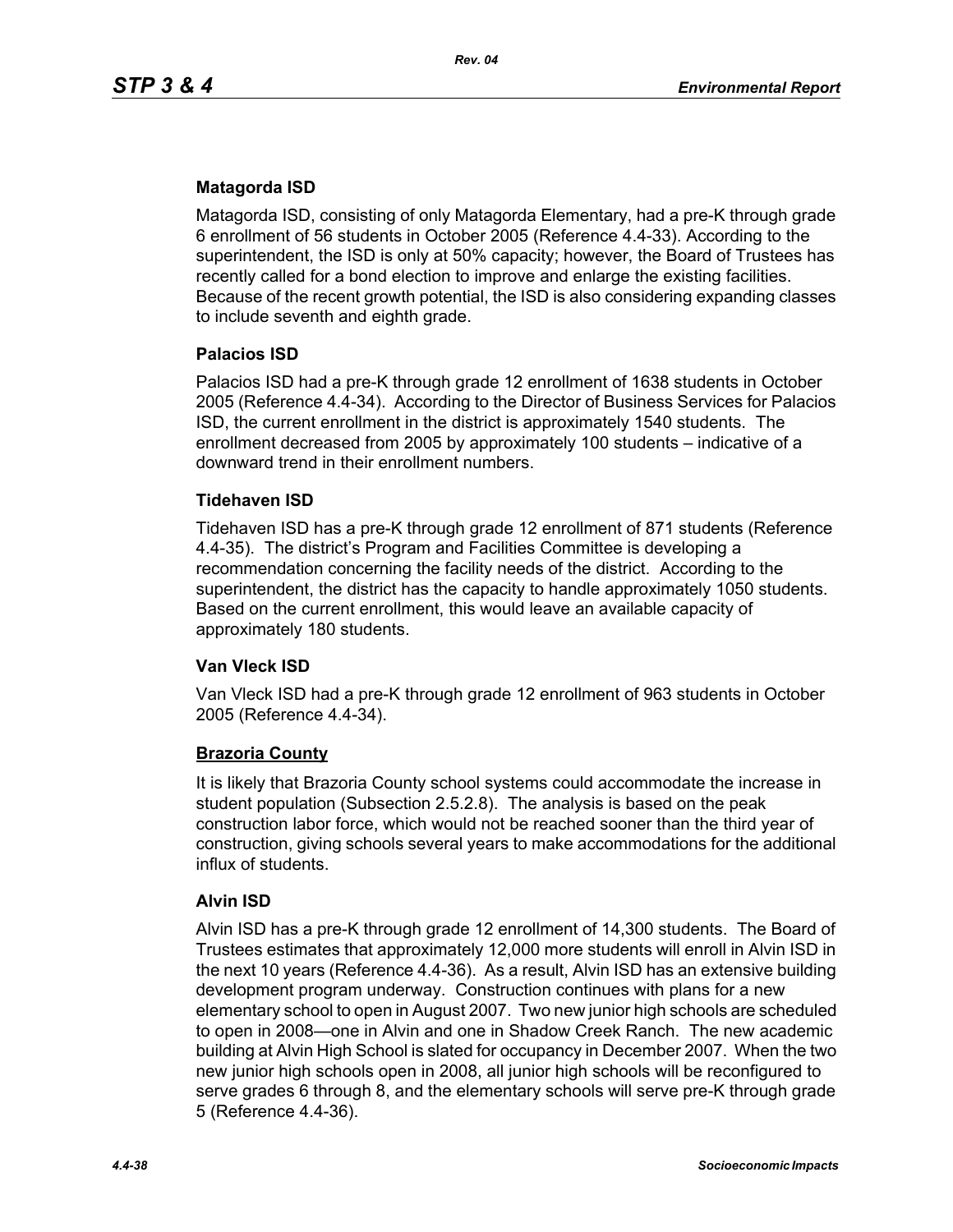# **Angleton ISD**

Angleton ISD has a pre-K through grade 12 enrollment of 6380 students (Reference 4.4-37). The early childhood campus only has enough available capacity to accommodate 64 additional students; however the elementary school, middle school, intermediate school, and high school all have additional capacities available ranging from approximately 450 students to 900 students in the middle school and high school, respectively (Reference 4.4-38).

## **Brazosport ISD**

Brazosport ISD has a pre-K through grade 12 enrollment of 13,043 students (Reference 4.4-39). A new elementary school, a new intermediate school, and a new middle/intermediate school have been built. These schools were built primarily to alleviate overcrowding, address growth, realign grade levels, and update old facilities. In addition to the new schools, renovations are taking place at the high schools and one of the existing middle schools to include additional classrooms. Because of the construction and renovations, Brazosport ISD would have capacity for additional students.

## **Columbia-Brazoria ISD**

Columbia-Brazoria ISD has a current pre-K through grade 12 enrollment of 3107 students (Reference 4.4-40). The district recently opened a new junior high school and a new elementary school as replacements to older buildings, and the Board of Trustees is nominating members to a Facility Task Force Committee to study future building development plans. The district currently has five schools with available capacities ranging from approximately 120 students to 55 students.

## **Damon ISD**

Damon ISD had a pre-K through grade 8 enrollment of 164 students in October 2005 (Reference 4.4-33). The ISD is at maximum capacity with no official building development plans established. However, Damon ISD recognizes the need to address building development in the next year or two.

## **Danbury ISD**

Danbury ISD has a pre-K through grade 12 enrollment of 777 students. The district has a Facilities Study underway, but the study has not been completed. Renovations or new construction are expected to take place in the district in the next five years.

## **Pearland ISD**

Pearland ISD has a current pre-K through grade 12 enrollment of 16,116 students. According to the Pearland ISD Director of Communications, the district plans to open two additional elementary schools, one middle school, one junior high school, and one high school between the fall of 2007 and the fall of 2008. Once these new schools are used, the district will have an available capacity of over 1300 students in elementary schools, and 1000 students each in both junior high and high schools.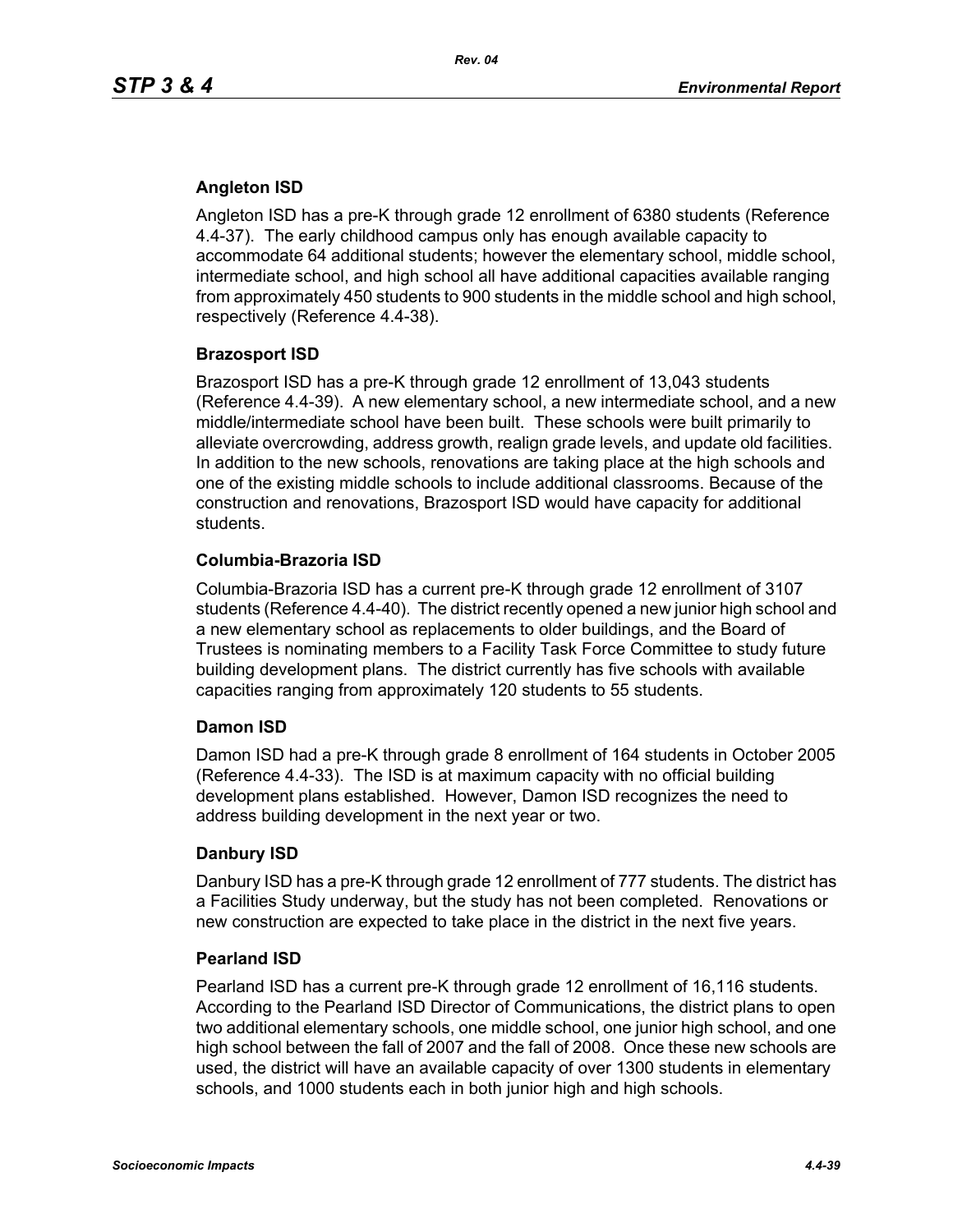## **Sweeny ISD**

Sweeny ISD had a pre-K through grade 12 enrollment of 2086 students in October 2005 (Reference 4.4-41). The high school is currently undergoing construction and renovations that should be complete before the start of the 2008–2009 school year. The new high school will be able to accommodate over 800 students, increasing the capacity of the existing high school by approximately 150 students. In addition, there is available capacity at both the junior high and elementary schools.

Overall, the impact to the nine counties within the 50-mile region would be SMALL. The Brazoria County student population could increase by 5%, which would be a MODERATE impact on its education system and would require mitigation. Matagorda County is not planning to construct additional schools.

The quickest mitigation would be to hire additional teachers and move modular classrooms to existing schools. Increased property tax revenues as a result of the increased population, and the remaining revenue tax monies not used by the school district would be collected by the state of Texas and combined with tax revenues from all other Texas counties. These monies would be redistributed to "property-poor" school districts throughout the state of Texas, determined annually by the Texas Legislature TEC Chapter 42 (Subsection 2.5.2.3), and would fund additional teachers and facilities.

# **4.4.3 Environmental Justice Impacts**

Environmental justice refers to a federal policy under which each federal agency identifies and addresses, as appropriate, disproportionately high and adverse human health or environmental effects of its programs, policies, and activities on minority or low-income populations. The NRC has a policy on the treatment of environmental justice matters in licensing actions (69 FR 52040), which states, "NRC believes that an analysis of disproportionately high and adverse impacts needs to be done as part of the agency's National Environmental Policy Act (NEPA) obligations to accurately identify and disclose all significant environmental impacts associated with a proposed action. Consequently, while the NRC is committed to the general goals of Executive Order 12898, it will strive to meet those goals through its normal and traditional NEPA review process."

STPNOC evaluated whether the health or welfare of minority and low-income populations could be disproportionately adversely affected by potential construction impacts. STPNOC first located minority and low-income populations within the 50-mile radius of the STP site (Figures 2.5-10 through 2.5-15). Nineteen census block groups within the 50-mile radius have significant Black or African American populations. One block group has a significant Asian minority population and six block groups have a significant "some other race" population. Thirty census block groups within the 50-mile radius have significant Hispanic ethnicity populations.

STPNOC next identified the most likely pathways by which adverse environmental impacts associated with construction at the STP site could affect human populations. Exhaust emissions from construction equipment and dust would cause minor and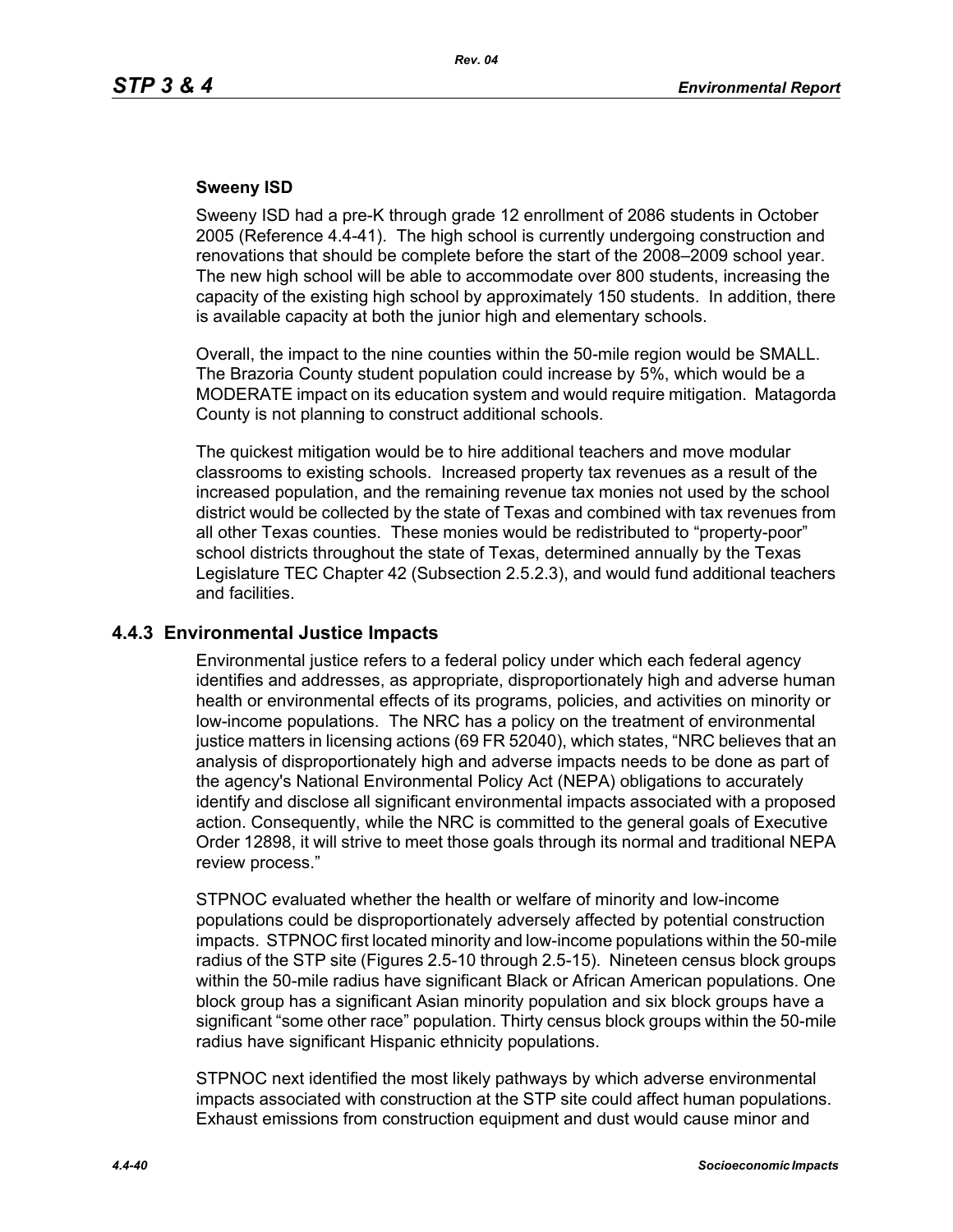localized adverse impacts to air quality; however, the air quality beyond the site boundary would not be affected. No contaminants, including sediments, are expected to reach the Colorado River because all construction would be carried out using Best Management Practices as discussed in Section 3.9. Impacts could occur in Matagorda County, as the influx of construction workers could cause landowners to convert some undeveloped land to other uses such as trailer parks, convenience stores, hotel/motel property, etc. Local low-income and minority populations could benefit by gaining access to new services or employment at these small businesses. However, the new uses are considered temporary, as completion of the construction project would eliminate the demand for the services. Therefore, impacts in all of these resource areas would be SMALL and mitigation would not be required.

Traffic could increase beyond the capacity of some local roads; however, STPNOC would mitigate impacts by encouraging car pooling, providing van pools, or staggering work shifts. The construction project likely would provide additional temporary jobs for some of the unemployed work force, thus decreasing their need for social services and freeing funding up for other populations in need. Matagorda County's police and fire protection services would be impacted by the increase in population due to construction, but the increase in property tax revenues as a result of the construction project (particularly in the latter stages of construction) would fund facilities, equipment, and additional personnel to meet these needs. The local Matagorda County school systems would be adversely affected by an influx of new students; however, the additional property tax revenues would fund additional teachers and facilities. Rental housing rates could increase, potentially displacing low-income renters. However, it is unlikely the construction workforce would need low-income housing. Impacts to the local communities in these areas from construction of STP 3 & 4 would be MODERATE to LARGE and would be subject to the mitigation measures discussed above. Except for increased rental housing rates, no adverse impacts in Matagorda County would disproportionably affect minority or low-income populations.

Environmental impacts in the other counties in the 50-mile radius would be less than those in Matagorda County. Impacts in the other counties in the 50-mile region of interest would all be SMALL and mitigation would not be required. Therefore, the likelihood of disproportionate impacts to minority or low-income populations in those counties would be remote.

STPNOC also investigated the possibility of subsistence-living populations in the vicinity of the STP site by contacting local government officials, the staff of social welfare agencies, and local businesses concerning any known unusual resource dependencies or practices that could result in potentially disproportionate impacts to minority and low-income populations. STPNOC asked about the presence of minority, low-income, or migrant populations of particular concern, and whether subsistence living conditions were evident. No agency reported such dependencies or practices, such as subsistence agriculture, hunting, or fishing, through which the populations could be disproportionately adversely affected by the construction project.

Construction-related moderate adverse socioeconomic impacts were identified in Matagorda County. However, except for increased rental housing rates, no adverse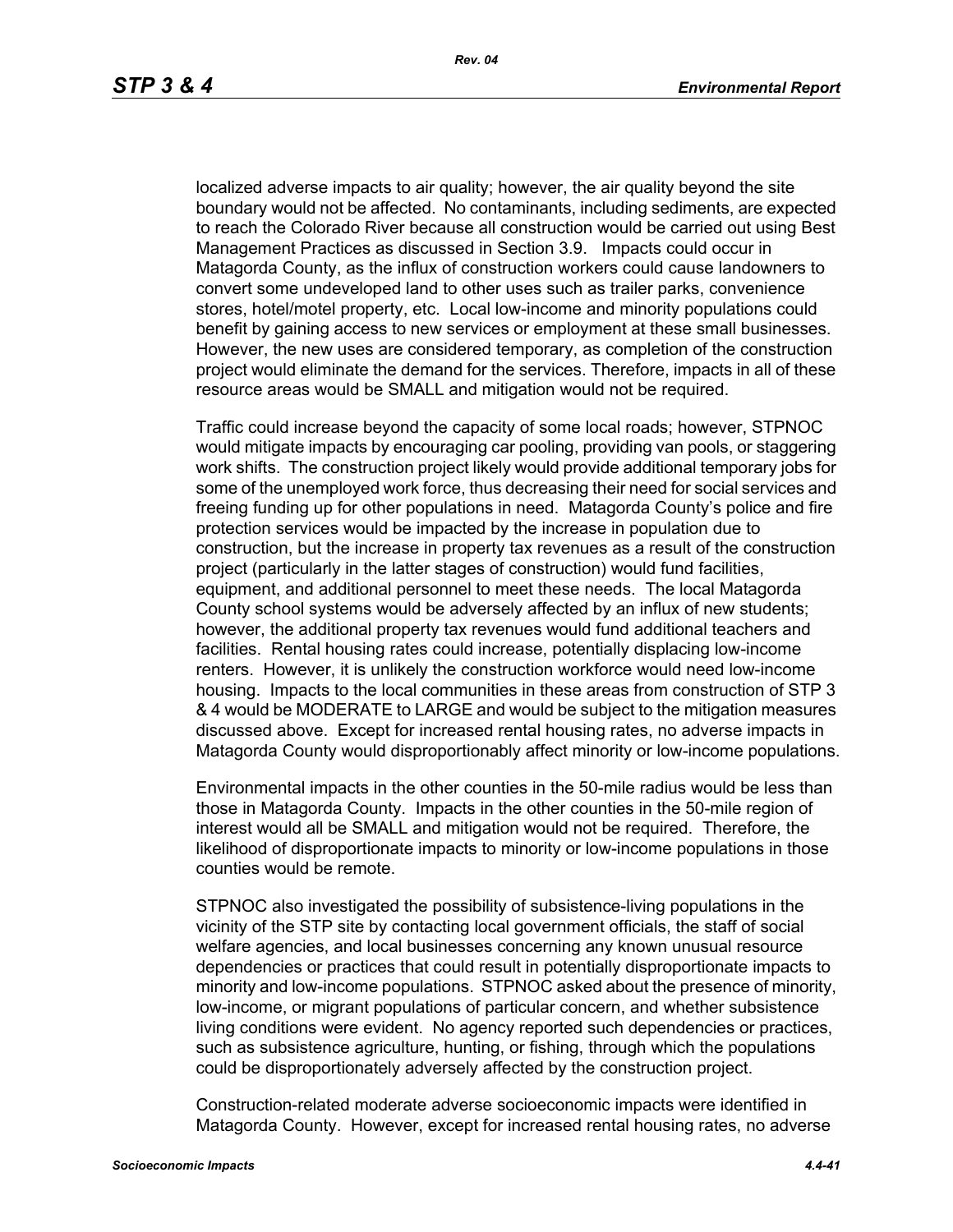impacts in Matagorda County would disproportionately affect minority or low-income populations. Impacts in the other counties in the 50-mile region of interest would all be SMALL. Mitigation beyond that previously described would not be warranted.

## **4.4.4 References**

- 4.4-1 2005 Annual Environmental Operating Report, South Texas Project Electric Generating Station, April 2005.
- 4.4-2 South Texas Project Units 1 & 2 Environmental Report, Amendment 3. Houston, Texas, December 9, 1974.
- 4.4-3 "Construction Noise Hazard Alert," Center to Protect Worker's Rights. Available at http://www.cpwr.com/hazpdfs/kfnoise.pdf, accessed April 17, 2007.
- 4.4-4 NRC (U. S. Nuclear Regulatory Commission), Generic Environmental Impact Statement for License Renewal of Nuclear Plants, NUREG-1437 Vol. 1, 1996.
- 4.4-5 "Standard Review Plans For Environmental Reviews For Nuclear Power Plants," NRC, NUREG 1555, 1999.
- 4.4-6 Code of Federal Regulations, Title 40, part 81, section 38, Designation of Areas for Air Quality Planning Purposes; Texas; Revised Geographical Designation of Certain Air Quality Control Regions.
- 4.4-7 TCEQ (Texas Commission on Environmental Quality) 2007. "Texas Attainment Status by Region," Available at http://www.tceq.state.tx.us/implementation/air/sip/siptexas.html, accessed April 24, 2007.
- 4.4-8 Code of Federal Regulations, Title 40, part 50, National Primary and Secondary Ambient Air Quality Standards.
- 4.4-9 Malhotra (Malhotra, S., and D. Manninen). 1981a. Migration and Residential Location of Workers at Nuclear Power Plant Construction Sites; Forecasting Methodology (Volume 1) and Profile Analysis of Worker Surveys (Volume 2). Prepared by Pacific Northwest Laboratory for U. S. Nuclear Regulatory Commission, NUREG/CR-2002, PNL-3757, April. NRC Accession Numbers 8105180373 (Volume 1) and 8105180378 (Volume 2).
- 4.4-10 "Socioeconomic Impacts of Nuclear Generating Stations; Summary Report on the NRC Post-Licensing Studies," Mountain West (Mountain West Research, Inc.), Prepared for U. S. NRC, NUREG/CR-2750, NRC Assession Number 8208130473, July 1982.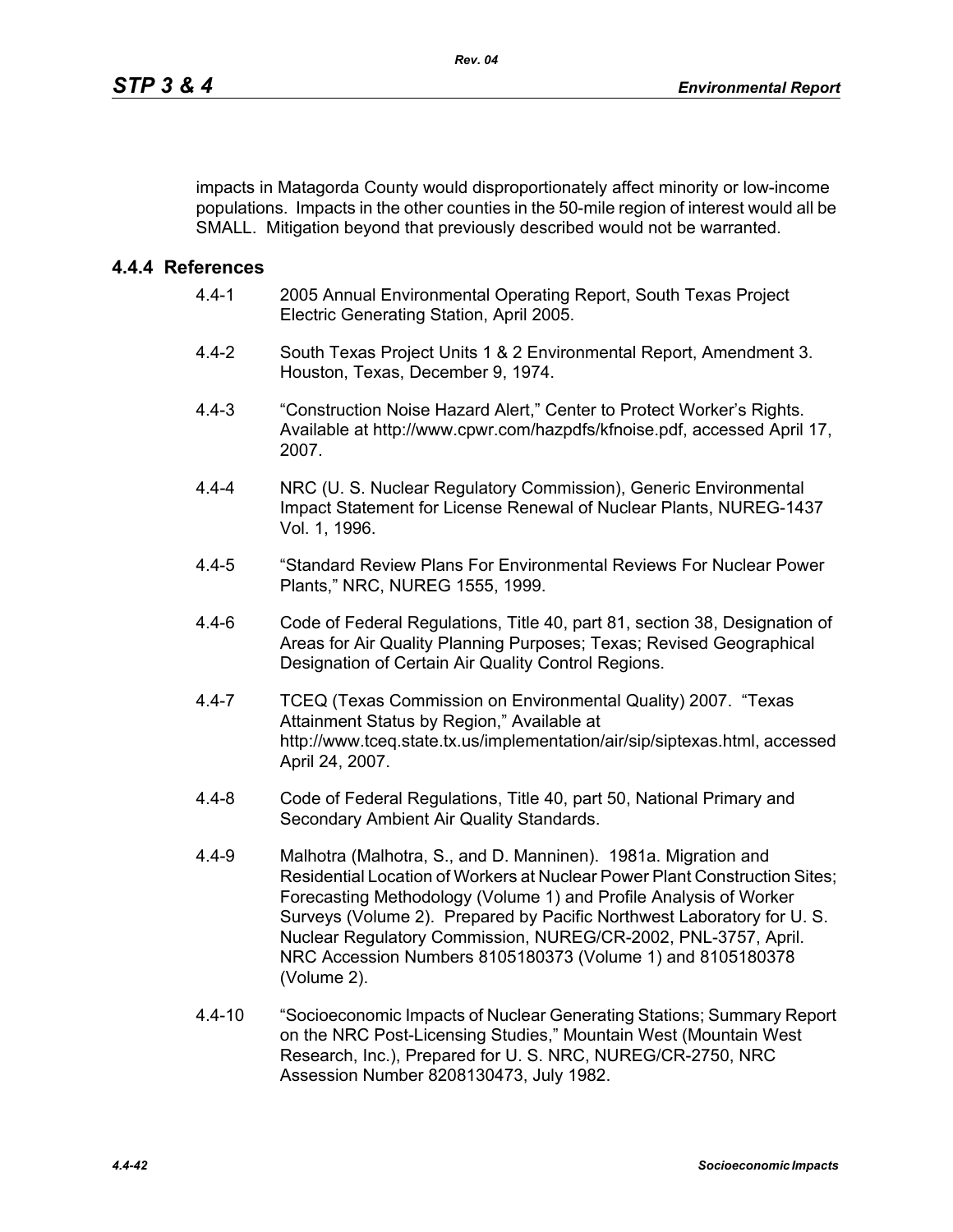- 4.4-11 "Socioeconomic Impacts of Nuclear Generating Stations; Arkansas Nuclear One Station Case Study," Mountain West (Mountain West Research, Inc.),. NUREG.CR-2749, Vol. 1, NRC Assession Number 8208090021, July 1982.
- 4.4-12 "Socioeconomic Impacts of Nuclear Generating Stations; Calvert Cliffs Case Study," Mountain West, NUREG/CR-2749, Vol. 2, NRC Assession Number 8208040323, July 1982.
- 4.4-13 "Socioeconomic Impacts of Nuclear Generating Stations; D. C. Cook Case Study," Mountain West, NUREG/CR-2729, Vol. 4, NRC Assession Number 8208090019, July 1982.
- 4.4-14 "Socioeconomic Impacts of Nuclear Generating Stations; Oconee Case Study," Mountain West, NUREG/CR-2749, Vol. 7, NRC Assession Number 8208040311, July 1982.
- 4.4-15 "Generic Environmental Impact Statement for License Renewal of Nuclear Plants; Main Report," NRC, NUREG-1437, Vol. 1, NRC Assession Number ML040690705, May 1996.
- 4.4-16 "Generic Environmental Impact Statement for License Renewal of Nuclear Plants; Appendices," NRC, NUREG-1437, Vol. 2, NRC Assession Number ML040690738, May 1996.
- 4.4-17 "RIMS II Multipliers for Matagorda and Brazoria Counties, Texas," BEA (U.S. Bureau of Economic Analysis), U. S. Department of Commerce. Economic and Statistics Administration. Bureau of Economic Analysis, Washington, D.C. February 2, 2007.
- 4.4-18 "Texas Net Revenue by Source, Fiscal 2006," Texas Comptroller of Public Accounts. 2007. Available at http://www.window.state.tx.us/taxbud/revenue.html, accessed July 2, 2007.
- 4.4-19 "Texas Sales Tax Frequently Asked Questions," Texas Comptroller of Public Accounts. Available at http://www.window.state.tx.us/taxinfo/sales/faq\_exempt.html, accessed July 30, 2007.
- 4.4-20 Texas Legislative Budget Board, 2007. Fiscal Note, 80th Legislative Regular Session—In Re: HB2994 (Relating to the authority of certain taxing units to enter into an agreement under the Property Redevelopment and Tax Abatement Act or the Texas Economic Development Act with the owner of certain electric power generation facilities). April 16, 2007. Available at http://www.capitol. state.tx.us/tlodocs/80R/fiscalnotes/html/HB02994H.htm, accessed May 2007.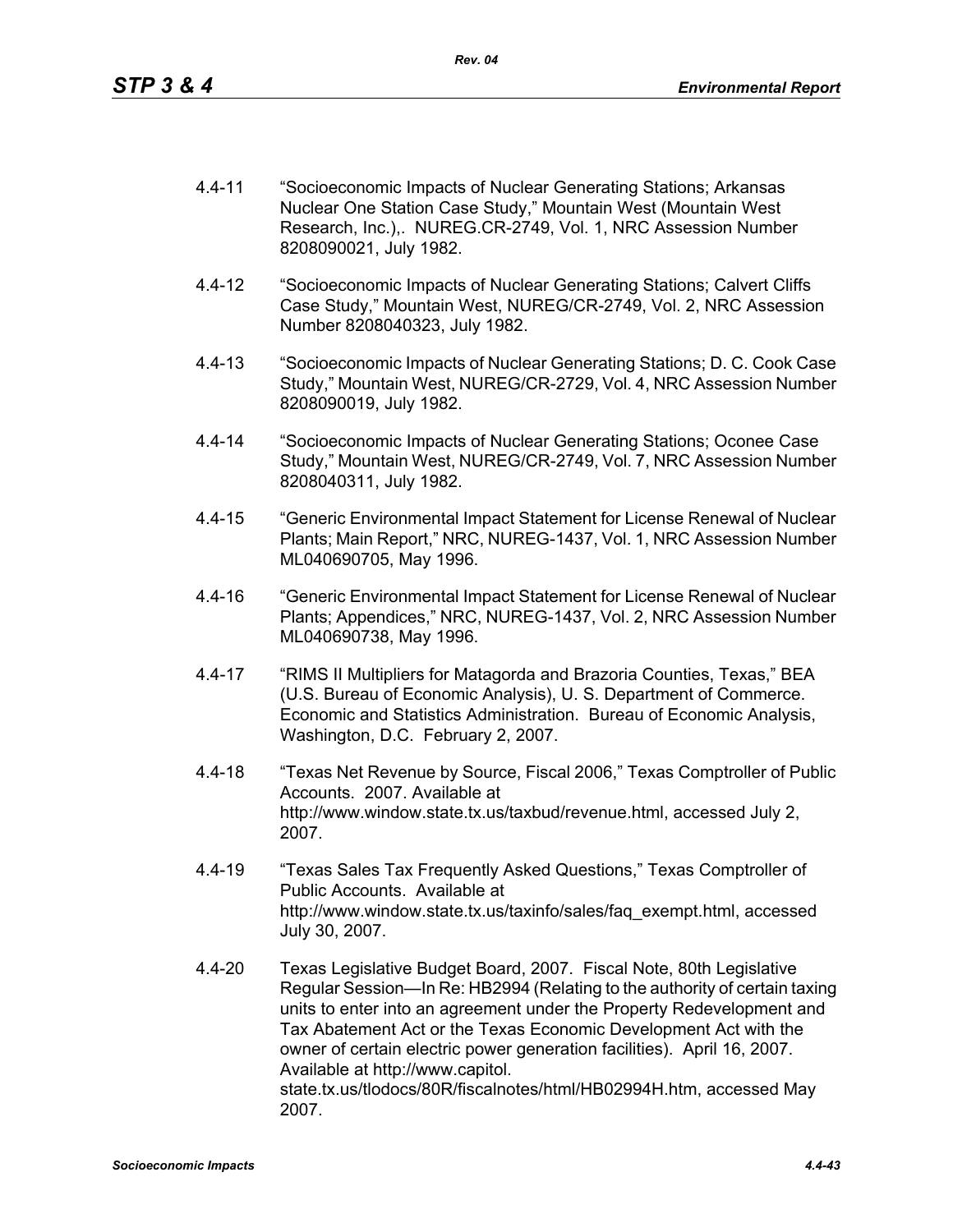- 4.4-21 Texas Legislature Online, 2007. Status of House Bill (HB) 2994. Available at http://www.legis.state.tx.us/billlookup/History.aspx?LegSess=80R&Bill=H B2994, accessed June 22, 2007.
- 4.4-22 Palacios Independent School District, Information from Herbert Ressler, Business Manager, Palacios ISD regarding tax abatement legislation, May 2007.
- 4.4-23 U.S. NRC, 1996. License Renewal Generic Environmental Impact Statement (NUREG-1437). Available at http://www.nrc.gov/readingrm/doc-collections/nuregs/staff/sr1437/.
- 4.4-24 USDA (United States Department of Agriculture) NASS (National Agricultural Statistics Service), 2002 census. Available at http://www.nass.usda.gov/.
- 4.4-25 Municode.com, 2007. Available at http://www.municode.com/Resources/ code\_list.asp?stateID=43.
- 4.4-26 "State and County Quickfacts. Matagorda County, Texas and Brazoria County, Texas," USCB 2007. Available at http://factfinder.census.gov/, accessed May 16, 2007.
- 4.4-27 TXDOT (Texas Department of Transportation), Capacity Weights, Email communication from Paul Rollins (Transportation Planning and Programming Division) to Bridget Twigg (Tetra Tech NUS), May 2, 2007.
- 4.4-28 TXDOT, Roadway Capacity, Email communication from Alberta Garley (Transportation Planning and Programming Division) to Bridget Twigg (Tetra Tech NUS), May 2, 2007.
- 4.4-29 "Yoakum District Highway Traffic Map," TXDOT, Transportation Planning and Programming Division, 2005.
- 4.4-30 LCRA (Lower Colorado River Authority), 2007. Available at http://www.lcra.org/about/index.html.
- 4.4-31 "QT-H14. Value, Mortgage Status, and Selected Condition 2000. Data Set: Census 2000 Summary File 3 (SF 3) Sample Data," USCB, 2000. Available at http://factfinder.census.gov/, accessed February 20, 2007.
- 4.4-32 "Water on Tap: What You Need to Know," EPA (U.S. Environmental Protection Agency), EPA 815- K-03-007, Office of Water, Washington, D.C., 2003.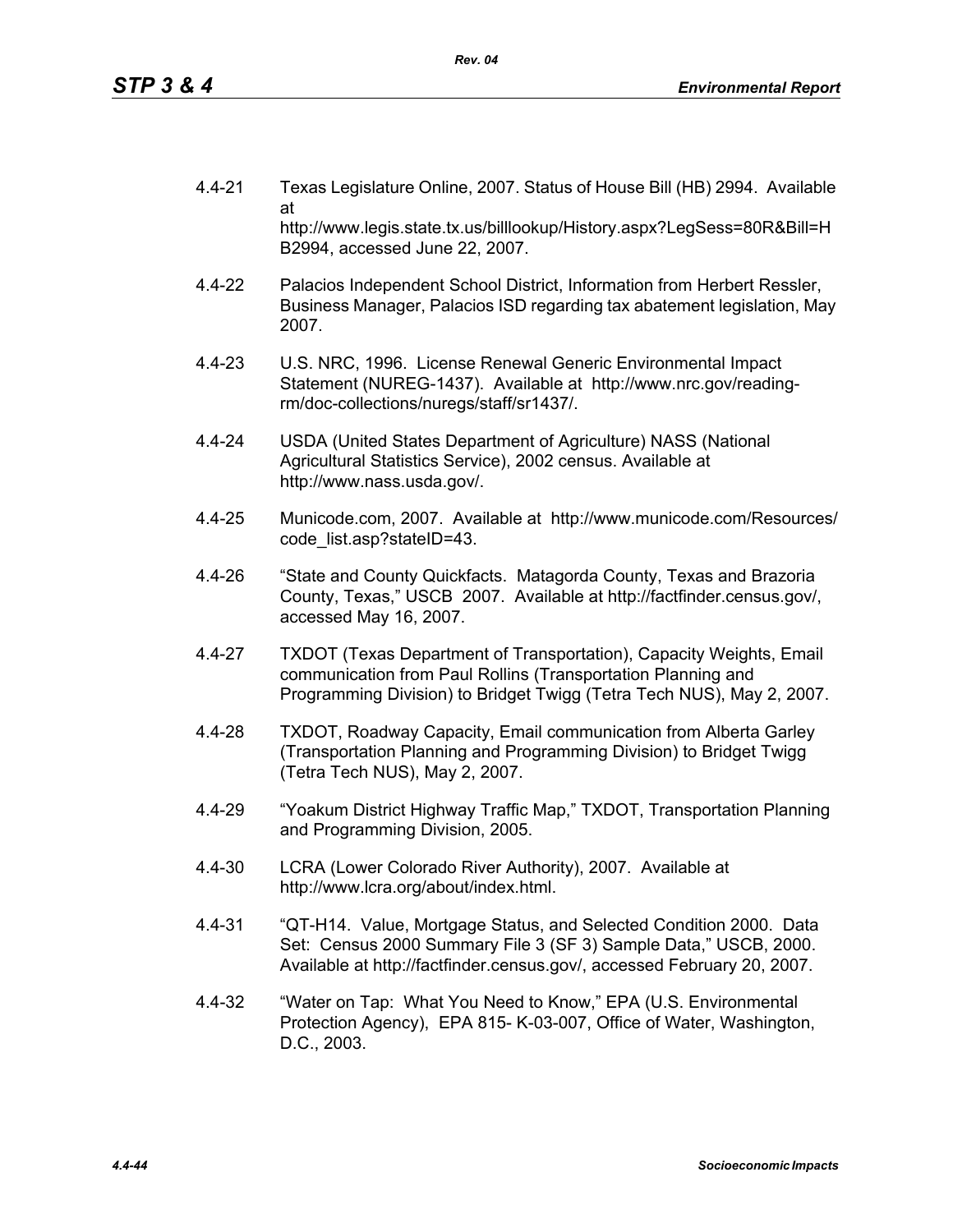| 4.4-33 | TEA (Texas Education Agency) 2007a. Texas Public Schools District and |
|--------|-----------------------------------------------------------------------|
|        | School Directory for Matagorda County. Available at                   |
|        | http://askted.tea.state.tx.us/org-bin/school/                         |
|        | SCHOOL RPT?Y::County::Directory, accessed February 26, 2007.          |

- 4.4-34 "About HHSC," Texas Health and Human Services Commission, Undated. Available at http://www.hhsc.state.tx.us/about\_hhsc/index.html, accessed February 23, 2007.
- 4.4-35 TISD (Tidehaven Independent School District) 2007. TIDEHAVEN I.S.D. Available at www.tidehavenisd.com/District/tisd percent20brochure percent202006-2007.doc, accessed February 26, 2007.
- 4.4-36 Alvin Independent School District 2006. Message from Dr. Greg Smith. Available at http://www.alvinisd.net/administration/superintendent/ aisdmfts.html, accessed March 6, 2007.
- 4.4-37 Angleton Independent School District 2007. District Enrollment: January 30, 2007.
- 4.4-38 PBKA (PBK Architects, Inc.) 2007. Master Planning Angleton Independent School District.
- 4.4-39 BISD (Brazosport Independent School District) 2007. Enrollment: February 23, 2007.
- 4.4-40 "Demographics: Largest Employers," EDABC (The Economic Development Alliance for Brazoria County) 2003. Available at http://www.eda-bc.com/ demographics /employment.asp, accessed on February 19, 2007.
- 4.4-41 TEA (Texas Education Agency) 2007b. Texas Public Schools District and School Directory for Brazoria County. Available at http://askted.tea.state.tx.us/ org-bin/school/SCHOOL\_RPT?Y::County::Directory, accessed February 26, 2007.
- 4.4-42 City of Bay City, TX. 2006. Comprehensive Annual Financial Report of the City of Bay City, Texas, Fiscal Year Ended September 30, 2005. Available at http://www.cityofbaycity.org/DocumentCenter.asp?Folder=Finance, accessed July 9, 2007.
- 4.4-43 "Quarterly Census of Employment and Wages," LBLS (U.S. Department of Labor, Bureau of Labor Statistics) 2005. Available at http://data.bls.gov/. accessed March 7, 2007.
- 4.4-44 "Site Groundwater Use for Construction, Initial Testing, Startup, and Operations," Fluor Nuclear Power Calculation No. U7-SITE-G-CALC-DESN-2002.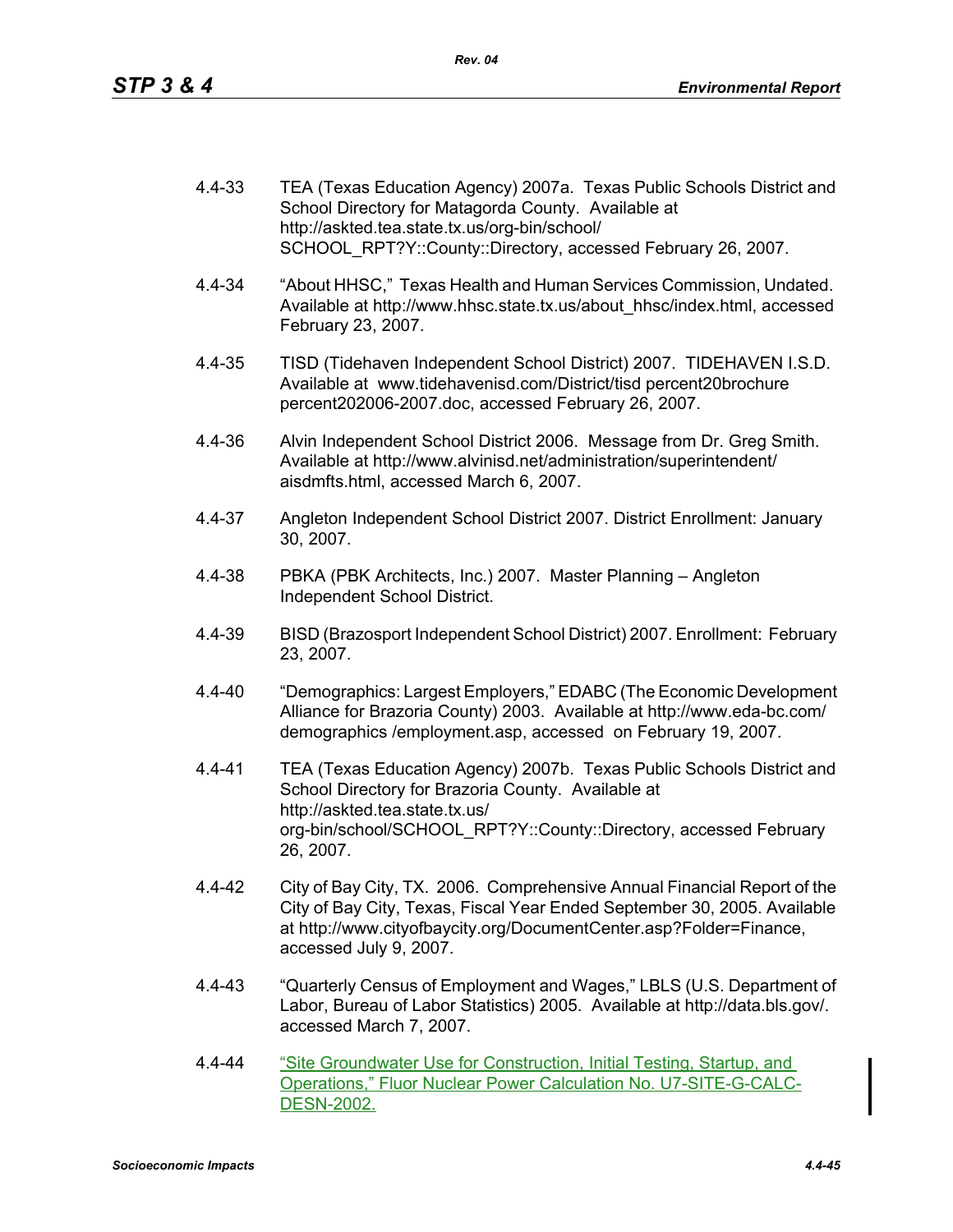| Table 4.4-1 Equipment and Approximate Noise Level in the Immediate Vicinity of the |
|------------------------------------------------------------------------------------|
| Equipment [1]                                                                      |

| <b>Equipment</b>      | Noise Level (dBA)<br>within 10 ft |
|-----------------------|-----------------------------------|
| Pneumatic chip hammer | 103-113                           |
| Earth tamper          | $90 - 96$                         |
| Jackhammer            | 102-111                           |
| Crane                 | $90 - 96$                         |
| Concrete joint cutter | 99-102                            |
| Hammer                | $87 - 95$                         |
| Portable saw          | 88-102                            |
| Earthmover            | $87 - 94$                         |
| Stud welder           | 101                               |
| Front-end loader      | 86-94                             |
| <b>Bulldozer</b>      | $93 - 96$                         |
| <b>Backhoe</b>        | 84–93                             |

[1]Reference 4.4-3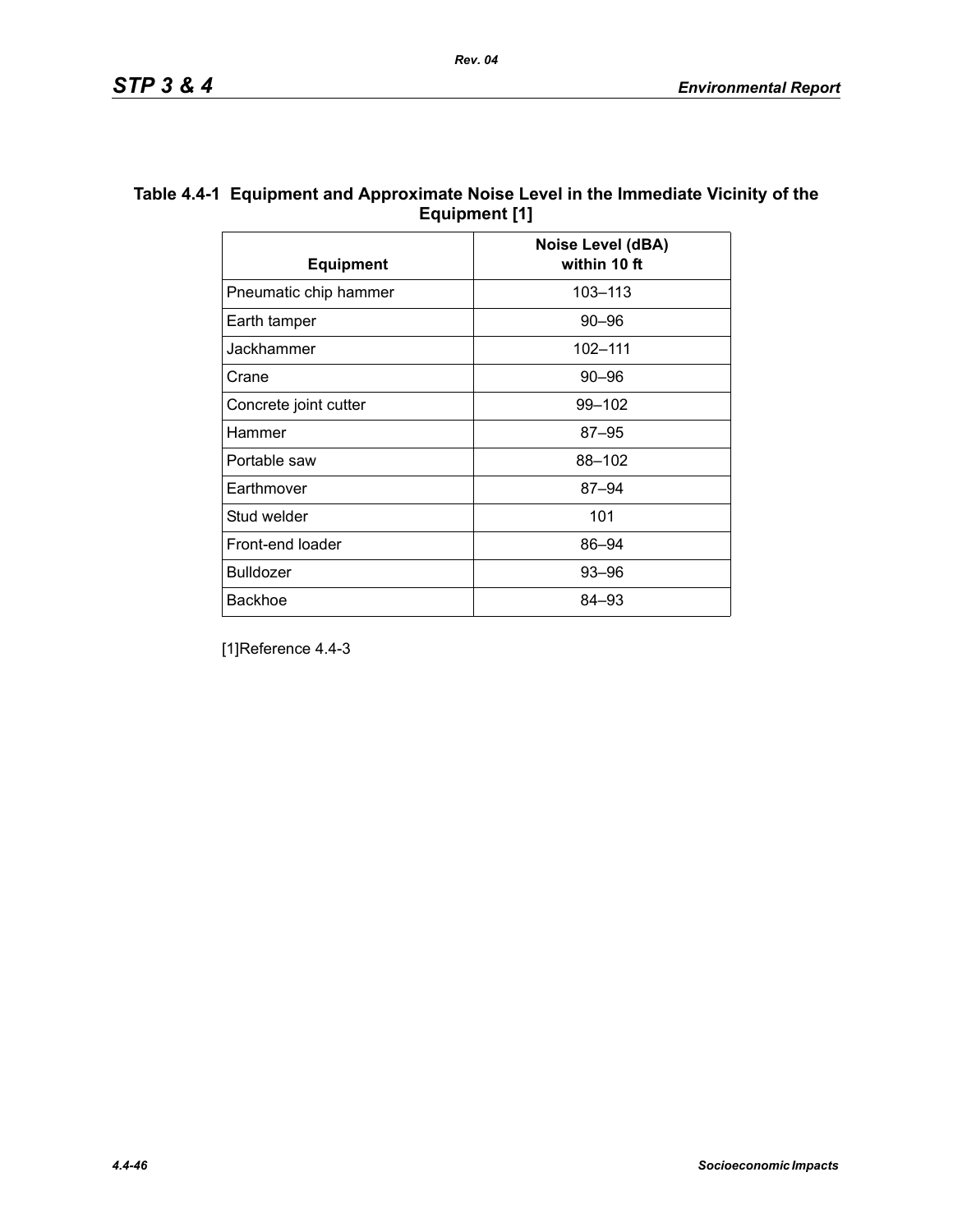## **Table 4.4-2 Assumptions for Construction Labor Force Migration and Residential Distribution for the STP Site**

| <b>Assumption</b> | <b>Description</b>                                                                                                                                                  |
|-------------------|---------------------------------------------------------------------------------------------------------------------------------------------------------------------|
|                   | <b>Construction Labor Force Distribution</b>                                                                                                                        |
| 5,950             | Peak number of workers during construction                                                                                                                          |
| 2,975             | Number of workers who change residence to work at site (movers) (50% of<br>peak)                                                                                    |
| 1,806             | Number of movers who settle in Matagorda County (same percent as existing<br>labor force) (60.7%)                                                                   |
| 666               | Number of movers who settle in Brazoria County (same percent as existing<br>labor force) (22.4%)                                                                    |
| 503               | Number of movers who settle in other counties in the 50-mile region (16.9%).                                                                                        |
|                   | <b>Families</b>                                                                                                                                                     |
| 2,380             | Number of movers who bring families into 50-mile radius (80% of movers)                                                                                             |
| 595               | Number of movers who don't bring families into 50-mile radius (20% of movers)                                                                                       |
| 1,445             | Number of movers that bring families to Matagorda County (80% of movers<br>who settle in Matagorda County)                                                          |
| 361               | Number of movers who move to Matagorda County and don't bring families<br>(20% of movers who settle in Matagorda County)                                            |
| 533               | Number of movers that bring families to Brazoria County (80% of movers who<br>settle in Brazoria County)                                                            |
| 133               | Number of movers who move to Brazoria County and don't bring families (20%<br>of movers who settle in Brazoria County)                                              |
| 402               | Number of movers who locate outside of Matagorda and Brazoria Counties<br>(within the 50-mile radius) and bring families                                            |
| 101               | Number of movers that locate outside of Matagorda and Brazoria Counties<br>(within the 50-mile radius) and don't bring families                                     |
| 3.25              | Average mover family size (worker, spouse, children)                                                                                                                |
| 8,330             | Total in-migration (7,735 (movers plus families) plus 595 (movers who don't<br>bring families))                                                                     |
| 5,056             | Total in-migration in Matagorda County (4,695 (movers plus families) plus 361<br>(movers without families))                                                         |
| 1,866             | Total in-migration in Brazoria County (1,733 (movers plus families) plus 133<br>(movers without families))                                                          |
| 1,408             | Total in-migration outside of Matagorda and Brazoria Counties and within the<br>50-mile radius (1,307 (movers plus families) plus 101 (movers without<br>families)) |
|                   | <b>Children</b>                                                                                                                                                     |
| 1,904             | Number of mover school-age children (0.8 per mover family)                                                                                                          |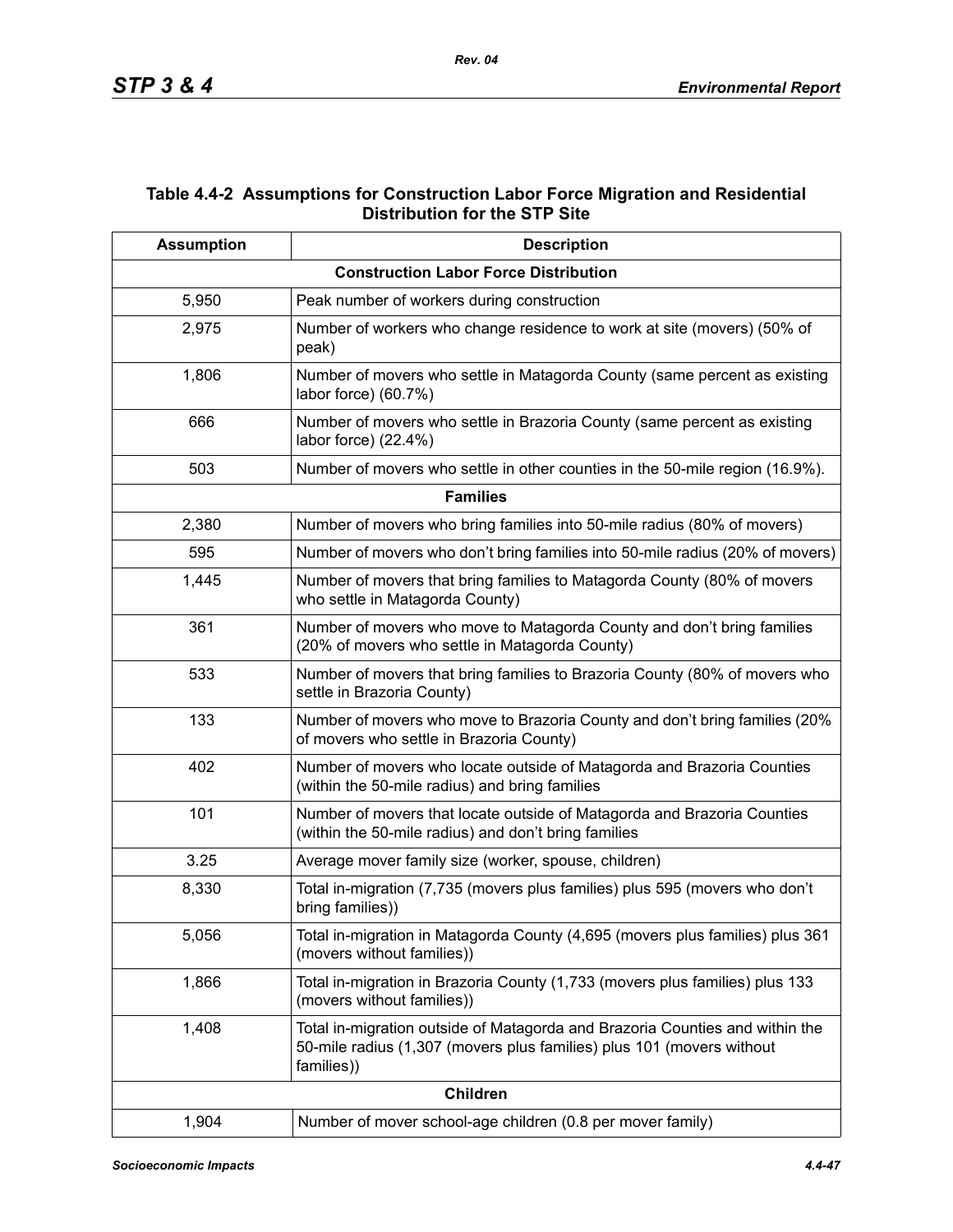## **Table 4.4-2 Assumptions for Construction Labor Force Migration and Residential Distribution for the STP Site (Continued)**

| <b>Assumption</b> | <b>Description</b>                                                                                                                                             |
|-------------------|----------------------------------------------------------------------------------------------------------------------------------------------------------------|
| 1,156             | Number of mover school-age children (0.8 per mover family) relocating to<br>Matagorda County                                                                   |
| 426               | Number of mover school-age children (0.8 per mover family) relocating to<br><b>Brazoria County</b>                                                             |
|                   | <b>Post-Construction Labor Force Retention</b>                                                                                                                 |
| 1,488             | Average number of movers who leave 50-mile radius post-construction (50%)<br>of movers)                                                                        |
| 903               | Average number of movers who leave Matagorda County post-construction<br>(50% of Matagorda County movers)                                                      |
| 333               | Average number of movers who leave Brazoria County post-construction (50%)<br>of Brazoria County movers)                                                       |
| 4,165             | Average number of movers plus families plus movers without families who<br>leave 50-mile radius post-construction (50% of total in-migration)                  |
| 2,528             | Average number of movers plus families plus movers without families who<br>leave Matagorda County post-construction (50% of Matagorda County in-<br>migration) |
| 933               | Average number of movers plus families plus movers without families who<br>leave Brazoria County post-construction (50% of Brazoria County in-migration)       |
| 952               | Average number of mover school-age children who leave area post-<br>construction (50%)                                                                         |
| 578               | Average number of mover school-age children who leave Matagorda County<br>post-construction (50%)                                                              |
| 213               | Average number of mover school-age children who leave Brazoria County<br>post-construction (50%)                                                               |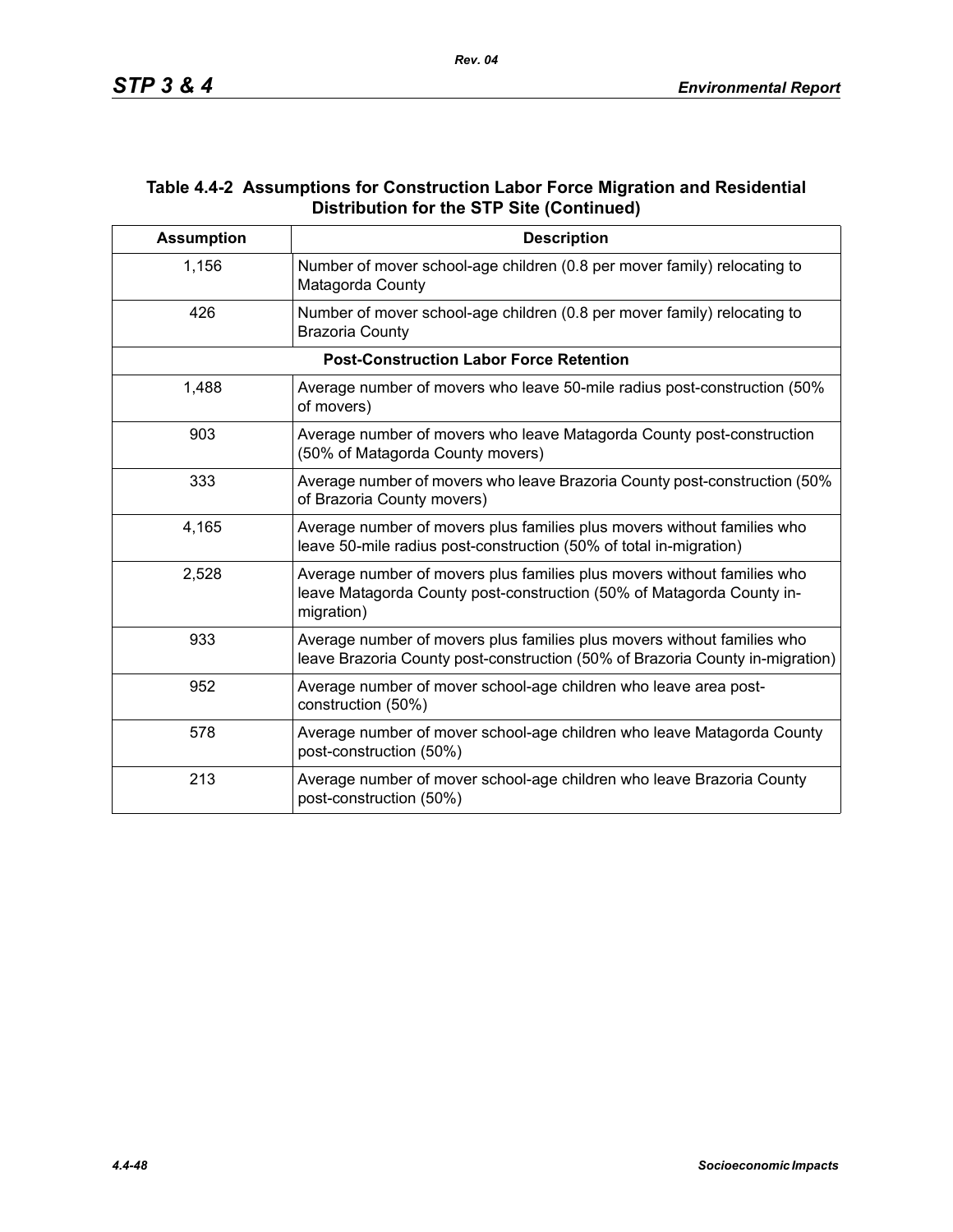| Year | <b>Sales Tax</b> | <b>Total Tax</b> | <b>Percent of</b><br><b>Total</b> | STP <sub>3</sub> | STP <sub>4</sub> | <b>Estimated</b><br><b>Pmts for</b><br><b>STP 3 &amp; 4 as</b><br><b>Percent of</b><br><b>Total Sales</b><br>Tax |
|------|------------------|------------------|-----------------------------------|------------------|------------------|------------------------------------------------------------------------------------------------------------------|
| 2006 | 3,762,374        | 8,793,315        | 43%                               |                  |                  |                                                                                                                  |
| 2007 | 3,844,926        | 8,993,489        | 43%                               |                  |                  |                                                                                                                  |
| 2008 | 3,929,289        | 9,198,220        | 43%                               |                  |                  |                                                                                                                  |
| 2009 | 4,015,503        | 9,407,611        | 43%                               | 827,706          |                  | 21%                                                                                                              |
| 2010 | 4,103,608        | 9,621,770        | 43%                               | 827,706          | 827,706          | 41%                                                                                                              |
| 2011 | 4,193,647        | 9,840,803        | 43%                               | 827,706          | 827,706          | 40%                                                                                                              |
| 2012 | 4,285,662        | 10,064,823       | 43%                               | 827,706          | 827,706          | 39%                                                                                                              |
| 2013 | 4,379,695        | 10,293,942       | 43%                               | 827,706          | 827,706          | 39%                                                                                                              |
| 2014 | 4,475,791        | 10,528,277       | 43%                               | 827,706          | 827,706          | 38%                                                                                                              |
| 2015 | 4,573,996        | 10,767,946       | 42%                               |                  | 827,706          | 18%                                                                                                              |

# **Table 4.4-3 Bay City Sales Taxes Projected to 2015 with Estimated STP Sales Tax Payments During Construction of STP 3 & 4 [1]**

Data source for Taxes 1996-2005: Reference 4.4-42

[1] Projections based on average annual rate of change between 1996 and 2005.

*Calculation Assumptions*:

- 1. STP construction expenditures would be distributed evenly over a 6-year construction period for each unit.
- 2. Bay City sales taxes will increase at a constant rate based on historic rate (1996-2005).
- 3. The projected rate of increase in Bay City sales tax is conservative in that it does not take into account likely increases in population or business activity that could occur as a result of STP construction.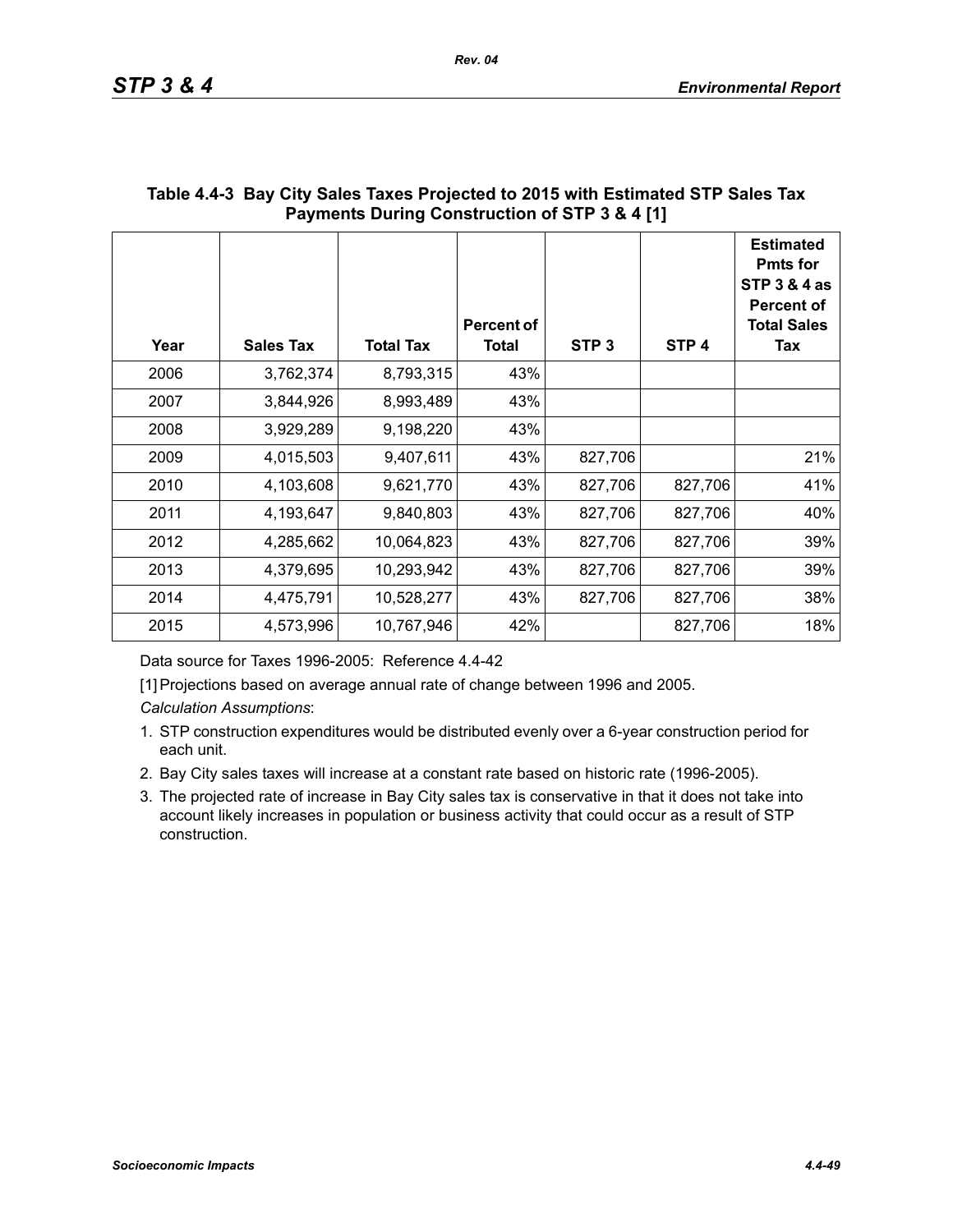| Demographic                                                                                                        | <b>ABWR</b><br>2 Units |
|--------------------------------------------------------------------------------------------------------------------|------------------------|
| Construction Labor Force Peak (Table 4.4-2)                                                                        | 5,950                  |
| Number of workers who change residence to work at site (movers) (50% of peak)<br>(assumed)                         | 2,975                  |
| Indirect jobs $(2,975 \times 0.61)$                                                                                | 1,815                  |
| 2005 unemployed in the two counties [1]                                                                            | 8,870                  |
| Total number of indirect jobs as a percent of unemployed population in two-county<br>area ((1,815 / 8,870) X 100%) | 20%                    |

# **Table 4.4-4 Direct and Indirect Employment**

[1] See Table 2.5-9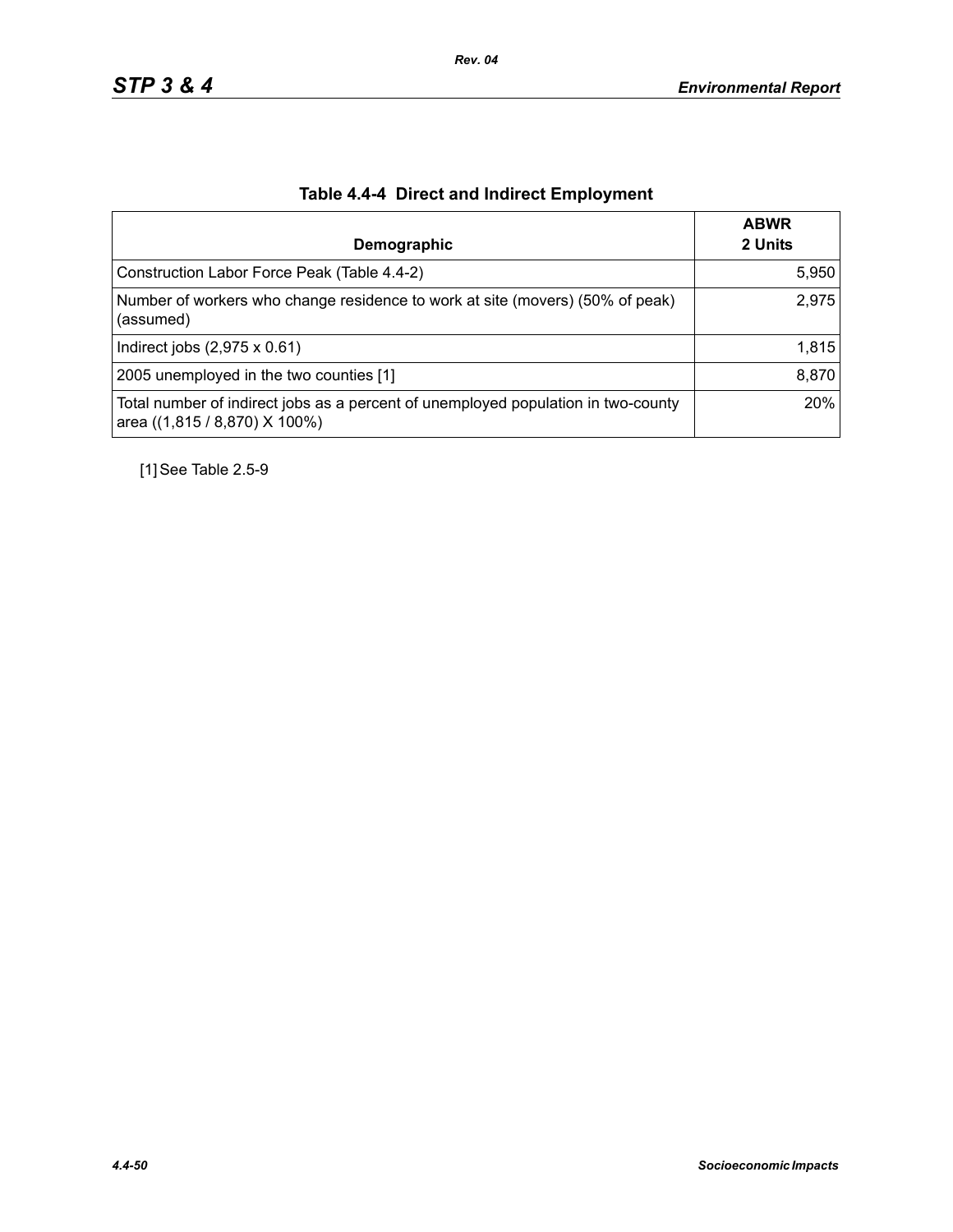| Month        | <b>Workforce</b><br>Strength | Avg. Monthly<br>Wage [2] (\$) | \$ Earned by<br>Construction<br>Workforce | Month | <b>Workforce</b><br><b>Strength</b> | Avg. Monthly<br>Wage [2] (\$) | \$ Earned by<br><b>Construction</b><br>Workforce | Month | <b>Workforce</b><br><b>Strength</b> | Avg. Monthly<br>Wage [2] (\$) | \$ Earned by<br>Construction<br>Workforce |
|--------------|------------------------------|-------------------------------|-------------------------------------------|-------|-------------------------------------|-------------------------------|--------------------------------------------------|-------|-------------------------------------|-------------------------------|-------------------------------------------|
| $-24$        | 50                           | \$2,999                       | \$149,950                                 | 15    | 2,240                               | \$2,999                       | \$6,717,760                                      | 53    | 1,650                               | \$2,999                       | \$4,948,350                               |
| $-23$        | 100                          | \$2,999                       | \$299,900                                 | 16    | 2,305                               | \$2,999                       | \$6,912,695                                      | 54    | 1,600                               | \$2,999                       | \$4,798,400                               |
| $-22$        | 150                          | \$2,999                       | \$449,850                                 | 17    | 2,370                               | \$2,999                       | \$7,107,630                                      | 55    | 1,500                               | \$2,999                       | \$4,498,500                               |
| $-21$        | 200                          | \$2,999                       | \$599,800                                 | 18    | 2,435                               | \$2,999                       | \$7,302,565                                      | 56    | 1,400                               | \$2,999                       | \$4,198,600                               |
| $-20$        | 250                          | \$2,999                       | \$749,750                                 | 19    | 2,500                               | \$2,999                       | \$7,497,500                                      | 57    | 1,300                               | \$2,999                       | \$3,898,700                               |
| $-19$        | 300                          | \$2,999                       | \$899.700                                 | 20    | 2,565                               | \$2,999                       | \$7,692,435                                      | 58    | 1,200                               | \$2,999                       | \$3,598,800                               |
| $-18$        | 350                          | \$2,999                       | \$1,049,650                               | 21    | 2,630                               | \$2,999                       | \$7,887,370                                      | 59    | 1,100                               | \$2,999                       | \$3,298,900                               |
| $-17$        | 400                          | \$2,999                       | \$1,199,600                               | 22    | 2,695                               | \$2,999                       | \$8,082,305                                      | 60    | 1,000                               | \$2,999                       | \$2,999,000                               |
| $-16$        | 450                          | \$2,999                       | \$1,349,550                               | 23    | 2,760                               | \$2,999                       | \$8,277,240                                      | 61    | 900                                 | \$2,999                       | \$2,699,100                               |
| $-15$        | 500                          | \$2,999                       | \$1,499,500                               | 24    | 2,825                               | \$2,999                       | \$8,472,175                                      | 62    | 800                                 | \$2,999                       | \$2,399,200                               |
| $-14$        | 550                          | \$2,999                       | \$1,649,450                               | 25    | 2,900                               | \$2,999                       | \$8,697,100                                      | 63    | 700                                 | \$2,999                       | \$2,099,300                               |
| $-13$        | 600                          | \$2,999                       | \$1,799,400                               | 26    | 2,975                               | \$2,999                       | \$8,922,025                                      | 64    | 600                                 | \$2,999                       | \$1,799,400                               |
| $-12$        | 650                          | \$2,999                       | \$1,949,350                               | 27    | 2,975                               | \$2,999                       | \$8,922,025                                      | 65    | 550                                 | \$2,999                       | \$1,649,450                               |
| $-11$        | 700                          | \$2,999                       | \$2,099,300                               | 28    | 2,975                               | \$2,999                       | \$8,922,025                                      | 66    | 263                                 | \$2,999                       | \$787,238                                 |
| $-10$        | 750                          | \$2,999                       | \$2,249,250                               | 29    | 2,975                               | \$2,999                       | \$8,922,025                                      | 67    | 0                                   | \$2,999                       | \$0                                       |
| $-9$         | 800                          | \$2,999                       | \$2,399,200                               | 30    | 2,975                               | \$2,999                       | \$8,922,025                                      |       |                                     |                               |                                           |
| $-8$         | 850                          | \$2,999                       | \$2,549,150                               | 31    | 2,975                               | \$2,999                       | \$8,922,025                                      |       |                                     |                               |                                           |
| $-7$         | 900                          | \$2,999                       | \$2,699,100                               | 32    | 2,975                               | \$2,999                       | \$8,922,025                                      |       |                                     |                               |                                           |
| $-6$         | 950                          | \$2,999                       | \$2,849,050                               | 33    | 2,975                               | \$2,999                       | \$8,922,025                                      |       |                                     |                               |                                           |
| $-5$         | 1,000                        | \$2,999                       | \$2,999,000                               | 34    | 2,975                               | \$2,999                       | \$8,922,025                                      |       |                                     |                               |                                           |
| $-4$         | 1,050                        | \$2,999                       | \$3,148,950                               | 35    | 2,975                               | \$2,999                       | \$8,922,025                                      |       |                                     |                               |                                           |
| $-3$         | 1,100                        | \$2,999                       | \$3,298,900                               | 36    | 2,925                               | \$2,999                       | \$8,772,075                                      |       |                                     |                               |                                           |
| $-2$         | 1,150                        | \$2,999                       | \$3,448,850                               | 37    | 2,875                               | \$2,999                       | \$8,622,125                                      |       |                                     |                               |                                           |
| $-1$         | 1,200                        | \$2,999                       | \$3,598,800                               | 38    | 2,825                               | \$2,999                       | \$8,472,175                                      |       |                                     |                               |                                           |
| $\mathbf{1}$ | 1,250                        | \$2,999                       | \$3,748,750                               | 39    | 2,725                               | \$2,999                       | \$8,172,275                                      |       |                                     |                               |                                           |

 $4.4 - 51$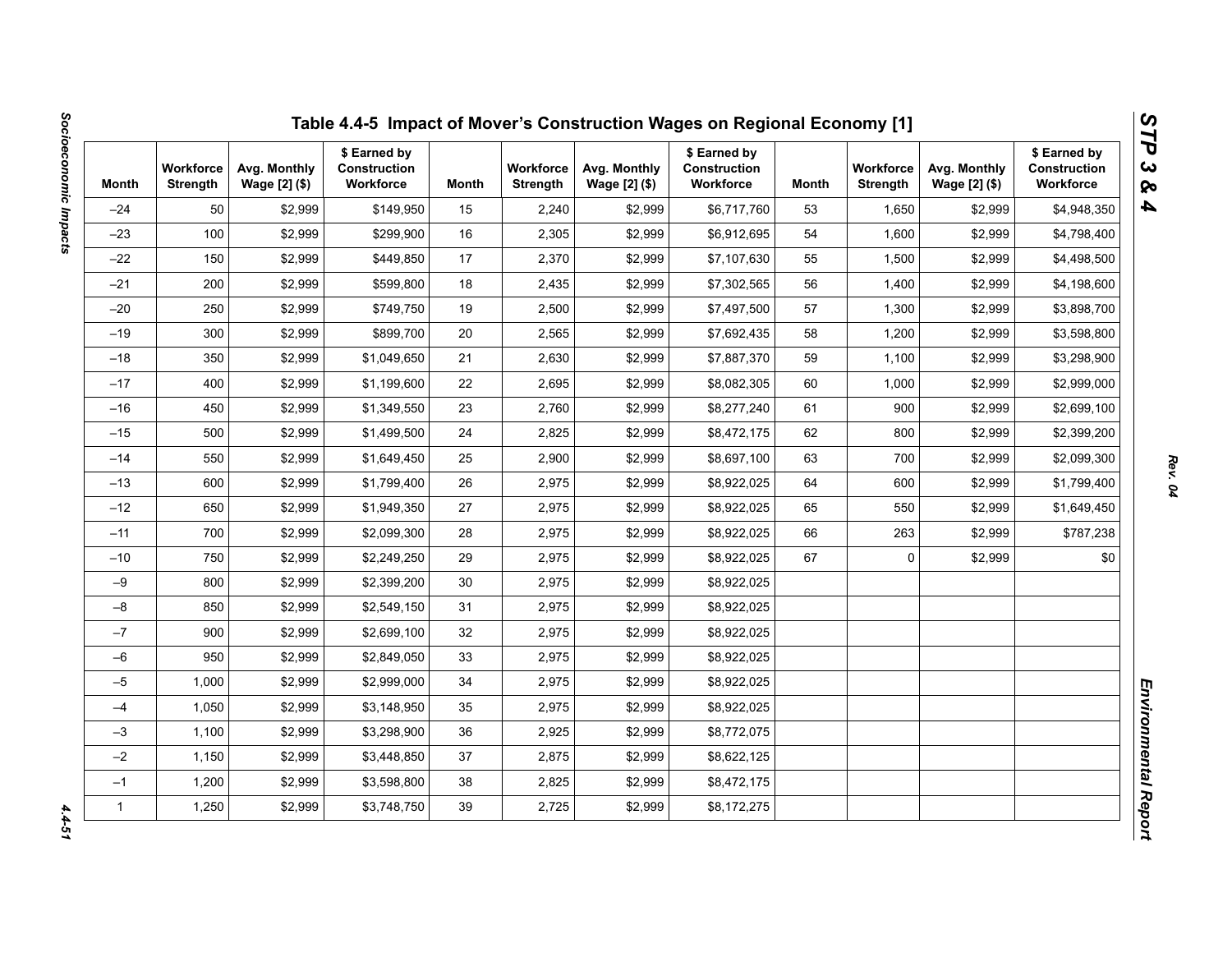| <b>Month</b>   | Workforce<br><b>Strength</b> | Avg. Monthly<br>Wage [2] (\$)                      | \$ Earned by<br>Construction<br>Workforce | <b>Month</b> | Workforce<br><b>Strength</b> | Avg. Monthly<br>Wage [2] (\$) | \$ Earned by<br>Construction<br>Workforce | <b>Month</b> | Workforce<br><b>Strength</b> | Avg. Monthly<br>Wage [2] (\$) | \$ Earned by<br>Construction<br>Workforce |
|----------------|------------------------------|----------------------------------------------------|-------------------------------------------|--------------|------------------------------|-------------------------------|-------------------------------------------|--------------|------------------------------|-------------------------------|-------------------------------------------|
| $\overline{2}$ | 1,325                        | \$2,999                                            | \$3,973,675                               | 40           | 2,625                        | \$2,999                       | \$7,872,375                               |              |                              |                               |                                           |
| 3              | 1,400                        | \$2,999                                            | \$4,198,600                               | 41           | 2,525                        | \$2,999                       | \$7,572,475                               |              |                              |                               |                                           |
| 4              | 1,475                        | \$2,999                                            | \$4,423,525                               | 42           | 2,425                        | \$2,999                       | \$7,272,575                               |              |                              |                               |                                           |
| 5              | 1,550                        | \$2,999                                            | \$4,648,450                               | 43           | 2,325                        | \$2,999                       | \$6,972,675                               |              |                              |                               |                                           |
| 6              | 1,625                        | \$2,999                                            | \$4,873,375                               | 44           | 2,225                        | \$2,999                       | \$6,672,775                               |              |                              |                               |                                           |
| $\overline{7}$ | 1,700                        | \$2,999                                            | \$5,098,300                               | 45           | 2,125                        | \$2,999                       | \$6,372,875                               |              |                              |                               |                                           |
| 8              | 1,775                        | \$2,999                                            | \$5,323,225                               | 46           | 2,025                        | \$2,999                       | \$6,072,975                               |              |                              |                               |                                           |
| 9              | 1,850                        | \$2,999                                            | \$5,548,150                               | 47           | 1,950                        | \$2,999                       | \$5,848,050                               |              |                              |                               |                                           |
| $10$           | 1,915                        | \$2,999                                            | \$5,743,085                               | 48           | 1,900                        | \$2,999                       | \$5,698,100                               |              |                              |                               |                                           |
| 11             | 1,980                        | \$2,999                                            | \$5,938,020                               | 49           | 1,850                        | \$2,999                       | \$5,548,150                               |              |                              |                               |                                           |
| 12             | 2,045                        | \$2,999                                            | \$6,132,955                               | 50           | 1,800                        | \$2,999                       | \$5,398,200                               |              |                              |                               |                                           |
| 13             | 2,110                        | \$2,999                                            | \$6,327,890                               | 51           | 1,750                        | \$2,999                       | \$5,248,250                               |              |                              |                               |                                           |
| 14             | 2,175                        | \$2,999                                            | \$6,522,825                               | 52           | 1,700                        | \$2,999                       | \$5,098,300                               |              |                              |                               |                                           |
|                |                              | Subtotal =                                         | \$117,485,825                             |              |                              | Subtotal =                    | \$289,553,450                             |              |                              | Subtotal =                    | \$43,672,938                              |
|                |                              |                                                    |                                           |              |                              |                               |                                           |              |                              |                               |                                           |
|                |                              | Monthly \$ earned by a construction worker $[2] =$ |                                           |              |                              |                               | \$2,999                                   |              |                              |                               |                                           |
|                |                              | Total \$ earned by construction workforce =        |                                           |              |                              |                               | \$450,712,213                             |              |                              |                               |                                           |
|                |                              | Earnings multiplier for two-county region =        |                                           |              |                              |                               | 1.50                                      |              |                              |                               |                                           |

| Monthly \$ earned by a construction worker $[2] =$ | \$2.999 |  |  |  |
|----------------------------------------------------|---------|--|--|--|
| Total \$ earned by construction workforce =        |         |  |  |  |
| Earnings multiplier for two-county region =        | 1.50    |  |  |  |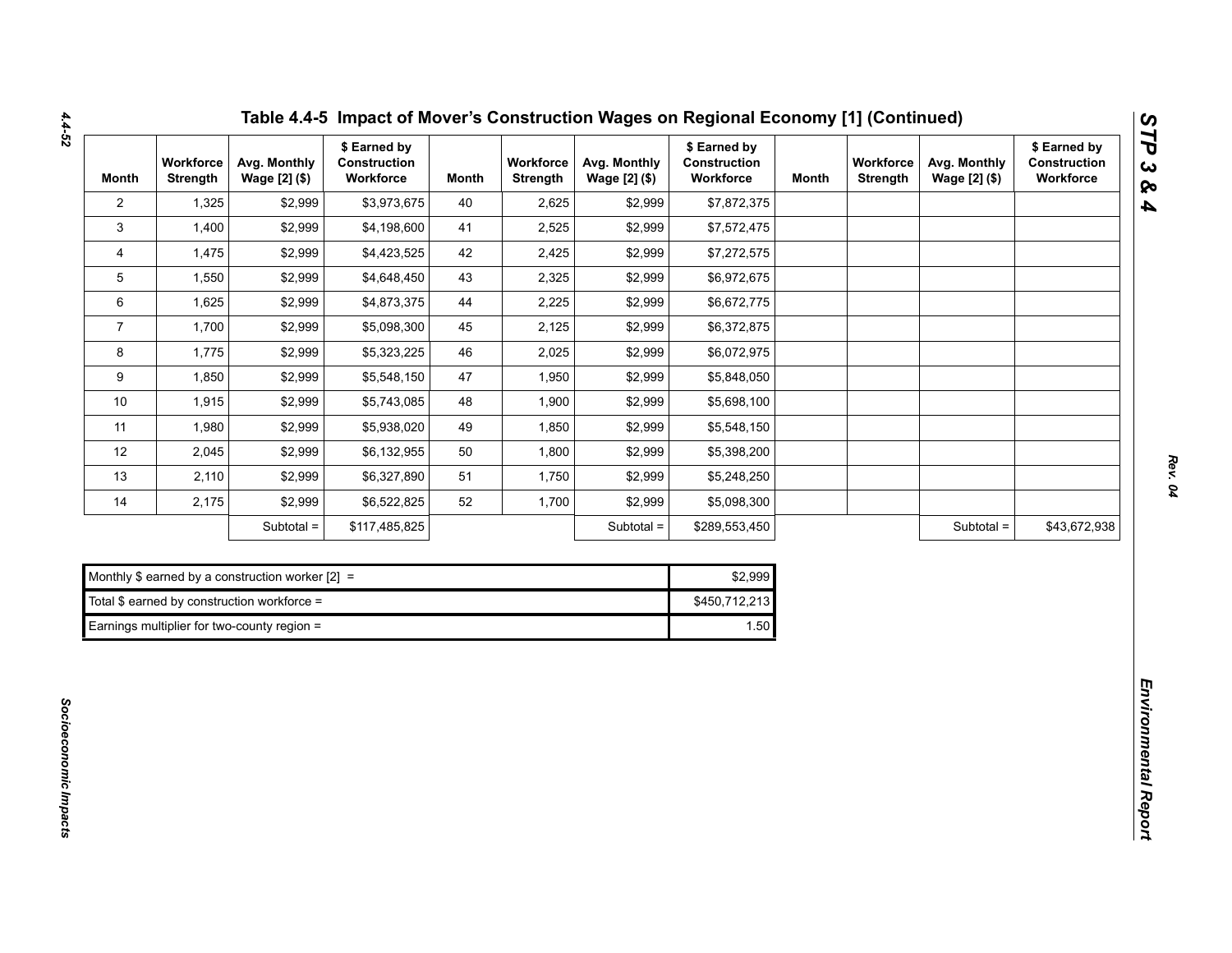| <b>Month</b> | Workforce<br>Strength | Avg. Monthly<br>Wage [2] (\$)                                            | \$ Earned by<br>Construction<br>Workforce                                                                                                                                   | <b>Month</b>  | Workforce<br>Strength | Avg. Monthly<br>Wage [2] (\$)                                      | \$ Earned by<br>Construction<br>Workforce | <b>Month</b> | Workforce<br><b>Strength</b> | Avg. Monthly<br>Wage [2] (\$) | \$ Earned by<br>Construction<br>Workforce |
|--------------|-----------------------|--------------------------------------------------------------------------|-----------------------------------------------------------------------------------------------------------------------------------------------------------------------------|---------------|-----------------------|--------------------------------------------------------------------|-------------------------------------------|--------------|------------------------------|-------------------------------|-------------------------------------------|
|              |                       |                                                                          | <b>Sensitivity Analysis</b>                                                                                                                                                 |               |                       |                                                                    |                                           |              |                              |                               |                                           |
|              |                       | % of Total Construction Workforce<br>Wages that could be Spent in Region | \$                                                                                                                                                                          |               |                       | <b>Dollar Impact to Region</b><br>(earnings multiplier<br>applied) |                                           |              |                              |                               |                                           |
|              | $10$                  |                                                                          | \$45,071,221                                                                                                                                                                |               |                       | \$67,606,832                                                       |                                           |              |                              |                               |                                           |
|              | $20\,$                |                                                                          | \$90,142,443                                                                                                                                                                |               |                       | \$135,213,664                                                      |                                           |              |                              |                               |                                           |
|              | $30\,$                |                                                                          | \$135,213,664                                                                                                                                                               |               |                       | \$202,820,496                                                      |                                           |              |                              |                               |                                           |
|              | 40                    |                                                                          | \$180,284,885                                                                                                                                                               |               | \$270,427,328         |                                                                    |                                           |              |                              |                               |                                           |
|              | 50                    |                                                                          |                                                                                                                                                                             | \$225,356,106 |                       | \$338,034,159                                                      |                                           |              |                              |                               |                                           |
|              | 60                    |                                                                          | \$270,427,328                                                                                                                                                               |               | \$405,640,991         |                                                                    |                                           |              |                              |                               |                                           |
|              | 70                    |                                                                          | \$315,498,549                                                                                                                                                               |               |                       | \$473,247,823                                                      |                                           |              |                              |                               |                                           |
|              | 80                    |                                                                          | \$360,569,770                                                                                                                                                               |               |                       | \$540,854,655                                                      |                                           |              |                              |                               |                                           |
|              | $90\,$                |                                                                          | \$405,640,991                                                                                                                                                               |               |                       | \$608,461,487                                                      |                                           |              |                              |                               |                                           |
|              | 100                   |                                                                          | \$450,712,213                                                                                                                                                               |               |                       | \$676,068,319                                                      |                                           |              |                              |                               |                                           |
|              | [1] Reference 4.4-43  | Note: Table 4.4-5 is based on Table 3.10S-2.                             | [2] U.S. Department of Labor Bureau of Labor Statistics. 2005. "Quarterly Census of Employment and Wages." Available online at http://data.bls.gov/. Accessed March 7,2007. |               |                       |                                                                    |                                           |              |                              |                               |                                           |
|              |                       |                                                                          |                                                                                                                                                                             |               |                       |                                                                    |                                           |              |                              |                               |                                           |
|              |                       |                                                                          |                                                                                                                                                                             |               |                       |                                                                    |                                           |              |                              |                               |                                           |
|              |                       |                                                                          |                                                                                                                                                                             |               |                       |                                                                    |                                           |              |                              |                               |                                           |
|              |                       |                                                                          |                                                                                                                                                                             |               |                       |                                                                    |                                           |              |                              |                               |                                           |

*Rev. 04*

Socioeconomic Impacts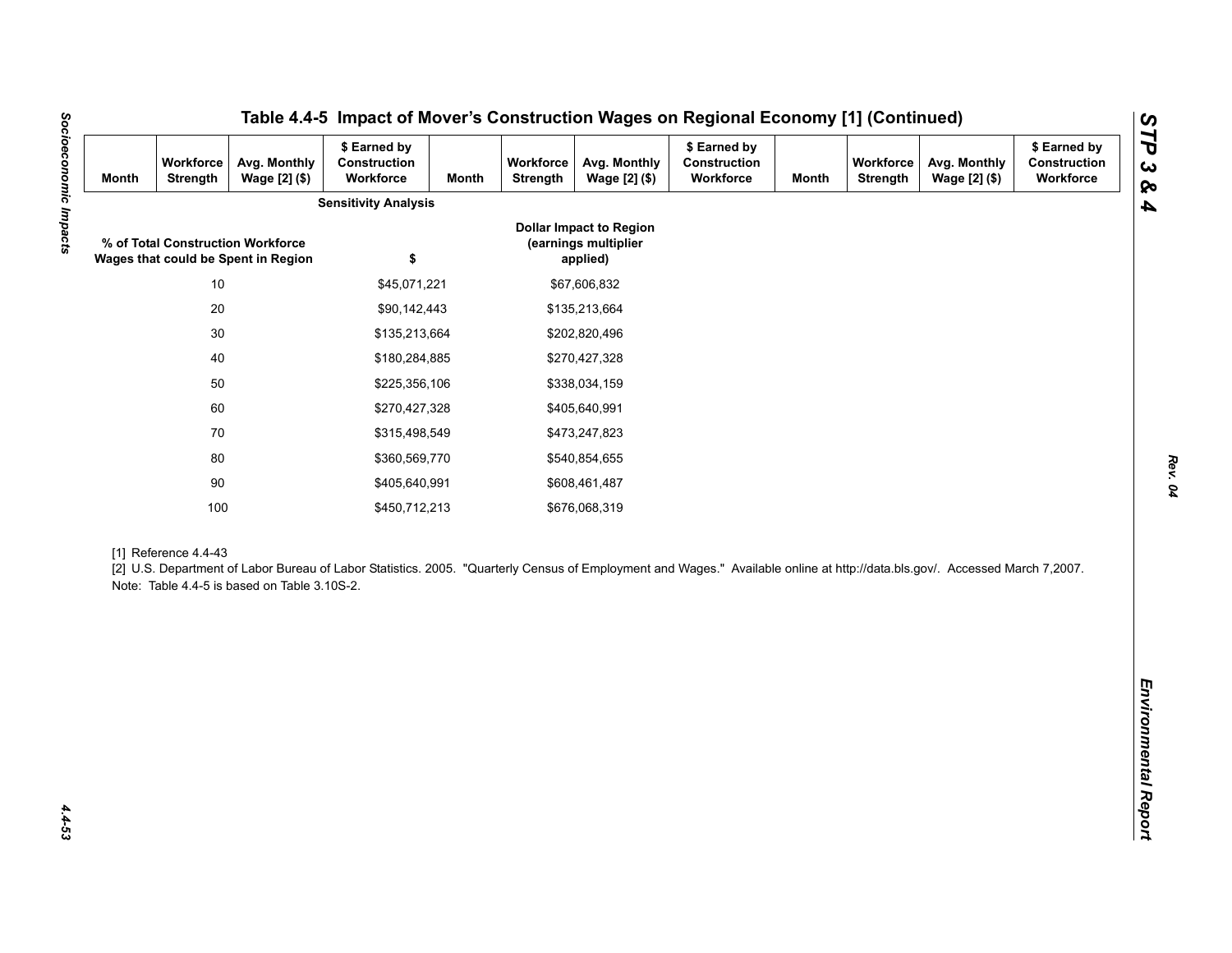| County    | <b>Total Population in</b><br>2000 | <b>Additional</b><br><b>Population Due to</b><br><b>New Plant</b><br><b>Construction</b> | <b>Total</b><br><b>Population</b> | <b>Police Protection</b><br>in 2002 | <b>Construction Labor</b><br><b>Force-Adjusted</b><br><b>Persons-per-Police</b><br><b>Personnel Ratio</b> | <b>Percent Increase from</b><br>2000 Persons-per-<br>Police Personnel Ratio |
|-----------|------------------------------------|------------------------------------------------------------------------------------------|-----------------------------------|-------------------------------------|-----------------------------------------------------------------------------------------------------------|-----------------------------------------------------------------------------|
| Matagorda | 37,957                             | 5,056                                                                                    | 43,013                            | 100                                 | 430:1                                                                                                     | 13                                                                          |
| Brazoria  | 241,767                            | .866                                                                                     | 243,633                           | 578                                 | 422:1                                                                                                     |                                                                             |

| Matagorda       |                                    | <b>Construction</b>                           | Population                        | in 2002                               | <b>Persons-per-Police</b><br><b>Personnel Ratio</b> | 2000 Persons-per-<br><b>Police Personnel Ratio</b>      |
|-----------------|------------------------------------|-----------------------------------------------|-----------------------------------|---------------------------------------|-----------------------------------------------------|---------------------------------------------------------|
|                 | 37,957                             | 5,056                                         | 43,013                            | 100                                   | 430:1                                               | 13                                                      |
| <b>Brazoria</b> | 241,767                            | 1,866                                         | 243,633                           | 578                                   | 422:1                                               | 1                                                       |
|                 |                                    | <b>Additional</b><br><b>Population Due to</b> |                                   | <b>Firefighters (Full</b><br>time and | <b>Construction Labor</b><br><b>Force-Adjusted</b>  | <b>Percent Increase from</b>                            |
| County          | <b>Total Population</b><br>In 2000 | <b>New Plant</b><br><b>Construction</b>       | <b>Total</b><br><b>Population</b> | <b>Volunteer)</b><br>in 2007          | Persons-per-<br>Firefighter                         | <b>Current Persons-per-</b><br><b>Firefighter Ratio</b> |
| Matagorda       | 37,957                             | 5,056                                         | 43,013                            | 175                                   | 246:1                                               | 13                                                      |
| <b>Brazoria</b> | 241,767                            | 1,866                                         | 243,633                           | 507                                   | 481:1                                               |                                                         |

*STP 3 & 4*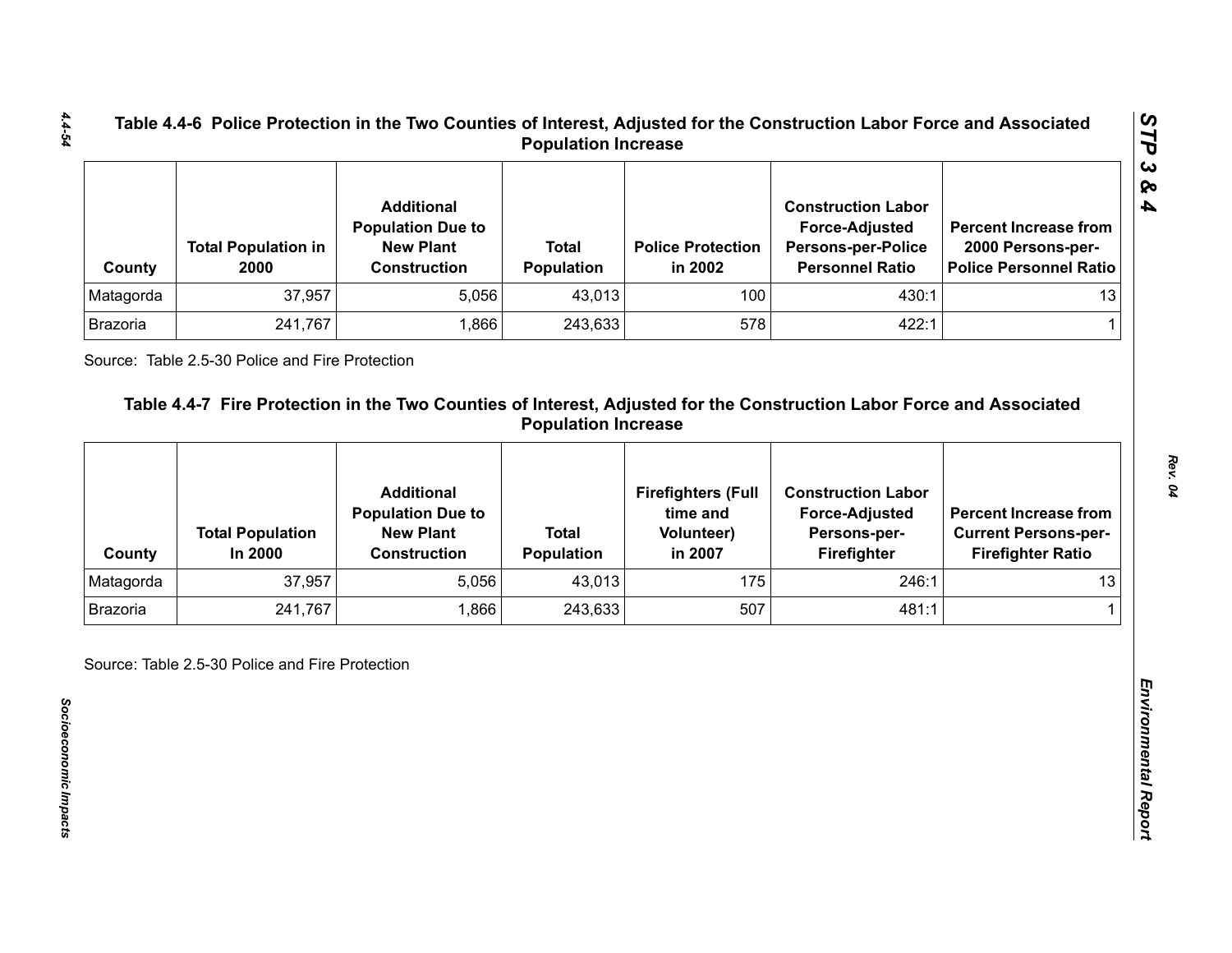#### **Table 4.4-8 Estimated Sales Tax Impacts of Expenditures For Goods & Services During Construction of STP Units 3 & 4**

| <b>Summary of Estimated Construction-Period Expenditures:</b> |                  |                  | <b>Estimated Amount</b>                                              |                            |                           |                  |                  |                  |  |  |
|---------------------------------------------------------------|------------------|------------------|----------------------------------------------------------------------|----------------------------|---------------------------|------------------|------------------|------------------|--|--|
| Construction and Maintenance Equipment, Supplies, & Services  |                  |                  | \$212,671,000                                                        |                            |                           |                  |                  |                  |  |  |
| Office and Administrative Equipment, Supplies & Services      |                  |                  | \$13,424,000                                                         |                            |                           |                  |                  |                  |  |  |
| <b>Total Estimated Expenditures, Construction Period</b>      |                  |                  |                                                                      |                            | $\overline{$226,095,000}$ |                  |                  |                  |  |  |
| Average Annual Expenditures (7-year construction period)      |                  |                  |                                                                      |                            | \$32,299,286              |                  |                  |                  |  |  |
|                                                               |                  |                  | Estimated Annual Impacts to Texas Sales Tax Revenues <sup>1</sup>    |                            |                           |                  |                  |                  |  |  |
| State sales tax revenues, 2006 <sup>2</sup>                   |                  |                  |                                                                      |                            | \$18,275,209,754          |                  |                  |                  |  |  |
| State sales tax rate <sup>3</sup>                             |                  |                  |                                                                      |                            | 6.25%                     |                  |                  |                  |  |  |
| <b>Ownership</b>                                              |                  | 44% Private      | 80% Private                                                          |                            | 100% Private              |                  |                  |                  |  |  |
| Scenario:                                                     |                  | Ownership        | Ownership                                                            |                            | Ownership                 |                  |                  |                  |  |  |
| Assumes 100% of                                               |                  | % of 2006        |                                                                      | % of 2006                  |                           | % of 2006        |                  | % of 2006        |  |  |
| Expenditures                                                  | <b>State</b>     | <b>Sales Tax</b> | <b>State</b>                                                         | <b>Sales Tax</b>           | <b>State</b>              | <b>Sales Tax</b> | <b>State</b>     | <b>Sales Tax</b> |  |  |
| Subject To State Tax                                          | <b>Sales Tax</b> | <b>Revenues</b>  | <b>Sales Tax</b>                                                     | <b>Revenues</b>            | <b>Sales Tax</b>          | <b>Revenues</b>  | <b>Sales Tax</b> | <b>Revenues</b>  |  |  |
| State Sales Tax                                               | \$888,230        | 0.005%           | \$1,211,223                                                          | 0.007%                     | \$1,614,964               | 0.009%           | \$2,018,705      | 0.011%           |  |  |
|                                                               |                  |                  | Estimated Annual Impacts to Bay City Sales Tax Revenues <sup>1</sup> |                            |                           |                  |                  |                  |  |  |
| Bay City sales tax revenues, 2005 <sup>4</sup>                |                  |                  | \$3,681,595                                                          |                            |                           |                  |                  |                  |  |  |
| Bay City sales tax rate <sup>5</sup>                          |                  |                  |                                                                      |                            | 2.0%                      |                  |                  |                  |  |  |
| Ownership                                                     | 44% Private      |                  | 60% Private                                                          |                            | 80% Private               |                  | 100% Private     |                  |  |  |
| Scenario:                                                     | Ownership        |                  | Ownership                                                            |                            | Ownership                 |                  | Ownership        |                  |  |  |
| % of Expenditures                                             | <b>Bay City</b>  | % of 2005        |                                                                      | % of 2005                  |                           | % of 2005        |                  | % of 2005        |  |  |
| <b>Subject to Bay City</b>                                    | <b>Sales</b>     | <b>Sales Tax</b> | <b>Bay City</b>                                                      | <b>Sales Tax</b>           | <b>Bay City</b>           | <b>Sales Tax</b> | <b>Bay City</b>  | Sales Tax        |  |  |
| <b>Sales Tax</b>                                              | Tax              | <b>Revenues</b>  | <b>Sales Tax</b>                                                     | <b>Revenues</b>            | <b>Sales Tax</b>          | <b>Revenues</b>  | <b>Sales Tax</b> | <b>Revenues</b>  |  |  |
| 100.00%                                                       | \$284,234        | 7.7%             | \$387,591                                                            | 10.5%                      | \$516,789                 | 14.0%            | \$645,986        | 17.5%            |  |  |
| 90.00%                                                        | \$255,810        | 6.9%             | \$348,832                                                            | 9.5%                       | \$465,110                 | 12.6%            | \$581,387        | 15.8%            |  |  |
| 80.00%                                                        | \$227,387        | 6.2%             | \$310,073                                                            | 8.4%                       | \$413,431                 | 11.2%            | \$516,789        | 14.0%            |  |  |
| 70.00%                                                        | \$198,964        | 5.4%             | \$271,314                                                            | 7.4%                       | \$361,752                 | 9.8%             | \$452,190        | 12.3%            |  |  |
| 60.00%                                                        | \$170,540        | 4.6%             | \$232,555                                                            | 6.3%                       | \$310,073                 | 8.4%             | \$387,591        | 10.5%            |  |  |
| 50.00%                                                        | \$142,117        | 3.9%             | \$193,796                                                            | 5.3%                       | \$258,394                 | 7.0%             | \$322,993        | 8.8%             |  |  |
| 40.00%                                                        | \$113,693        | 3.1%             | \$155,037                                                            | 4.2%                       | \$206,715                 | 5.6%             | \$258,394        | 7.0%             |  |  |
| 30.00%                                                        | \$85,270         | 2.3%             | \$116,277                                                            | 3.2%                       | \$155,037                 | 4.2%             | \$193,796        | 5.3%             |  |  |
| 20.00%                                                        | \$56,847         | 1.5%             | \$77,518                                                             | 2.1%                       | \$103,358                 | 2.8%             | \$129,197        | 3.5%             |  |  |
| 10.00%                                                        | \$28,423         | 0.8%             | \$38,759                                                             | 1.1%                       | \$51,679                  | 1.4%             | \$64,599         | 1.8%             |  |  |
|                                                               |                  |                  | Estimated Annual Impacts to Palacios Sales Tax Revenues <sup>1</sup> |                            |                           |                  |                  |                  |  |  |
| Palacios sales tax revenues, 2005 <sup>6</sup>                |                  |                  |                                                                      |                            | \$219,500                 |                  |                  |                  |  |  |
| Palacios sales tax rate <sup>5</sup>                          |                  |                  |                                                                      |                            | 2.0%                      |                  |                  |                  |  |  |
| 44% Private<br>Ownership                                      |                  |                  |                                                                      | 60% Private<br>80% Private |                           |                  | 100% Private     |                  |  |  |
| Scenario:                                                     |                  | Ownership        |                                                                      | Ownership                  | Ownership                 |                  | Ownership        |                  |  |  |
| % of Expenditures                                             | <b>Palacios</b>  | % of 2005        |                                                                      | % of 2005                  |                           | % of 2005        |                  | % of 2005        |  |  |
| <b>Subject to Palacios</b>                                    | <b>Sales</b>     | <b>Sales Tax</b> | <b>Palacios</b>                                                      | <b>Sales Tax</b>           | <b>Palacios</b>           | <b>Sales Tax</b> | <b>Palacios</b>  | <b>Sales Tax</b> |  |  |
| <b>Sales Tax</b>                                              | Tax              | <b>Revenues</b>  | <b>Sales Tax</b>                                                     | <b>Revenues</b>            | <b>Sales Tax</b>          | <b>Revenues</b>  | <b>Sales Tax</b> | <b>Revenues</b>  |  |  |
| 100.00%                                                       | \$284,234        | 129.5%           | \$387,591                                                            | 176.6%                     | \$516,789                 | 235.4%           | \$645,986        | 294.3%           |  |  |
| 90.00%                                                        | \$255,810        | 116.5%           | \$348,832                                                            | 158.9%                     | \$465,110                 | 211.9%           | \$581,387        | 264.9%           |  |  |
| 80.00%                                                        | \$227,387        | 103.6%           | \$310,073                                                            | 141.3%                     | \$413,431                 | 188.4%           | \$516,789        | 235.4%           |  |  |
| 70.00%                                                        | \$198,964        | 90.6%            | \$271,314                                                            | 123.6%                     | \$361,752                 | 164.8%           | \$452,190        | 206.0%           |  |  |
| 60.00%                                                        | \$170,540        | 77.7%            | \$232,555                                                            | 105.9%                     | \$310,073                 | 141.3%           | \$387,591        | 176.6%           |  |  |
| 50.00%                                                        | \$142,117        | 64.7%            | \$193,796                                                            | 88.3%                      | \$258,394                 | 117.7%           | \$322,993        | 147.1%           |  |  |
| 40.00%                                                        | \$113,693        | 51.8%            | \$155,037                                                            | 70.6%                      | \$206,715                 | 94.2%            | \$258,394        | 117.7%           |  |  |
| 30.00%                                                        | \$85,270         | 38.8%            | \$116,277                                                            | 53.0%                      | \$155,037                 | 70.6%            | \$193,796        | 88.3%            |  |  |
| 20.00%                                                        | \$56,847         | 25.9%            | \$77,518                                                             | 35.3%                      | \$103,358                 | 47.1%            | \$129,197        | 58.9%            |  |  |
| 10.00%                                                        | \$28,423         | 12.9%            | \$38,759                                                             | 17.7%                      | \$51,679                  | 23.5%            | \$64,599         | 29.4%            |  |  |